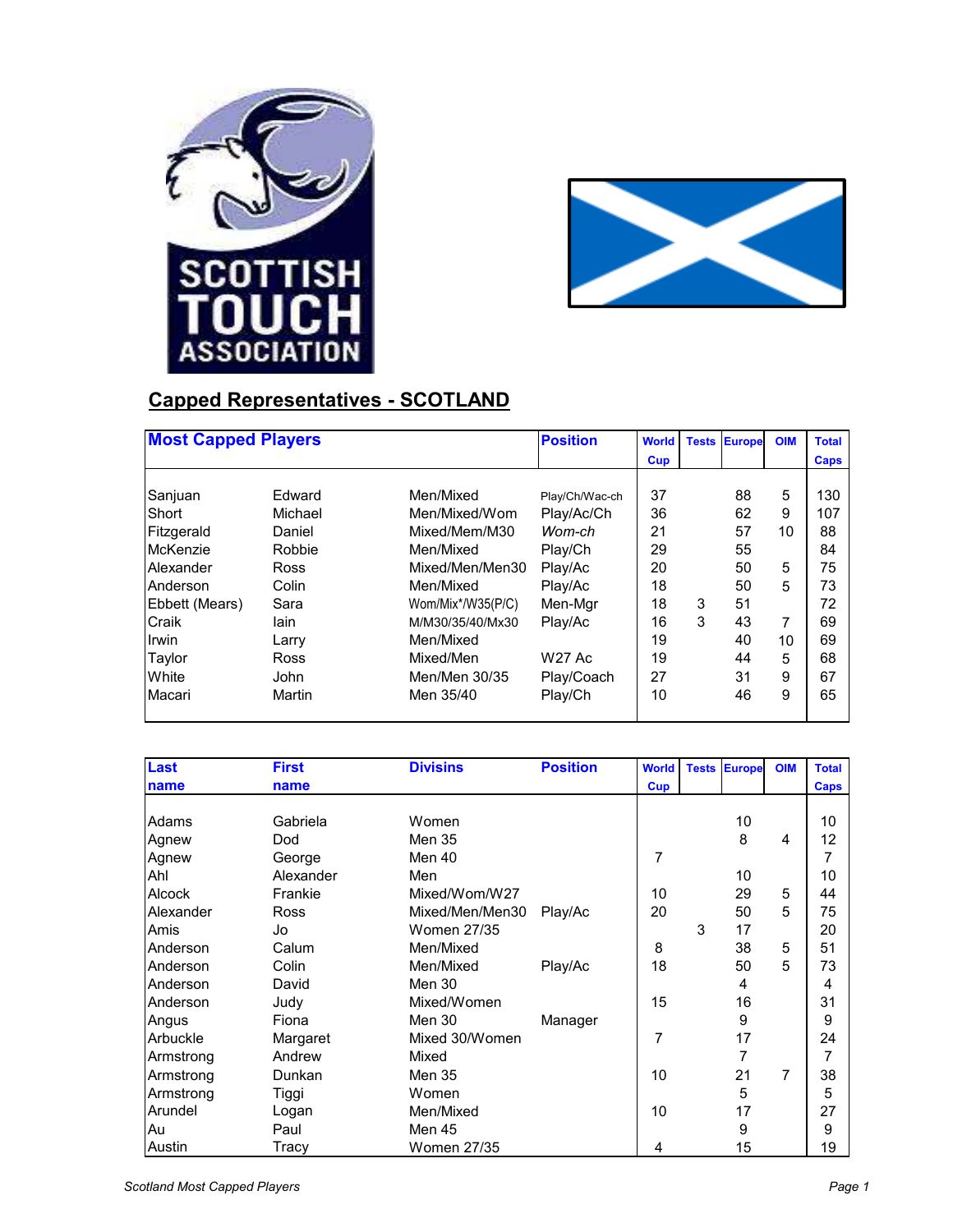| Last            | <b>First</b>  | <b>Divisins</b>        | <b>Position</b> | <b>World</b> | <b>Tests</b> | <b>Europe</b>           | <b>OIM</b> | <b>Total</b> |
|-----------------|---------------|------------------------|-----------------|--------------|--------------|-------------------------|------------|--------------|
|                 |               |                        |                 |              |              |                         |            |              |
| name            | name          |                        |                 | <b>Cup</b>   |              |                         |            | Caps         |
| Ballantyne      | Shona         | Mixed 30/Wom/Mix/Wom30 |                 | 17           |              | 24                      | 4          | 45           |
| Bandle          | James         | Men                    |                 |              |              | 8                       |            | 8            |
| <b>Baptie</b>   | David         | Men 45                 |                 |              |              | 9                       |            | 9            |
| Barclay         | Gillian       | Women                  |                 | 8            |              | 17                      |            | 25           |
| Barclay         | Hilary        | Women                  |                 |              |              | 8                       |            | 8            |
| <b>Bartlett</b> | David         | Men 30/35              | W27-Ac/Ch       | 12           |              | 31                      |            | 43           |
| <b>Bashford</b> | Simon         | Men                    |                 |              |              | 6                       |            | 6            |
| <b>Bauld</b>    | Terry         | Women 30               |                 |              |              | $6\phantom{1}$          |            | 6            |
| Behjat          | Hamasseh Emma | Women 27               |                 |              |              | 17                      |            | 17           |
| <b>Bell</b>     | Grant         | Men 35/40/45           |                 |              |              | 23                      | 5          | 28           |
| <b>Bennett</b>  | Stephen       | Men/Mixed 30           |                 |              |              | 12                      | 5          | 17           |
| Bentley         | James         | Men 30                 |                 |              |              | 8                       |            | 8            |
| <b>Black</b>    | Paul          | Men 45                 |                 |              |              | 9                       |            | 9            |
| <b>Blanc</b>    | Julien        | Men 30/Mixed 30        |                 |              |              | 18                      | 5          | 23           |
| <b>Blanc</b>    |               |                        |                 |              |              |                         |            | 8            |
|                 | Karen         | Women 27               |                 |              |              | 8                       |            |              |
| Bloomer         | Craig         | Mixed                  |                 |              |              | $\overline{7}$          |            | 7            |
| <b>Bolger</b>   | Claire        | Mixed                  |                 |              |              | 9                       | 4          | 13           |
| <b>Bolt</b>     | Roisin        | Women                  |                 |              |              | $\boldsymbol{9}$        |            | 9            |
| <b>Bond</b>     | Gillian       | Women 30/27/35         |                 | 14           | 3            | 26                      | 4          | 47           |
| <b>Bottom</b>   | Michael       | Men                    | Manager         | 11           |              |                         |            | 11           |
| <b>Brett</b>    | Charlie       | Mixed                  |                 |              |              | $\boldsymbol{9}$        |            | 9            |
| <b>Briana</b>   | Eades         | Women                  | Coach           |              |              | $6\phantom{1}$          |            | 6            |
| <b>Britton</b>  | Emma          | Women 27               |                 |              |              | 10                      |            | 10           |
| <b>Bromley</b>  | Chris         | Men 40/35              |                 |              | 3            | 16                      |            | 19           |
| Broomfield      | Finlay        | Men                    |                 |              |              | 9                       |            | 9            |
| <b>Brown</b>    | Adam          | Men                    |                 |              |              | $\overline{\mathbf{4}}$ |            | 4            |
| <b>Brown</b>    | Jennifer      | Women 27               |                 |              |              | 11                      |            | 11           |
| <b>Brownie</b>  | Suzanne       | Women/Mixed            |                 | 8            |              | 26                      | 5          | 39           |
| <b>Bruce</b>    | Wendy         | Women 27               |                 |              |              |                         | 4          | 4            |
| <b>Bryce</b>    | Carolyn       | Women 27               |                 |              |              | 11                      |            | 11           |
| Buchanan        | Sheena        | Women 30               |                 |              |              | 12                      |            | 12           |
| <b>Burnett</b>  | Kristy        | Women                  |                 | 10           |              |                         |            | 10           |
|                 | Lewis         | Men                    |                 |              |              | $\boldsymbol{9}$        |            | 9            |
| <b>Burns</b>    |               |                        |                 |              |              |                         |            |              |
| <b>Burns</b>    | <b>Stuart</b> | Men 35/40              |                 | 10           |              | 35                      | 9          | 54           |
| <b>Burton</b>   | Grace         | Women                  |                 |              |              | $\boldsymbol{9}$        |            | 9            |
| <b>Bush</b>     | Lizi          | Women                  |                 |              |              | 9                       |            | 9            |
| <b>Butler</b>   | Sarah         | Women                  |                 |              |              | $\boldsymbol{9}$        | 4          | 13           |
| <b>Byers</b>    | Gavin         | Men/Men 30             |                 |              |              | 18                      |            | 18           |
| Cairns          | Michael       | Men 35/40/45           |                 |              |              | 18                      | 5          | 23           |
| Callan          | <b>Nikki</b>  | Women                  |                 | 9            |              | 8                       |            | 17           |
| Cameron         | Douglas       | Men 35/40/45           | Player/Ch       | 9            |              | 35                      | 9          | 53           |
| Cameron         | Ruth          | <b>Women 27/30</b>     |                 | 6            |              | 23                      | 4          | 33           |
| Cameron         | Sandy         | Men 45                 |                 |              |              | 8                       |            | 8            |
| Campbell        | Gemma         | Women/Wom 27           |                 | 3            |              | 19                      | 5          | 27           |
| Campbell        | Joanne        | Women 27               |                 | 4            |              | 28                      |            | 32           |
| Campbell        | Lianne        | Mixed/Women            |                 | 18           |              | 25                      | 4          | 47           |
| Campbell        | Shona         | Mixed                  |                 |              |              | 8                       |            | 8            |
| Carter          | Jonathan      | Men                    |                 | 10           |              | 17                      |            | 27           |
| Casadio         | Angela        | Women 27               |                 |              |              | 6                       |            | 6            |
| Champion        | Simone        | Mixed                  |                 | 6            |              |                         |            | 6            |
| Cheong          | Celestine     | Mixed/Women 27         | Play/Mgr        | 16           |              | 8                       | 4          | 28           |
| Chillingworth   | Rowan         | Men                    |                 | 11           |              | 10                      |            | 21           |
|                 |               |                        |                 |              |              |                         |            |              |
| Chiverton       | <b>Mark</b>   | Men 30/Mixed 30        |                 | 9            |              | 10                      | 5          | 24           |
| Chrisp          | Hannah        | Mixed/Women            | Mgr/Player      | 7            |              | 35                      | 5          | 47           |
| Clark           | Elaine        | <b>Women 27/30</b>     |                 | 12           |              |                         | 4          | 16           |
| Clarke          | Syla          | Wom/Wom27/30/Mix30     |                 | 5            |              | 22                      |            | 27           |
| Clarkson        | Kenny         | Men 35/30              |                 |              | 3            | 26                      |            | 29           |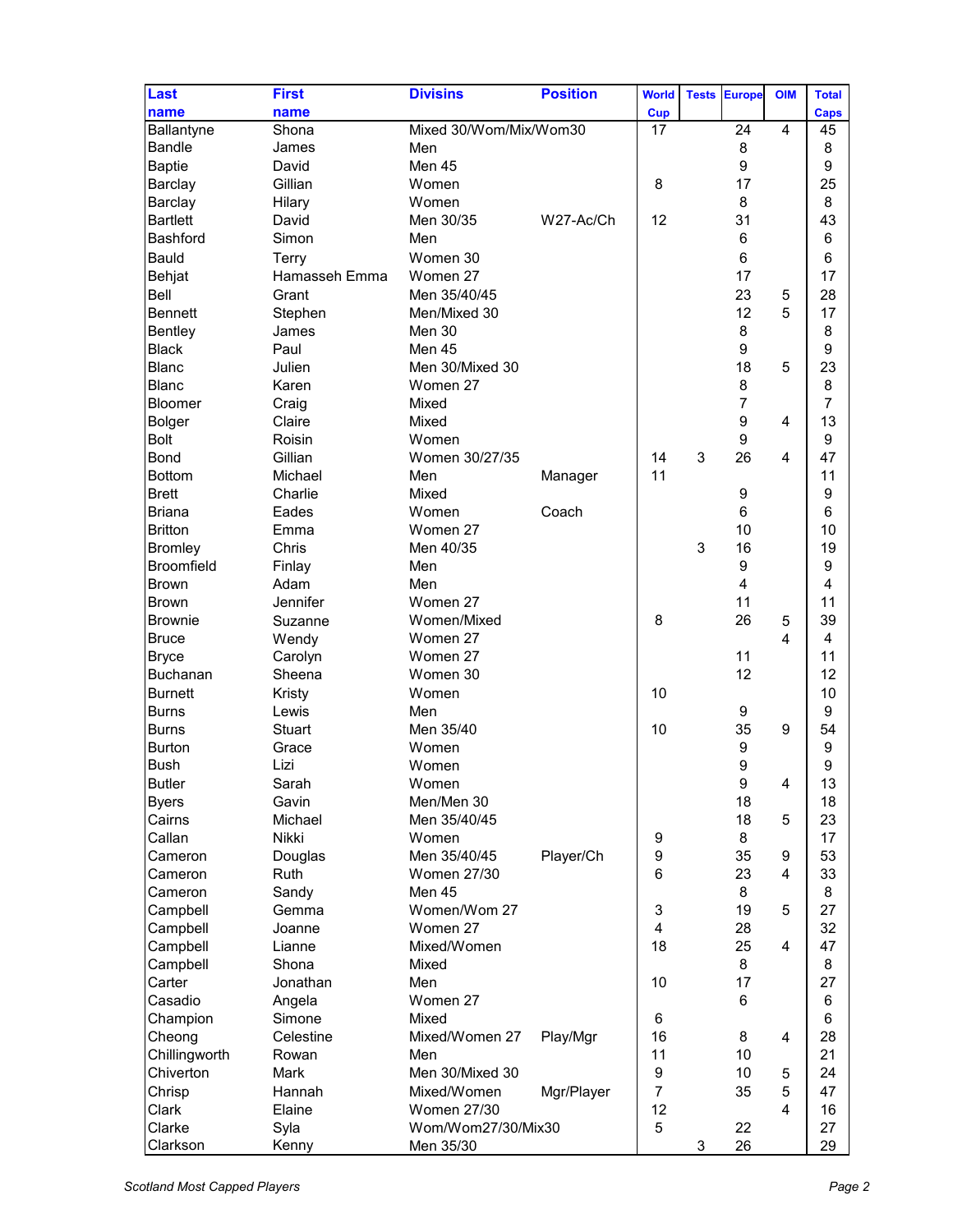| Last             | <b>First</b>   | <b>Divisins</b>             | <b>Position</b> | <b>World</b>     | <b>Tests</b> | <b>Europe</b>    | <b>OIM</b>     | <b>Total</b>   |
|------------------|----------------|-----------------------------|-----------------|------------------|--------------|------------------|----------------|----------------|
| name             | name           |                             |                 | <b>Cup</b>       |              |                  | 5              | <b>Caps</b>    |
| <b>Clements</b>  | Ruth           | Mixed/Women                 |                 | 9                |              | 22               |                | 36             |
| Clephane         | Alan           | Men 30                      |                 |                  |              | 10               |                | 10             |
| Clingan          | Rebecca        | Women                       |                 | 5                |              | 9                |                | 14             |
| Cochran          | Jennifer       | Women                       |                 | 8                |              | 16               |                | 24             |
| Collier          | <b>Barbara</b> | Men/Wom30                   | Mgr/Player      | 8                |              | 6                |                | 14             |
| Colwill          | Cath           | Mixed                       |                 |                  |              | 8                |                | 8              |
| Conlan           | <b>Bryan</b>   | Men 45                      |                 |                  |              | 8                |                | 8              |
| Cooke            | Leanne         | Women 35                    |                 |                  |              | $\overline{7}$   |                | $\overline{7}$ |
| Cordin           | Olivier        | Men 35                      | Manager         |                  |              | 6                |                | 6              |
| Coxhill          | Steven         | Men                         | Mgr/Play        | 11               |              | 38               | 5              | 54             |
| Coyle            | Monica         | Wom30/Mix/Men35/Men Play/Ch |                 | 10               |              | 30               |                | 40             |
| Craig            | Fiona          | Women                       |                 |                  |              | 10               |                | 10             |
| Craik            | lain           | M/M30/35/40/Mx30            | Play/Ac         | 16               | $\sqrt{3}$   | 43               | $\overline{7}$ | 69             |
| Craik            | Rowan          |                             |                 |                  | 3            | 16               | 4              | 23             |
|                  |                | Wom-Mgr/W27/35              |                 |                  |              |                  |                |                |
| Creasey          | Jon            | Men 35/40                   |                 | 9                |              | 16               | 9              | 34             |
| Cree             | Carmen         | Women                       |                 |                  |              | 15               |                | 15             |
| Crowley          | Jane           | Women/Women 27              |                 |                  |              | 9                | 4              | 13             |
| Crozier          | Alistair       | Men 30/35/40/45             | Play/Ch         | 10               |              | 37               | 5              | 52             |
| Crozier          | Nicola         | Wom 30/Mix/Mix 30           |                 | $\overline{7}$   |              | 13               | 5              | 25             |
| Dagher           | Zayne          | Mixed                       |                 |                  |              | 8                |                | 8              |
| <b>Dallas</b>    | Trent          | Men                         |                 |                  |              | $\,6$            |                | 6              |
| Darbishire       | Giles          | Men 30                      |                 |                  |              | $\boldsymbol{9}$ |                | 9              |
| Davidson         | Emily          | Women 30                    |                 |                  |              | 12               |                | 12             |
| Davidson         | Jenny          | Women/Wom 30                |                 |                  |              | 20               |                | 20             |
| Day              | Cameron        | Men 35/40/Mix30             | <b>W27-Ch</b>   | 14               |              | 33               | 5              | 52             |
| Dearden          | Emma           | Women                       |                 |                  |              | 8                |                | 8              |
|                  |                |                             |                 | 19               |              | 26               | 8              | 53             |
| Derrick          | Senga          | Women/Wom 27                |                 |                  |              |                  |                |                |
| Dewar            | Colin          | Men 45                      |                 |                  |              | 9                |                | 9              |
| <b>Dillon</b>    | John           | Men 30/35                   |                 |                  | 3            | 15               |                | 18             |
| Donaldson        | Alan           | Men 35                      |                 |                  | 3            | $\overline{7}$   |                | 10             |
| Dundas           | Helen          | Women                       |                 |                  |              | 8                |                | 8              |
| Eades            | <b>Briana</b>  | Women/Wom 35                |                 | 15               | 3            | 13               |                | 31             |
| <b>Ebbett</b>    | Simon          | Mx30/M30/W27-Ch             | Play/Ch         | 17               |              | 43               |                | 60             |
| Ebbett (Mears)   | Sara           | Wom/Mix*/W35(P/C)           | Men-Mgr         | 18               | 3            | 51               |                | 72             |
| Edwards          | Laurence       | Men 40                      |                 | $\boldsymbol{9}$ |              |                  |                | 9              |
| Elder            | Douglas        | Men                         |                 |                  |              |                  | 5              | 5              |
| Elliott          | Judith         | Women                       |                 | 9                |              | 10               |                | 19             |
| Esslemont        | Sarah          | Mixed/Women 27              |                 |                  |              | 16               |                | 16             |
| Faassen de Heer  | Peter          | Men/Men30/Mix30             |                 | 13               |              | 16               |                | 29             |
| Falconer         | Ailsa          | Women 30/27/35              |                 |                  | 3            | 25               |                | 28             |
| Fallon           | William        | Men 40                      |                 |                  |              | $\boldsymbol{9}$ |                | 9              |
|                  |                |                             |                 |                  |              |                  |                |                |
| Fawcett          | Grant          | Men 45                      |                 |                  |              | 17               |                | 17             |
| Fawcett          | Kate           | Women                       |                 |                  |              | 6                |                | 6              |
| Fawkner          | Sam            | Women                       |                 |                  |              | $\boldsymbol{9}$ |                | 9              |
| Fitzgerald       | Daniel         | Mixed/Mem/M30               | Wom-ch          | 21               |              | 57               | 10             | 88             |
| Fleming          | Kate           | <b>Women 27/35</b>          |                 | 3                | 3            | 8                |                | 14             |
| Fletcher         | <b>Blair</b>   | Men                         |                 |                  |              | 6                |                | 6              |
| Flett            | Morven         | Mixed                       |                 |                  |              | 8                |                | 8              |
| Flintham         | Alison         | Women/Wom 30                |                 | 8                |              | 22               |                | 30             |
| Flynn            | Gillian        | Women/Wom 30                | Play/Ac         | 10               |              | $\overline{7}$   | 4              | 21             |
| Flynn            | Jarlath        | Mixed/Men                   |                 | 8                |              | 21               | 3              | 32             |
| Forrest          | Sarah          | Mixed 30/Men                | Manager         | 7                |              | 10               |                | 17             |
| Francis          | Tanae          | Wom/Mix/W35                 |                 | 8                | 3            | 32               |                | 43             |
|                  |                |                             |                 |                  |              |                  |                |                |
| Francisco-Suarez | Victor         | Men 35/40                   | Play/Ch         | 10               |              | 15               | 4              | 29             |
| Fraser           | Antonia        | Women 30                    |                 |                  |              | 6                |                | 6              |
| Fraser           | Neil           | Men 30/35/40                | Play Ch         | $\boldsymbol{9}$ |              | 39               | 9              | 57             |
| Freshwater       | Alison         | Mix/Wom27/30/Wom            |                 | 15               |              | 14               | 5              | 34             |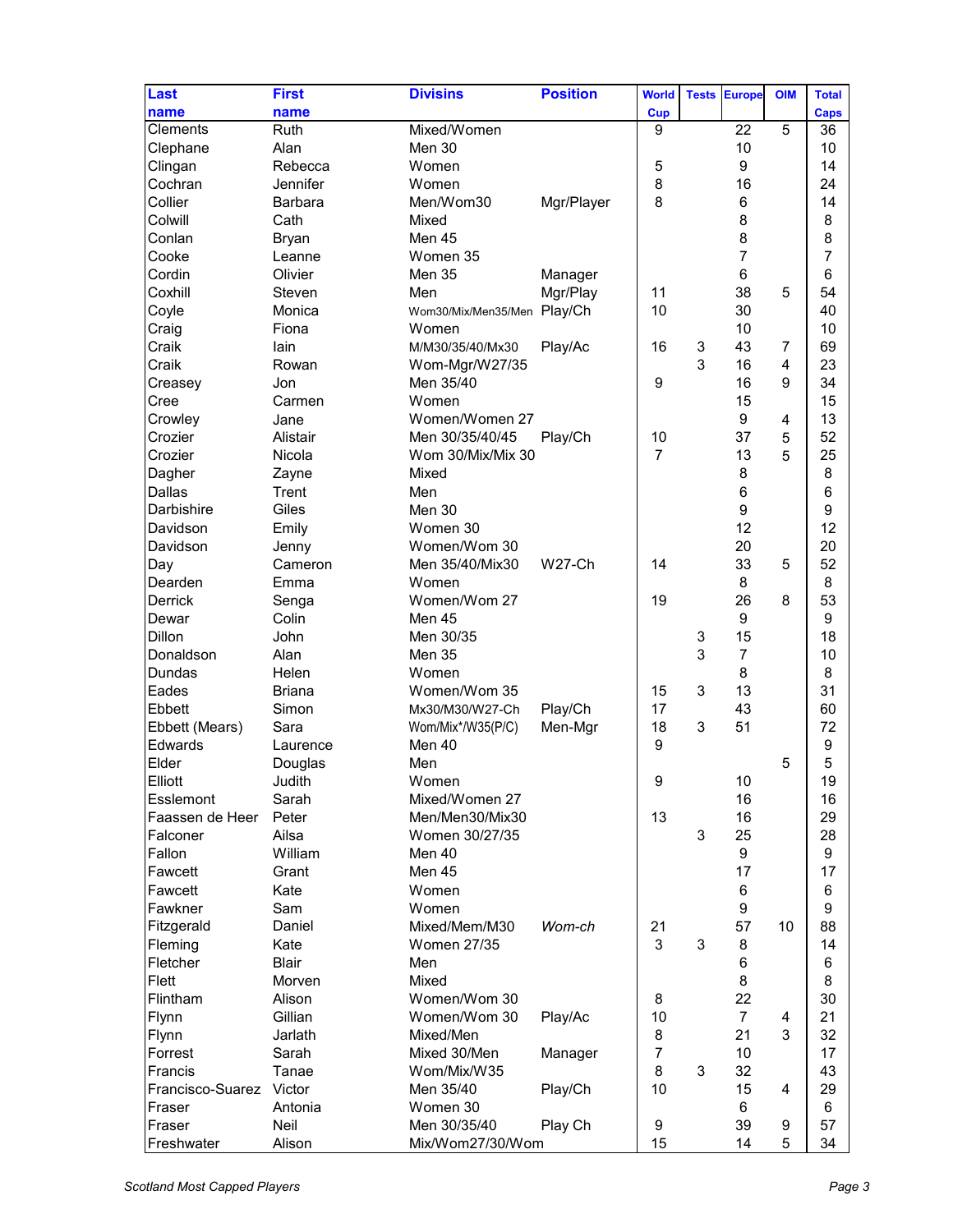| Last           | <b>First</b>  | <b>Divisins</b>          | <b>Position</b> | <b>World</b>     |              |                  |            |              |
|----------------|---------------|--------------------------|-----------------|------------------|--------------|------------------|------------|--------------|
|                |               |                          |                 |                  | <b>Tests</b> | <b>Europe</b>    | <b>OIM</b> | <b>Total</b> |
| name           | name          |                          |                 | <b>Cup</b>       |              |                  |            | <b>Caps</b>  |
| Galloway       | Lynne         | Women                    | Manager         |                  |              | 16               |            | 16           |
| Garsed         | Riet          | Men                      | Manager         |                  |              | 6                |            | 6            |
| Gibson         | <b>Stuart</b> | Men                      |                 |                  |              | 10               |            | 10           |
| Gilbert        | Julie         | Women 30                 |                 |                  |              | 6                |            | 6            |
| Gillespie      | Pamela        | Women 27                 |                 |                  |              | $\overline{7}$   |            | 7            |
| Glading        | Leia          | Women/Mixed              |                 | 10               |              | 26               |            | 36           |
| Glass          | Sandra        | Men                      | Manager         | 6                |              |                  |            | 6            |
| Gossip         | Alastair      | Mixed/Men                |                 | 11               |              | 29               | 5          | 45           |
| Grady          | Chris         | Men 30/Mixed 30          |                 | 10               |              | 18               | 5          | 33           |
| Gray           | Fiona         | Women                    |                 | 10               |              | $\overline{7}$   | 4          | 21           |
| Gray           | lain          | Men/Mixed                |                 | 13               |              | 25               | 10         | 48           |
|                | Jennifer      | Women 27                 |                 | 5                |              |                  |            | 9            |
| Gray           |               |                          | Play/Mgr        |                  |              |                  | 4          |              |
| Green          | Alicia        | Women/Mixed              |                 | 5                |              | 26               |            | 31           |
| Green          | Katy          | Mixed/Women              |                 |                  |              | 17               |            | 17           |
| Guild          | David         | Men 30/35/40             | Mgr/Play        | 9                |              | 32               | 5          | 46           |
| Guild (Kidd)   | Gill          | Mixed 30/Wom30/35        |                 | 17               | 3            | 19               |            | 39           |
| Hagerty        | John          | Men 40                   |                 |                  |              |                  | 5          | 5            |
| Hammond        | Clare         | Women 27                 |                 |                  |              | 11               |            | 11           |
| Harden         | Joanna        | Women 27/30/Wom Mgr/Play |                 | 10               |              | 5                | 4          | 19           |
| Harding        | Sam           | Mixed/Men                |                 |                  |              | 9                | 5          | 14           |
| Hardy          | James         | Mixed                    |                 |                  |              | 8                |            | 8            |
| Harper         | Duncan        | Men 30                   |                 |                  |              | 11               |            | 11           |
| Harris         | Olivia        | Women                    |                 |                  |              | $\boldsymbol{9}$ |            | 9            |
| Hart           | Cameron       | Men                      |                 |                  |              | $\overline{7}$   |            | 7            |
| Harton         | Claire        | Mixed                    | Ass Coach       |                  |              | 9                |            | 9            |
|                |               |                          |                 |                  |              |                  |            |              |
| Haslett        | Andrew        | Men 30                   |                 |                  |              | 20               |            | 20           |
| Hassan         | Laila         | Women 27                 |                 |                  |              | 11               |            | 11           |
| Hay            | Mhairi        | Mixed                    |                 | 6                |              |                  |            | 6            |
| <b>Hazlett</b> | Craig         | Men                      |                 | 9                |              | $\boldsymbol{9}$ | 5          | 23           |
| Heggie         | Euan          | Men                      |                 |                  |              | 8                |            | 8            |
| Heneaghan      | Susan         | Women/Mixed              |                 | 8                |              | $\overline{7}$   |            | 15           |
| Herd           | Graham        | Men                      |                 | 6                |              | 16               | 5          | 27           |
| Heritage       | Louise        | Men                      | Manager         | 11               |              |                  | 5          | 16           |
| Heslop         | David         | Men/Mixed/Mix30/Men30    |                 | 23               |              | 34               | 4          | 61           |
| Hogarth        | Gavin         | Men                      |                 | 11               |              | 19               |            | 30           |
| Hole           | Claire        | Mixed/Women              |                 | 9                |              | 21               | 9          | 39           |
| Holligan       | Jenny         | Women 30                 |                 |                  |              | 6                |            | 6            |
| <b>Hollis</b>  | Catherine     | Women/Mixed              |                 | 18               |              | 23               |            | 41           |
| <b>Hollis</b>  | Tim           | Mixed 30/Men30           |                 | 17               |              | 32               | 4          | 53           |
| Holmes         | Giles         | Men 30                   |                 |                  |              | $\boldsymbol{9}$ |            | 9            |
| Hourcastagne   | Philippe      | Men 35/40                |                 | $\boldsymbol{9}$ |              | 41               | 5          | 55           |
|                |               | Men                      |                 | 6                |              | 16               |            | 22           |
| Hunter         | Darren        |                          |                 |                  |              |                  |            |              |
| Hunter         | Rory          | Women                    | Acc Coach       |                  |              | 9                |            | 9            |
| Imrie          | Louise        | Women/Wom 27             |                 | 5                |              | 10               |            | 15           |
| Imrie          | <b>Stuart</b> | Men/Mixed                |                 | 20               |              | 26               | 10         | 56           |
| Irvine         | Elaine        | Women/Wom 27             |                 | 5                |              | 8                |            | 13           |
| Irwin          | Larry         | Men/Mixed                |                 | 19               |              | 40               | 10         | 69           |
| Jacobs         | Donna         | Women 35                 |                 |                  | 3            | $\overline{7}$   |            | 10           |
| James          | Gareth        | Mixed 30/Men30           |                 | $\overline{7}$   |              | 13               |            | 20           |
| James          | Ryan          | Men                      | Wom-AC          |                  |              | 16               |            | 16           |
| James          | Sidney        | Mixed/Men 30             | Play/Mgr        | 9                |              | 8                |            | 17           |
| Jamieson       | Laura         | Wom/Mix30/Wom27          |                 | 5                |              | 12               | 5          | 22           |
| Jardine        | Colin         | Men 30/40                |                 | 10               |              | 15               | 9          | 34           |
| Jardine        | Yvonne        | Women 30/Mixed           |                 | 9                |              | 13               |            | 22           |
| Jobson         | Nicola        | Women                    |                 | 10               |              | 24               | 3          | 37           |
| Johnson        |               |                          |                 | $\boldsymbol{9}$ |              | 44               |            | 63           |
|                | Douglas       | Mixed/Men/Mix30/Men30    |                 |                  |              |                  | 10         |              |
| Johnson        | Karen         | Mixed                    |                 | 6                |              | $\overline{7}$   | 3          | 16           |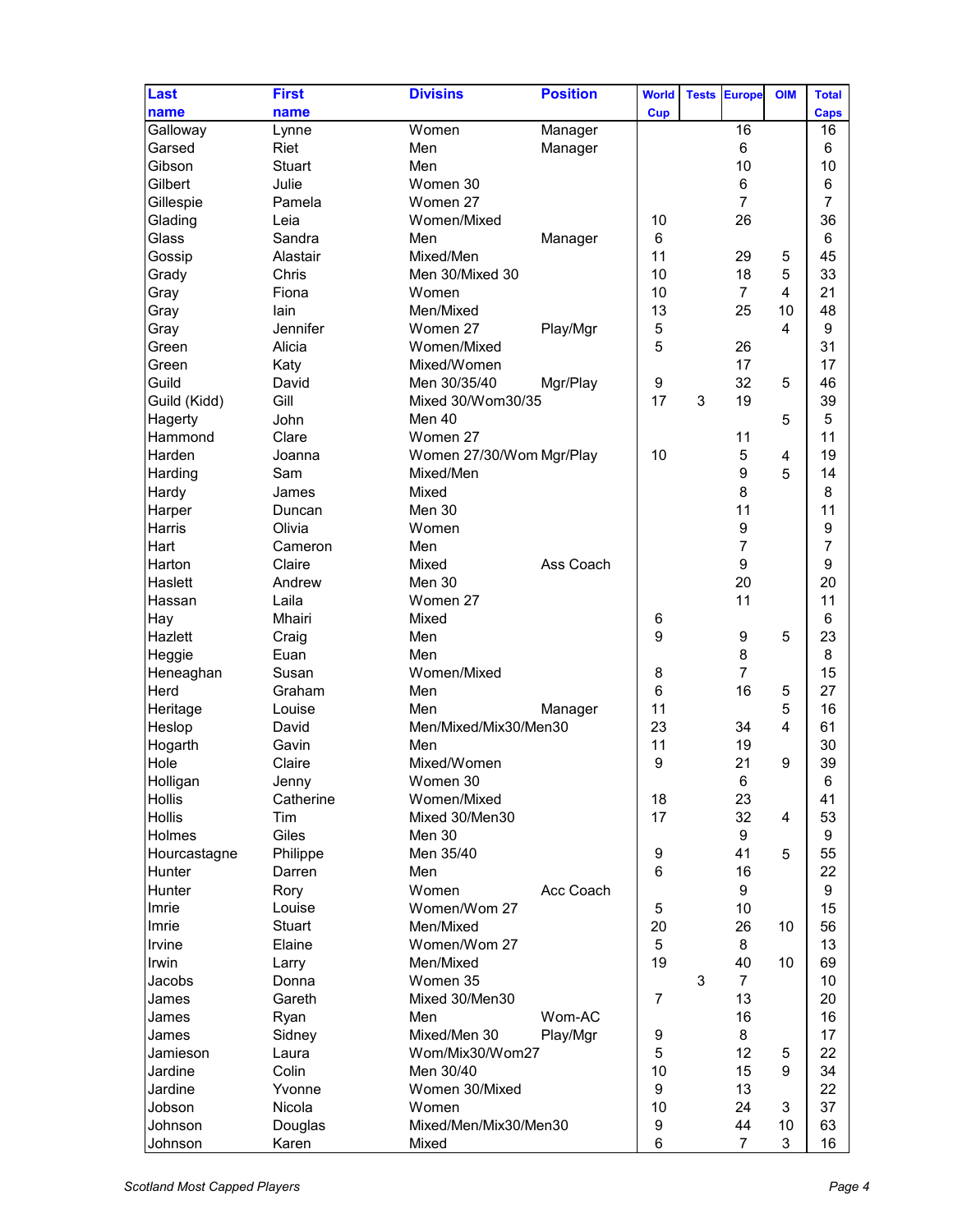| Last                      | <b>First</b>    | <b>Divisins</b>       | <b>Position</b> | <b>World</b>     | <b>Tests</b> | <b>Europe</b>    | <b>OIM</b>       | <b>Total</b>   |
|---------------------------|-----------------|-----------------------|-----------------|------------------|--------------|------------------|------------------|----------------|
| name                      | name            |                       |                 | <b>Cup</b>       |              |                  |                  | <b>Caps</b>    |
| Johnson                   | Nicola          | Mixed 30/Wom 35       |                 |                  | 3            | 13               | 5                | 21             |
| Johnson                   | Robin           | Men                   |                 | 11               |              | 27               | 5                | 43             |
| Joly                      | Pierre          | Wom/Mix/Mix30         | Mgr/Play/Ac     | 17               |              | 25               | 5                | 47             |
| Jones                     | Emma            | Women                 |                 |                  |              |                  | 5                | 5              |
| Kane                      | Philip          | Men 35                |                 |                  |              | 13               |                  | 13             |
| Kelly                     | Trevor          | Men 35/40             |                 | 1                |              | 35               | 4                | 40             |
| Kerbalai                  | Syed            | Men 45                | Manager         |                  |              | 8                |                  | 8              |
| Kerr                      | Euan            | Men 30/35/40          |                 | $\overline{7}$   |              | 31               | $\boldsymbol{9}$ | 47             |
| Kerr                      | Gordon          | Men 35                |                 |                  |              | 8                | 9                | 17             |
| Kerr                      | Ruth            | Women 27              |                 |                  |              | 18               |                  | 18             |
| Kieran                    | Jennifer        | Women                 |                 |                  |              | 8                | 5                | 13             |
| Kirby                     | <b>Bradley</b>  | Mixed/Men/Mix30/Men30 |                 | 15               |              | 28               | 4                | 47             |
| Kirisome                  | Donna           | Mixed                 |                 |                  |              | $\boldsymbol{9}$ |                  | 9              |
| Knott                     | Mel             | Women                 | Acc Coach       |                  |              | $\boldsymbol{9}$ |                  | 9              |
| Laing (Hall)              | Anita           | <b>Women 27/35</b>    |                 |                  | 3            | 15               | 4                | 22             |
| Laird                     | Audrey          | Mixed                 |                 | 6                |              |                  |                  | 6              |
| Lajus                     | Marc            | Men 35                |                 |                  |              | 9                |                  | 9              |
| Lawrence                  | Jamie           | Men 30                |                 | 10               |              | 9                |                  | 19             |
| Lawson                    | Kirsty          | Women                 |                 | 3                |              |                  |                  | 3              |
| Lee                       |                 | Women                 |                 |                  |              | 6                |                  | 6              |
|                           | Kelly<br>Robert |                       |                 |                  |              | 37               |                  | 46             |
| lLee                      |                 | Mix/Men/Men 30        | Play/Ch         | 9                |              |                  |                  |                |
| Leeks                     | Phil            | Men 30                |                 |                  |              |                  | 4                | 4              |
| Lees                      | Alister         | Mix30/Men30/Men       |                 | 7                |              | 13               |                  | 20             |
| Lees                      | Tracry          | Mixed 30/Wom30        |                 | $\overline{7}$   |              | 12               |                  | 19             |
| Leslie                    | David           | Men 35/30             | Play/Ch         |                  | 3            | 26               |                  | 29             |
| Leslie                    | Lynda           | Women 27              |                 |                  |              | 15               |                  | 15             |
| Lewis                     | Craig           | Men 35/40/45          |                 | 10               |              | 32               |                  | 42             |
| Lewis                     | Sean            | Men                   |                 |                  |              | 8                |                  | 8              |
| Liddell                   | <b>Nick</b>     | Mixed/Men 30          |                 | 6                |              | 15               |                  | 21             |
| Lilly                     | Allan           | Men 35/40/45          |                 | 10               |              | 28               | 4                | 42             |
| Lippstreu-Holmes          | Liesel          | Women/Wom 35          | Play/Ac         | 18               | 3            | 24               | 4                | 49             |
| Livingstone               | Cameron         | Mixed                 |                 | 10               |              | 10               |                  | 20             |
| Lockhart                  | Finlay          | Men/Mixed             |                 |                  |              | 17               |                  | 17             |
| Logan                     | lain            | Men 35                |                 |                  | 3            | 8                |                  | 11             |
| Lunney                    | David           | Men 40/45             |                 | 10               |              | 17               |                  | 27             |
| Lynam                     | Alicia          | Men/Mixed             | Manager         | 10               |              | 9                |                  | 19             |
| Macari                    | Martin          | Men 35/40             | Play/Ch         | 10               |              | 46               | 9                | 65             |
| MacDonald                 | lain            | Men/Men 30            | <b>W35-AC</b>   | 17               | 3            | 32               | $\overline{4}$   | 56             |
| MacDonald                 | Jonathan        | Men                   |                 | $\boldsymbol{9}$ |              |                  |                  | 9              |
| MacDonald                 | Niall           | Men                   |                 |                  |              | 6                |                  | 6              |
| MacDonald                 | Tania           | Women 30              |                 | $\overline{7}$   |              |                  |                  | $\overline{7}$ |
| MacKay                    | Duncan          | Men 30                |                 |                  |              | 19               |                  | 19             |
| MacKenzie                 | lain            | Men 30                |                 |                  |              | $\overline{7}$   |                  | $\overline{7}$ |
| MacKiewica                | Romi            | Mixed                 | Ass Coach       | 10               |              |                  |                  | 10             |
| MacKinnon                 | Evan            | Men                   |                 | 8                |              | 16               |                  | 24             |
|                           |                 | Women                 |                 | 8                |              | 25               | 4                | 37             |
| MacKinnon (Morton) Fionna |                 |                       |                 |                  |              |                  |                  |                |
| MacLean                   | Linsay          | Women 30              | Manager         |                  |              | 6                |                  | 6              |
| MacLeod                   | Marshall        | Mixed                 |                 | 10               |              | 24               |                  | 34             |
| MacRae                    | Douglas         | Mixed/Men/Mixed 30    |                 | 9                |              | 20               | 5                | 34             |
| Madeley (Lane)            | Chloe           | Women/Mixed           |                 | 9                |              | 16               | 5                | 30             |
| Main                      | Freddie         | <b>Men 35</b>         |                 |                  | 3            | 8                |                  | 11             |
| Malaguti                  | Amy             | Women/Wom 27          |                 |                  |              | 18               |                  | 18             |
| Malaguti                  | <b>Mattias</b>  | Men                   |                 | 11               |              | 19               |                  | 30             |
| Mannix                    | Doug            | Men                   |                 | 11               |              | 10               |                  | 21             |
| Martin                    | Alison          | Mixed                 |                 |                  |              |                  | 3                | 3              |
| Martin                    | Amy             | Women                 |                 | $\boldsymbol{9}$ |              | 27               |                  | 36             |
| Matheson                  | Alasdair        | Men 35/40             |                 | 8                |              | 25               | 5                | 38             |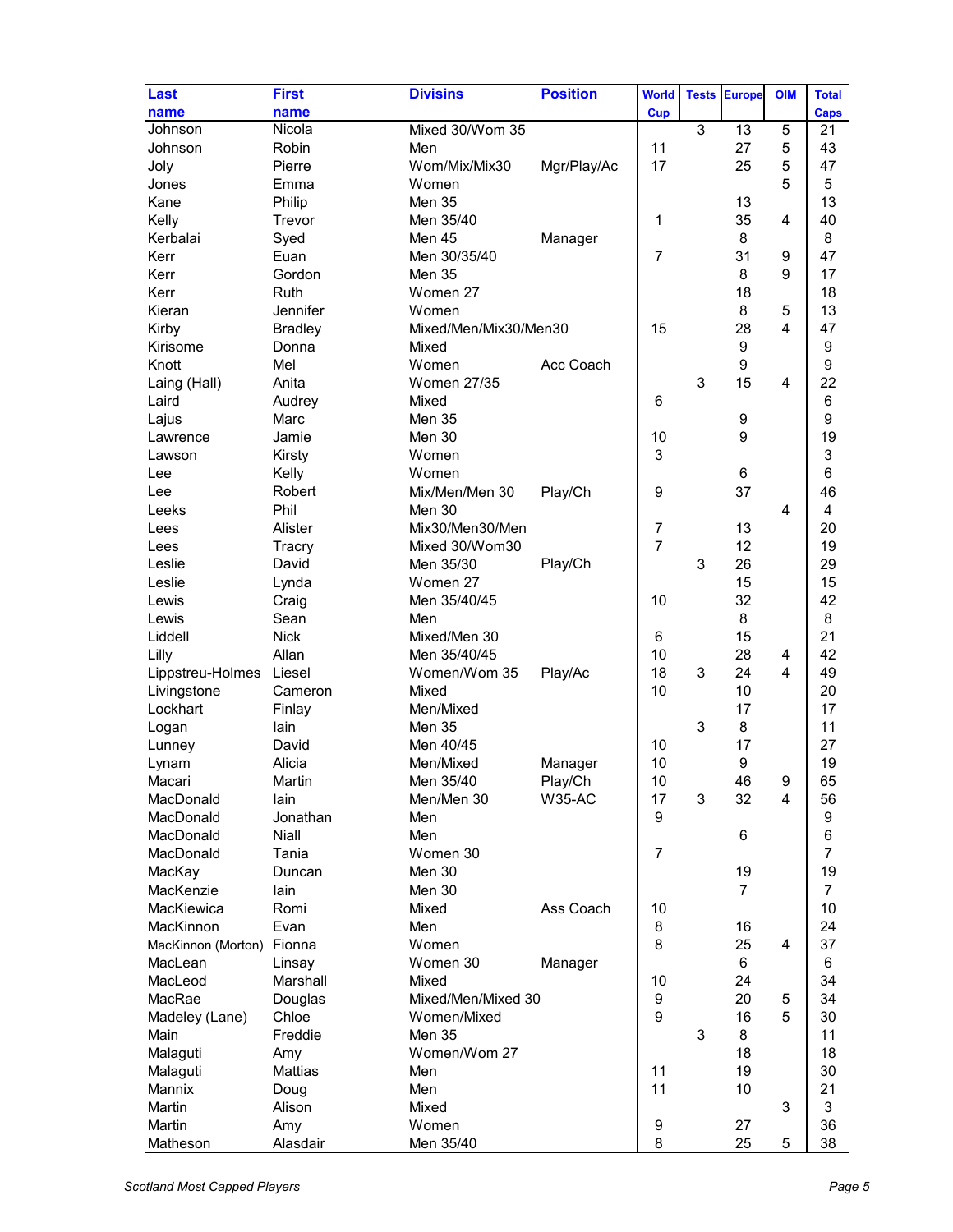| Last             | <b>First</b>  | <b>Divisins</b>      | <b>Position</b> | <b>World</b> | <b>Tests</b> | <b>Europe</b>    | <b>OIM</b>     | <b>Total</b>   |
|------------------|---------------|----------------------|-----------------|--------------|--------------|------------------|----------------|----------------|
| name             | name          |                      |                 | <b>Cup</b>   |              |                  |                | Caps           |
| Matthew          | Anna          | Women                |                 | 9            |              | 8                | 5              | 22             |
| <b>Matthews</b>  | David         | Men 35/40            |                 | 10           |              | 21               | 4              | 35             |
| <b>Matthews</b>  | Tania         | Women 30             | Mix Mgr         |              |              | 13               |                | 13             |
| Maxwell          | Marie-Claire  | Women 27             |                 |              |              | 11               |                | 11             |
| McAdam           | Morag         | Women 30             |                 |              |              | $6\phantom{1}$   |                | 6              |
| McCleod          | Samantha      | Mixed                |                 | 6            |              |                  |                | 6              |
| McCluskey        | <b>Brian</b>  | Men 30               |                 |              |              | 17               |                | 17             |
| McDonald         | Alan          | Men 45               |                 |              |              | 16               |                | 16             |
| McDonald         | John          | Mixed                |                 |              |              | $\overline{7}$   |                | $\overline{7}$ |
| McDougall        | James         | Men 35               |                 |              |              | 6                |                | 6              |
| McEwen           | Gordon        | Mix/Men/Men35/40     | Play/Ch/W30ch   | 30           |              | 30               | 4              | 64             |
| <b>McFarlane</b> | David         | Men 30               |                 |              |              |                  | 4              | 4              |
| McGillivray      | Kristy        | Women                |                 |              |              | 18               |                | 18             |
| McGinlay         | Christie-Lee  | Mixed                |                 | 9            |              |                  |                | 9              |
| McGregor         | Gregor        | Mixed                |                 |              |              |                  | 3              | 3              |
| McGuigan         | Tenie         | Mixed                |                 | 5            |              |                  |                | 5              |
| McKenzie         | Ewan          | Men 30               |                 | 9            |              | 9                |                | 18             |
| McKenzie         | Robbie        | Men/Mixed            | Play/Ch         | 29           |              | 55               |                | 84             |
| McLaren          | Douglas       | <b>Men 35</b>        | Manager         | 9            |              |                  |                | 9              |
| McLaughlin       | Maureen       | Women 27             |                 |              |              | 15               |                | 15             |
| McLeod           | Alison        | Women                |                 | 8            |              | 8                |                | 16             |
| McLeod           | Scott         | Men                  |                 | 12           |              |                  |                | 12             |
| McLoughney       | Paraic        | Men                  |                 |              |              | 10               |                | 10             |
| McMichael        | Hugh          | Men/Mixed            |                 | 11           |              | 16               | 3              | 30             |
| <b>McNabb</b>    | Dennis        | Men 30               |                 | 9            |              |                  |                | 9              |
| McNamara         |               | Men/Mixed 30         | Wom-Ch          | 11           |              | 22               |                | 33             |
| McPherson        | Joseph        | Mixed/Men            |                 | 4            |              | 6                | 5              | 15             |
| McWaters         | Kyle<br>Terri | Women/Wom 27         |                 | 10           |              | 18               |                | 28             |
| McWilliam        |               |                      |                 | 9            |              |                  |                | 9              |
|                  | Carl          | Mixed                | Ass Coach       | 10           |              |                  |                |                |
| Mercer           | David         | Women                |                 |              |              |                  |                | 10             |
| Milford          | Elissa        | Men 30               | Manager         |              |              | $\overline{7}$   |                | $\overline{7}$ |
| Milne            | Duncan        | Men 35/40            |                 | 5            |              | 20               | 5              | 30             |
| Moffat           | Richard       | Men                  |                 |              |              | 10               |                | 10             |
| Moore            | Daniel        | Men/Mixed            |                 | 13           |              | 10               |                | 23             |
| <b>Morris</b>    | Alison        | Women 27/30/35/Mix30 |                 | 8            | 3            | 21               | 5              | 37             |
| Morton           | Kenneth       | Men                  |                 | 11           |              | 16               |                | 27             |
| Mulgrew          | Lesley        | Women 27             |                 |              |              | 9                |                | 9              |
| Munro            | Ailsa         | Women                |                 |              |              | 8                |                | 8              |
| <b>Munro</b>     | Cameron       | Men/Mixed            |                 |              |              | 14               | 5              | 19             |
| Murdoch          | Lindsay       | Mixed/Women          |                 | 6            |              | $\boldsymbol{9}$ |                | 15             |
| Murdoch          | Val           | Men/Men 30           | Manager         | 10           |              | $6\phantom{1}6$  |                | 16             |
| Murphy           | Audrey        | Men 40               | Manager         | 10           |              |                  |                | 10             |
| Murphy           | Caroline      | Women 27             |                 | 5            |              |                  |                | 5              |
| Murphy           | Dean          | Mixed                |                 | 6            |              |                  |                | 6              |
| <b>Murray</b>    | Callum        | Men                  |                 | 8            |              |                  |                | 8              |
| Murray           | Clare         | Mixed/Women          |                 |              |              | 16               | 4              | 20             |
| Nderira          | Peter         | <b>Men 35</b>        | Coach           |              | 3            | 8                |                | 11             |
| Neill            | Ronan         | Men                  |                 | 11           |              |                  | 5              | 16             |
| Nelson           | <b>Bryony</b> | Women                |                 |              |              | 8                |                | 8              |
| Newlove          | Denise        | Women 27             |                 |              |              |                  | $\overline{2}$ | $\overline{2}$ |
| Niccol           | Katy          | Women                |                 | 8            |              |                  |                | 8              |
| Norman           | Oliver        | Men 30               |                 |              |              | 11               |                | 11             |
| Norwood          | Alison        | Women 30             | Manager         |              |              | 6                |                | 6              |
| O'Hagan          | Michele       | Wom/Mix30/W27        | Player/Mgr      | 5            |              | 17               | 5              | 27             |
| O'Loghlen        | Aisling       | Women                |                 |              |              |                  | 5              | 5              |
| O'Reilly         | Laura         | Women                |                 | 10           |              | 10               |                | 20             |
| Osborne          | David         | Men 30/35            |                 |              | 3            | 16               |                | 19             |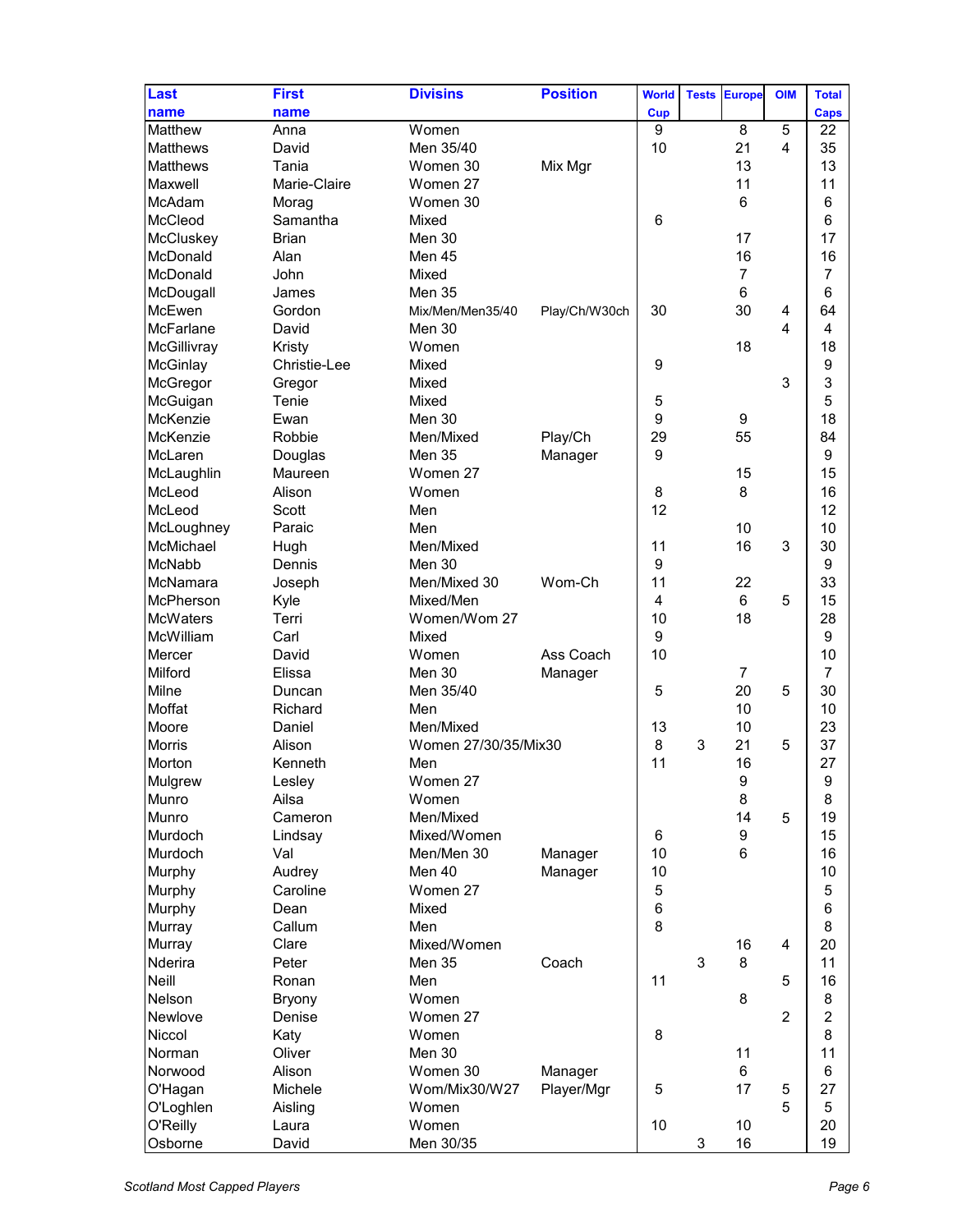| Last            | <b>First</b>   | <b>Divisins</b>  | <b>Position</b> | <b>World</b>     | <b>Tests</b>   | <b>Europe</b>    | <b>OIM</b> | <b>Total</b>   |
|-----------------|----------------|------------------|-----------------|------------------|----------------|------------------|------------|----------------|
|                 |                |                  |                 |                  |                |                  |            |                |
| name            | name           |                  |                 | <b>Cup</b>       |                |                  |            | <b>Caps</b>    |
| O'Sullivan      | Adrian         | Men 35/30        |                 |                  |                | 22               | 5          | 27             |
| Owen            | Neill          | Men 30           |                 |                  |                | 10               |            | 10             |
| Park            | Leah           | Women            | Manager         |                  |                | $\boldsymbol{9}$ |            | 9              |
| Parkin          | Kirsty         | Mixed            |                 |                  |                | 8                |            | 8              |
| Parry           | Kirsty         | Women 30         |                 |                  |                | $6\phantom{1}6$  |            | 6              |
| Paterson        | Christoper     | Mixed/Men 30/35  |                 | 16               |                | 22               | 4          | 42             |
| Paton           | Doug           | Men 35/40        | Play/Ch         | 10               |                | 23               | 5          | 38             |
| Petrie          | Anna           | Women/Mixed      |                 | 9                |                | $\overline{7}$   | 3          | 19             |
| Peveril (Jones) | Emma           | Women            |                 |                  |                | $\boldsymbol{9}$ |            | 9              |
| Philpott        | Audrey         | Women 30         |                 |                  |                | $\,6$            |            | 6              |
| Pickard         | <b>Barry</b>   | Men 35/40        |                 |                  |                | 14               |            | 14             |
| Pinkerton       | James          | Men              |                 | 9                |                | 9                |            | 18             |
| Plummer         | Ben            | Mixed            |                 | 6                |                |                  |            | 6              |
| Porteous        | Lewis          | Mixed            |                 |                  |                |                  | 3          | 3              |
| Porteous        | Michael        | Men              |                 |                  |                |                  | 5          | 5              |
| Pratt           | Alex           | Mixed            |                 |                  |                | $\overline{7}$   |            | 7              |
| Quinn           | Nollaig        | Mixed 30/Women   |                 | 10               |                | 9                |            | 19             |
| Quiohilag       | Jerome         | Men/Men 30       | Play/Ch         |                  |                | 29               |            | 29             |
|                 |                |                  |                 |                  |                |                  |            |                |
| Ragg            | Christopher    | Mixed            |                 |                  |                | 29               |            | 29             |
| Raith           | Janet          | Mixed 30/Wom30   |                 | 7                |                | $\,6$            |            | 13             |
| Ralfe           | Jonathon       | Men 40           |                 |                  |                | $\overline{7}$   |            | $\overline{7}$ |
| Rattray         | Anna           | Women            |                 | 8                |                | 16               |            | 24             |
| Regan           | Paula          | Women 30         |                 |                  |                | $\,6$            |            | 6              |
| Reid            | Callum         | Men 35           |                 |                  | 3              | 8                |            | 11             |
| Reid            | Colin          | Men 35/30/40     | Play/Ac         | 10               |                | 20               | 5          | 35             |
| Reid            | Kenny          | Men              |                 | 6                |                |                  |            | 6              |
| Reilly          | Rossa          | Men 30           |                 |                  |                | 11               |            | 11             |
| Reynolds        | Gary           | Men/Men 30       | Coach/Play      | 11               |                | 9                |            | 20             |
| Richardson      | Damien         | Mixed/Men        |                 |                  |                | $\boldsymbol{9}$ | 5          | 14             |
| <b>Roberts</b>  | Douglas        | Men 30           |                 |                  |                | $\overline{7}$   |            | 7              |
| <b>Roberts</b>  | Mel            | Women 30         |                 |                  |                | 6                |            | 6              |
| <b>Roberts</b>  | Peter          | Men 45           |                 |                  |                | 8                |            | 8              |
| Robertson       | Peter          | Men 35           | Play/Ch         |                  |                | 13               |            | 13             |
| Robison         | Stewart        | Men 35           |                 |                  | $\overline{2}$ | $\overline{7}$   |            | 9              |
| Robson          | Emma           | Women            |                 |                  |                | 5                |            | 5              |
| Ronald          | Sarah          | Women            |                 |                  |                | 8                |            | 8              |
| Ross            | Emma           | Women 30/27      |                 | 3                |                | 14               |            | 17             |
| <b>Ross</b>     | <b>Stuart</b>  | Mixed            |                 | 6                |                | 8                |            | 14             |
| Rossouw         |                | Men 30           |                 | $\boldsymbol{9}$ |                | 15               |            | 24             |
|                 | Danny          | Women 27         |                 |                  |                | 20               |            | 20             |
| Roszynski       | Katrina        | Women/Wom 27     |                 |                  |                | 12               |            | 12             |
| Roy             | Susie          |                  |                 |                  |                |                  |            |                |
| Sanjuan         | Edward         | Men/Mixed        | Play/Ch/Wac-ch  | 37               |                | 88               | 5          | 130            |
| Schooling       | <b>Bryan</b>   | Men 30           |                 |                  |                | $\boldsymbol{9}$ |            | 9              |
| Scott           | Campbell       | Men/Men 30/Mixed |                 | $\overline{7}$   |                | 20               | 3          | 30             |
| Seenan          | <b>Brendan</b> | Men              |                 |                  |                | 9                |            | 9              |
| Shand           | Jenni          | Women/Wom 30     |                 | 10               |                | 14               | 5          | 29             |
| Shaw            | Andrew         | Men              |                 |                  |                | 9                |            | 9              |
| Shaw            | Matt           | Men              |                 |                  |                | 6                |            | 6              |
| Sheehan         | Dave           | Women            | Coach           |                  |                | 8                |            | 8              |
| Sheldon         | Chris          | Men              |                 | 8                |                | 16               |            | 24             |
| Shepherd        | <b>Brodie</b>  | Men 45           |                 |                  |                | 8                |            | 8              |
| Shepherd        | Julian         | Mixed 30/Men30   |                 | $\overline{7}$   |                | $\overline{7}$   |            | 14             |
| Short           | David          | Men/Mixed        | Player/Coach    | 8                |                | 16               |            | 24             |
| Short           | Jennifer       | Wom/Wom 30/Mix   |                 | 10               |                | 15               | 3          | 28             |
| Short           | Michael        | Men/Mixed/Wom    | Play/Ac/Ch      | 36               |                | 62               | 9          | 107            |
| Sicely          | James          | Men 30           |                 |                  |                | 11               |            | 11             |
| Sim             | Finlay         | Mixed/Men        |                 | 11               |                | 28               | 3          | 42             |
|                 |                |                  |                 |                  |                |                  |            |                |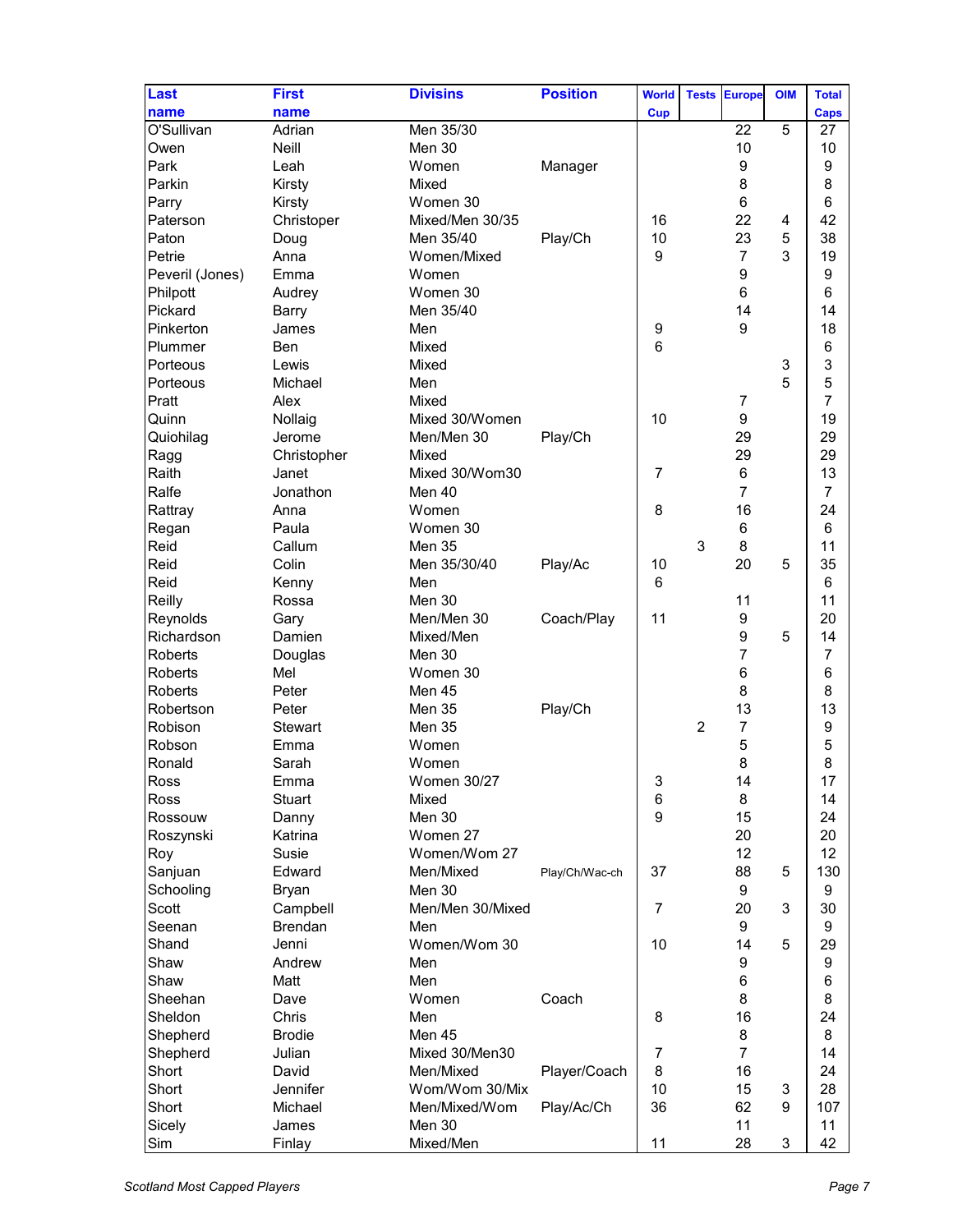| name<br>name<br><b>Cup</b><br><b>Caps</b><br>Colin<br>Men 30/35<br>9<br>29<br>4<br>42<br>Play/Ac<br>Simpson<br>Women 30<br>10<br>10<br>Simpson<br>Margaret<br>6<br>16<br>Skene<br>Men<br>10<br>Andy<br>Smart<br>5<br>Men 35/40<br>5<br>10<br>Duncan<br>9<br>Smith<br>9<br>Findlay<br>Men<br>17<br>17<br>Smith<br>Hannah<br>Mixed<br>$\,6$<br>Smith<br>6<br>Leigh<br>Women 30<br>$\overline{7}$<br>$\overline{7}$<br>Smith<br>Nathan<br>Mixed<br>6<br>Smith<br>Paul<br>Men 30/35/Men<br>9<br>5<br>20<br>$\overline{7}$<br>Smith<br>Men 35/40<br>15<br>9<br>31<br><b>Stuart</b><br>Smith<br>10<br>10<br>Tara<br>Mixed<br>Manager<br>37<br>Snodgrass<br>Men/Mixed 30<br>10<br>27<br>Donald<br>9<br>14<br>27<br>Spence<br>Women/Mixed 30<br>4<br>Donna<br>Sreenan<br>Calum<br>19<br>19<br>Men<br>8<br>Stafford<br>Nicola<br>8<br>Women<br>Women<br>5<br>Stevenson<br>Caroline<br>5<br>11<br>5<br>Men/Men 30<br>16<br>Stevenson<br>David<br><b>Stewart</b><br>Dave<br>Mixed<br>6<br>6<br>8<br><b>Stokes</b><br>Catherine<br>8<br>Women<br>10<br>37<br>Men 40/35/45<br>22<br>5<br>Stone<br>David<br>9<br>9<br>Stuart-Kregor<br>Lyndia<br>Women 27<br>Manager<br>25<br>Sutton<br>Mixed/Women<br>25<br>Amy<br>5<br>Swain<br>Rhona<br>Women<br>5<br>3<br>9<br>37<br>Mixed/Women<br>25<br>Sweeney<br>Kerry<br>17<br>17<br>Taylor<br>Karen<br>Women<br>8<br>8<br>Taylor<br>Rochelle<br>Women<br>44<br>5<br>Mixed/Men<br><b>W27 Ac</b><br>19<br>68<br>Taylor<br><b>Ross</b><br>$\overline{7}$<br>$\overline{7}$<br>Thomas<br>Anna<br>Women<br>Thomlinson<br>6<br>6<br>Kirsten<br>Women 30<br>6<br>6<br>Ann<br>Mixed<br>Manager<br>Thomson<br>6<br>6<br>Jamie<br>Men 35<br>Thomson<br>6<br>6<br>Karen<br>Mixed<br>Thomson<br>6<br>Lesley-Anne<br>Women<br>6<br>Thomson<br>$\boldsymbol{9}$<br>Women/Mixed<br>$\overline{4}$<br>21<br>Mary Pat<br>8<br>Tierney<br>$\overline{7}$<br>Tinker<br>25<br>32<br>Claire<br>Mix/Wom/Mix30<br>Toda<br>11<br>11<br><b>Nicholas</b><br>Men 30<br>Todd<br>Struan<br>Men<br>1<br>17<br>18<br>14<br>14<br>Caroline<br>Women/Wom 30<br>Tomczyk<br>Paul<br>38<br><b>Trevis-Smith</b><br>Men 30<br>10<br>28<br>11<br><b>Trevis-Smith</b><br>Simon<br>3<br>14<br>Mixed/Men 30<br><b>Tullis</b><br><b>Men 30</b><br>$\overline{7}$<br>$\overline{7}$<br>Garry<br>Tulloch<br>15<br>15<br>Christina<br>Women/Mixed<br>15<br>15<br>Tulloch<br>Stephanie<br>Mixed<br>3<br>3<br>Tweedie<br>David<br>Mixed<br>17<br>17<br>Tweedie<br>James<br>Mixed<br>12<br>19<br>Vale<br>David<br>Men/Mixed<br>$\overline{7}$<br>$\boldsymbol{9}$<br>9<br>Venter<br>Kirsty<br>Women<br>Waddell<br>Men 40<br>5<br>23<br>Robin<br>18<br>Men 45<br>9<br>Walker<br>9<br>Gregor<br>Walker<br>Men 35/Mixed<br>Heather<br>15<br>15<br>Manager<br>Walker<br>9<br>Kate<br>Women<br>9<br>Walker<br>Niki<br>Women 30<br>6<br>6<br>Walker<br>Women/Women 27<br>10<br>38<br>Rebecca<br>24<br>4<br>16<br>19<br>Walker<br>5<br>Simon<br>Men 30/Mixed<br>40<br>Walker<br>Tricia<br>$\overline{7}$<br>$\overline{7}$<br>Mixed<br>Wallace<br>Women 27<br>Men Ch<br>11<br>10<br>25<br>Monica<br>4 | Last   | <b>First</b> | <b>Divisins</b> | <b>Position</b> | <b>World</b> | <b>Tests</b> | <b>Europe</b> | <b>OIM</b> | <b>Total</b> |
|---------------------------------------------------------------------------------------------------------------------------------------------------------------------------------------------------------------------------------------------------------------------------------------------------------------------------------------------------------------------------------------------------------------------------------------------------------------------------------------------------------------------------------------------------------------------------------------------------------------------------------------------------------------------------------------------------------------------------------------------------------------------------------------------------------------------------------------------------------------------------------------------------------------------------------------------------------------------------------------------------------------------------------------------------------------------------------------------------------------------------------------------------------------------------------------------------------------------------------------------------------------------------------------------------------------------------------------------------------------------------------------------------------------------------------------------------------------------------------------------------------------------------------------------------------------------------------------------------------------------------------------------------------------------------------------------------------------------------------------------------------------------------------------------------------------------------------------------------------------------------------------------------------------------------------------------------------------------------------------------------------------------------------------------------------------------------------------------------------------------------------------------------------------------------------------------------------------------------------------------------------------------------------------------------------------------------------------------------------------------------------------------------------------------------------------------------------------------------------------------------------------------------------------------------------------------------------------------------------------------------------------------------------------------------------------------------------------------------------------------------------------------------------------------------------------------------------------------------------------------------------------------------------------------------------------------------------------------------------------------------------------------------------------------------------------------------|--------|--------------|-----------------|-----------------|--------------|--------------|---------------|------------|--------------|
|                                                                                                                                                                                                                                                                                                                                                                                                                                                                                                                                                                                                                                                                                                                                                                                                                                                                                                                                                                                                                                                                                                                                                                                                                                                                                                                                                                                                                                                                                                                                                                                                                                                                                                                                                                                                                                                                                                                                                                                                                                                                                                                                                                                                                                                                                                                                                                                                                                                                                                                                                                                                                                                                                                                                                                                                                                                                                                                                                                                                                                                                           |        |              |                 |                 |              |              |               |            |              |
|                                                                                                                                                                                                                                                                                                                                                                                                                                                                                                                                                                                                                                                                                                                                                                                                                                                                                                                                                                                                                                                                                                                                                                                                                                                                                                                                                                                                                                                                                                                                                                                                                                                                                                                                                                                                                                                                                                                                                                                                                                                                                                                                                                                                                                                                                                                                                                                                                                                                                                                                                                                                                                                                                                                                                                                                                                                                                                                                                                                                                                                                           |        |              |                 |                 |              |              |               |            |              |
|                                                                                                                                                                                                                                                                                                                                                                                                                                                                                                                                                                                                                                                                                                                                                                                                                                                                                                                                                                                                                                                                                                                                                                                                                                                                                                                                                                                                                                                                                                                                                                                                                                                                                                                                                                                                                                                                                                                                                                                                                                                                                                                                                                                                                                                                                                                                                                                                                                                                                                                                                                                                                                                                                                                                                                                                                                                                                                                                                                                                                                                                           |        |              |                 |                 |              |              |               |            |              |
|                                                                                                                                                                                                                                                                                                                                                                                                                                                                                                                                                                                                                                                                                                                                                                                                                                                                                                                                                                                                                                                                                                                                                                                                                                                                                                                                                                                                                                                                                                                                                                                                                                                                                                                                                                                                                                                                                                                                                                                                                                                                                                                                                                                                                                                                                                                                                                                                                                                                                                                                                                                                                                                                                                                                                                                                                                                                                                                                                                                                                                                                           |        |              |                 |                 |              |              |               |            |              |
|                                                                                                                                                                                                                                                                                                                                                                                                                                                                                                                                                                                                                                                                                                                                                                                                                                                                                                                                                                                                                                                                                                                                                                                                                                                                                                                                                                                                                                                                                                                                                                                                                                                                                                                                                                                                                                                                                                                                                                                                                                                                                                                                                                                                                                                                                                                                                                                                                                                                                                                                                                                                                                                                                                                                                                                                                                                                                                                                                                                                                                                                           |        |              |                 |                 |              |              |               |            |              |
|                                                                                                                                                                                                                                                                                                                                                                                                                                                                                                                                                                                                                                                                                                                                                                                                                                                                                                                                                                                                                                                                                                                                                                                                                                                                                                                                                                                                                                                                                                                                                                                                                                                                                                                                                                                                                                                                                                                                                                                                                                                                                                                                                                                                                                                                                                                                                                                                                                                                                                                                                                                                                                                                                                                                                                                                                                                                                                                                                                                                                                                                           |        |              |                 |                 |              |              |               |            |              |
|                                                                                                                                                                                                                                                                                                                                                                                                                                                                                                                                                                                                                                                                                                                                                                                                                                                                                                                                                                                                                                                                                                                                                                                                                                                                                                                                                                                                                                                                                                                                                                                                                                                                                                                                                                                                                                                                                                                                                                                                                                                                                                                                                                                                                                                                                                                                                                                                                                                                                                                                                                                                                                                                                                                                                                                                                                                                                                                                                                                                                                                                           |        |              |                 |                 |              |              |               |            |              |
|                                                                                                                                                                                                                                                                                                                                                                                                                                                                                                                                                                                                                                                                                                                                                                                                                                                                                                                                                                                                                                                                                                                                                                                                                                                                                                                                                                                                                                                                                                                                                                                                                                                                                                                                                                                                                                                                                                                                                                                                                                                                                                                                                                                                                                                                                                                                                                                                                                                                                                                                                                                                                                                                                                                                                                                                                                                                                                                                                                                                                                                                           |        |              |                 |                 |              |              |               |            |              |
|                                                                                                                                                                                                                                                                                                                                                                                                                                                                                                                                                                                                                                                                                                                                                                                                                                                                                                                                                                                                                                                                                                                                                                                                                                                                                                                                                                                                                                                                                                                                                                                                                                                                                                                                                                                                                                                                                                                                                                                                                                                                                                                                                                                                                                                                                                                                                                                                                                                                                                                                                                                                                                                                                                                                                                                                                                                                                                                                                                                                                                                                           |        |              |                 |                 |              |              |               |            |              |
|                                                                                                                                                                                                                                                                                                                                                                                                                                                                                                                                                                                                                                                                                                                                                                                                                                                                                                                                                                                                                                                                                                                                                                                                                                                                                                                                                                                                                                                                                                                                                                                                                                                                                                                                                                                                                                                                                                                                                                                                                                                                                                                                                                                                                                                                                                                                                                                                                                                                                                                                                                                                                                                                                                                                                                                                                                                                                                                                                                                                                                                                           |        |              |                 |                 |              |              |               |            |              |
|                                                                                                                                                                                                                                                                                                                                                                                                                                                                                                                                                                                                                                                                                                                                                                                                                                                                                                                                                                                                                                                                                                                                                                                                                                                                                                                                                                                                                                                                                                                                                                                                                                                                                                                                                                                                                                                                                                                                                                                                                                                                                                                                                                                                                                                                                                                                                                                                                                                                                                                                                                                                                                                                                                                                                                                                                                                                                                                                                                                                                                                                           |        |              |                 |                 |              |              |               |            |              |
|                                                                                                                                                                                                                                                                                                                                                                                                                                                                                                                                                                                                                                                                                                                                                                                                                                                                                                                                                                                                                                                                                                                                                                                                                                                                                                                                                                                                                                                                                                                                                                                                                                                                                                                                                                                                                                                                                                                                                                                                                                                                                                                                                                                                                                                                                                                                                                                                                                                                                                                                                                                                                                                                                                                                                                                                                                                                                                                                                                                                                                                                           |        |              |                 |                 |              |              |               |            |              |
|                                                                                                                                                                                                                                                                                                                                                                                                                                                                                                                                                                                                                                                                                                                                                                                                                                                                                                                                                                                                                                                                                                                                                                                                                                                                                                                                                                                                                                                                                                                                                                                                                                                                                                                                                                                                                                                                                                                                                                                                                                                                                                                                                                                                                                                                                                                                                                                                                                                                                                                                                                                                                                                                                                                                                                                                                                                                                                                                                                                                                                                                           |        |              |                 |                 |              |              |               |            |              |
|                                                                                                                                                                                                                                                                                                                                                                                                                                                                                                                                                                                                                                                                                                                                                                                                                                                                                                                                                                                                                                                                                                                                                                                                                                                                                                                                                                                                                                                                                                                                                                                                                                                                                                                                                                                                                                                                                                                                                                                                                                                                                                                                                                                                                                                                                                                                                                                                                                                                                                                                                                                                                                                                                                                                                                                                                                                                                                                                                                                                                                                                           |        |              |                 |                 |              |              |               |            |              |
|                                                                                                                                                                                                                                                                                                                                                                                                                                                                                                                                                                                                                                                                                                                                                                                                                                                                                                                                                                                                                                                                                                                                                                                                                                                                                                                                                                                                                                                                                                                                                                                                                                                                                                                                                                                                                                                                                                                                                                                                                                                                                                                                                                                                                                                                                                                                                                                                                                                                                                                                                                                                                                                                                                                                                                                                                                                                                                                                                                                                                                                                           |        |              |                 |                 |              |              |               |            |              |
|                                                                                                                                                                                                                                                                                                                                                                                                                                                                                                                                                                                                                                                                                                                                                                                                                                                                                                                                                                                                                                                                                                                                                                                                                                                                                                                                                                                                                                                                                                                                                                                                                                                                                                                                                                                                                                                                                                                                                                                                                                                                                                                                                                                                                                                                                                                                                                                                                                                                                                                                                                                                                                                                                                                                                                                                                                                                                                                                                                                                                                                                           |        |              |                 |                 |              |              |               |            |              |
|                                                                                                                                                                                                                                                                                                                                                                                                                                                                                                                                                                                                                                                                                                                                                                                                                                                                                                                                                                                                                                                                                                                                                                                                                                                                                                                                                                                                                                                                                                                                                                                                                                                                                                                                                                                                                                                                                                                                                                                                                                                                                                                                                                                                                                                                                                                                                                                                                                                                                                                                                                                                                                                                                                                                                                                                                                                                                                                                                                                                                                                                           |        |              |                 |                 |              |              |               |            |              |
|                                                                                                                                                                                                                                                                                                                                                                                                                                                                                                                                                                                                                                                                                                                                                                                                                                                                                                                                                                                                                                                                                                                                                                                                                                                                                                                                                                                                                                                                                                                                                                                                                                                                                                                                                                                                                                                                                                                                                                                                                                                                                                                                                                                                                                                                                                                                                                                                                                                                                                                                                                                                                                                                                                                                                                                                                                                                                                                                                                                                                                                                           |        |              |                 |                 |              |              |               |            |              |
|                                                                                                                                                                                                                                                                                                                                                                                                                                                                                                                                                                                                                                                                                                                                                                                                                                                                                                                                                                                                                                                                                                                                                                                                                                                                                                                                                                                                                                                                                                                                                                                                                                                                                                                                                                                                                                                                                                                                                                                                                                                                                                                                                                                                                                                                                                                                                                                                                                                                                                                                                                                                                                                                                                                                                                                                                                                                                                                                                                                                                                                                           |        |              |                 |                 |              |              |               |            |              |
|                                                                                                                                                                                                                                                                                                                                                                                                                                                                                                                                                                                                                                                                                                                                                                                                                                                                                                                                                                                                                                                                                                                                                                                                                                                                                                                                                                                                                                                                                                                                                                                                                                                                                                                                                                                                                                                                                                                                                                                                                                                                                                                                                                                                                                                                                                                                                                                                                                                                                                                                                                                                                                                                                                                                                                                                                                                                                                                                                                                                                                                                           |        |              |                 |                 |              |              |               |            |              |
|                                                                                                                                                                                                                                                                                                                                                                                                                                                                                                                                                                                                                                                                                                                                                                                                                                                                                                                                                                                                                                                                                                                                                                                                                                                                                                                                                                                                                                                                                                                                                                                                                                                                                                                                                                                                                                                                                                                                                                                                                                                                                                                                                                                                                                                                                                                                                                                                                                                                                                                                                                                                                                                                                                                                                                                                                                                                                                                                                                                                                                                                           |        |              |                 |                 |              |              |               |            |              |
|                                                                                                                                                                                                                                                                                                                                                                                                                                                                                                                                                                                                                                                                                                                                                                                                                                                                                                                                                                                                                                                                                                                                                                                                                                                                                                                                                                                                                                                                                                                                                                                                                                                                                                                                                                                                                                                                                                                                                                                                                                                                                                                                                                                                                                                                                                                                                                                                                                                                                                                                                                                                                                                                                                                                                                                                                                                                                                                                                                                                                                                                           |        |              |                 |                 |              |              |               |            |              |
|                                                                                                                                                                                                                                                                                                                                                                                                                                                                                                                                                                                                                                                                                                                                                                                                                                                                                                                                                                                                                                                                                                                                                                                                                                                                                                                                                                                                                                                                                                                                                                                                                                                                                                                                                                                                                                                                                                                                                                                                                                                                                                                                                                                                                                                                                                                                                                                                                                                                                                                                                                                                                                                                                                                                                                                                                                                                                                                                                                                                                                                                           |        |              |                 |                 |              |              |               |            |              |
|                                                                                                                                                                                                                                                                                                                                                                                                                                                                                                                                                                                                                                                                                                                                                                                                                                                                                                                                                                                                                                                                                                                                                                                                                                                                                                                                                                                                                                                                                                                                                                                                                                                                                                                                                                                                                                                                                                                                                                                                                                                                                                                                                                                                                                                                                                                                                                                                                                                                                                                                                                                                                                                                                                                                                                                                                                                                                                                                                                                                                                                                           |        |              |                 |                 |              |              |               |            |              |
|                                                                                                                                                                                                                                                                                                                                                                                                                                                                                                                                                                                                                                                                                                                                                                                                                                                                                                                                                                                                                                                                                                                                                                                                                                                                                                                                                                                                                                                                                                                                                                                                                                                                                                                                                                                                                                                                                                                                                                                                                                                                                                                                                                                                                                                                                                                                                                                                                                                                                                                                                                                                                                                                                                                                                                                                                                                                                                                                                                                                                                                                           |        |              |                 |                 |              |              |               |            |              |
|                                                                                                                                                                                                                                                                                                                                                                                                                                                                                                                                                                                                                                                                                                                                                                                                                                                                                                                                                                                                                                                                                                                                                                                                                                                                                                                                                                                                                                                                                                                                                                                                                                                                                                                                                                                                                                                                                                                                                                                                                                                                                                                                                                                                                                                                                                                                                                                                                                                                                                                                                                                                                                                                                                                                                                                                                                                                                                                                                                                                                                                                           |        |              |                 |                 |              |              |               |            |              |
|                                                                                                                                                                                                                                                                                                                                                                                                                                                                                                                                                                                                                                                                                                                                                                                                                                                                                                                                                                                                                                                                                                                                                                                                                                                                                                                                                                                                                                                                                                                                                                                                                                                                                                                                                                                                                                                                                                                                                                                                                                                                                                                                                                                                                                                                                                                                                                                                                                                                                                                                                                                                                                                                                                                                                                                                                                                                                                                                                                                                                                                                           |        |              |                 |                 |              |              |               |            |              |
|                                                                                                                                                                                                                                                                                                                                                                                                                                                                                                                                                                                                                                                                                                                                                                                                                                                                                                                                                                                                                                                                                                                                                                                                                                                                                                                                                                                                                                                                                                                                                                                                                                                                                                                                                                                                                                                                                                                                                                                                                                                                                                                                                                                                                                                                                                                                                                                                                                                                                                                                                                                                                                                                                                                                                                                                                                                                                                                                                                                                                                                                           |        |              |                 |                 |              |              |               |            |              |
|                                                                                                                                                                                                                                                                                                                                                                                                                                                                                                                                                                                                                                                                                                                                                                                                                                                                                                                                                                                                                                                                                                                                                                                                                                                                                                                                                                                                                                                                                                                                                                                                                                                                                                                                                                                                                                                                                                                                                                                                                                                                                                                                                                                                                                                                                                                                                                                                                                                                                                                                                                                                                                                                                                                                                                                                                                                                                                                                                                                                                                                                           |        |              |                 |                 |              |              |               |            |              |
|                                                                                                                                                                                                                                                                                                                                                                                                                                                                                                                                                                                                                                                                                                                                                                                                                                                                                                                                                                                                                                                                                                                                                                                                                                                                                                                                                                                                                                                                                                                                                                                                                                                                                                                                                                                                                                                                                                                                                                                                                                                                                                                                                                                                                                                                                                                                                                                                                                                                                                                                                                                                                                                                                                                                                                                                                                                                                                                                                                                                                                                                           |        |              |                 |                 |              |              |               |            |              |
|                                                                                                                                                                                                                                                                                                                                                                                                                                                                                                                                                                                                                                                                                                                                                                                                                                                                                                                                                                                                                                                                                                                                                                                                                                                                                                                                                                                                                                                                                                                                                                                                                                                                                                                                                                                                                                                                                                                                                                                                                                                                                                                                                                                                                                                                                                                                                                                                                                                                                                                                                                                                                                                                                                                                                                                                                                                                                                                                                                                                                                                                           |        |              |                 |                 |              |              |               |            |              |
|                                                                                                                                                                                                                                                                                                                                                                                                                                                                                                                                                                                                                                                                                                                                                                                                                                                                                                                                                                                                                                                                                                                                                                                                                                                                                                                                                                                                                                                                                                                                                                                                                                                                                                                                                                                                                                                                                                                                                                                                                                                                                                                                                                                                                                                                                                                                                                                                                                                                                                                                                                                                                                                                                                                                                                                                                                                                                                                                                                                                                                                                           |        |              |                 |                 |              |              |               |            |              |
|                                                                                                                                                                                                                                                                                                                                                                                                                                                                                                                                                                                                                                                                                                                                                                                                                                                                                                                                                                                                                                                                                                                                                                                                                                                                                                                                                                                                                                                                                                                                                                                                                                                                                                                                                                                                                                                                                                                                                                                                                                                                                                                                                                                                                                                                                                                                                                                                                                                                                                                                                                                                                                                                                                                                                                                                                                                                                                                                                                                                                                                                           |        |              |                 |                 |              |              |               |            |              |
|                                                                                                                                                                                                                                                                                                                                                                                                                                                                                                                                                                                                                                                                                                                                                                                                                                                                                                                                                                                                                                                                                                                                                                                                                                                                                                                                                                                                                                                                                                                                                                                                                                                                                                                                                                                                                                                                                                                                                                                                                                                                                                                                                                                                                                                                                                                                                                                                                                                                                                                                                                                                                                                                                                                                                                                                                                                                                                                                                                                                                                                                           |        |              |                 |                 |              |              |               |            |              |
|                                                                                                                                                                                                                                                                                                                                                                                                                                                                                                                                                                                                                                                                                                                                                                                                                                                                                                                                                                                                                                                                                                                                                                                                                                                                                                                                                                                                                                                                                                                                                                                                                                                                                                                                                                                                                                                                                                                                                                                                                                                                                                                                                                                                                                                                                                                                                                                                                                                                                                                                                                                                                                                                                                                                                                                                                                                                                                                                                                                                                                                                           |        |              |                 |                 |              |              |               |            |              |
|                                                                                                                                                                                                                                                                                                                                                                                                                                                                                                                                                                                                                                                                                                                                                                                                                                                                                                                                                                                                                                                                                                                                                                                                                                                                                                                                                                                                                                                                                                                                                                                                                                                                                                                                                                                                                                                                                                                                                                                                                                                                                                                                                                                                                                                                                                                                                                                                                                                                                                                                                                                                                                                                                                                                                                                                                                                                                                                                                                                                                                                                           |        |              |                 |                 |              |              |               |            |              |
|                                                                                                                                                                                                                                                                                                                                                                                                                                                                                                                                                                                                                                                                                                                                                                                                                                                                                                                                                                                                                                                                                                                                                                                                                                                                                                                                                                                                                                                                                                                                                                                                                                                                                                                                                                                                                                                                                                                                                                                                                                                                                                                                                                                                                                                                                                                                                                                                                                                                                                                                                                                                                                                                                                                                                                                                                                                                                                                                                                                                                                                                           |        |              |                 |                 |              |              |               |            |              |
|                                                                                                                                                                                                                                                                                                                                                                                                                                                                                                                                                                                                                                                                                                                                                                                                                                                                                                                                                                                                                                                                                                                                                                                                                                                                                                                                                                                                                                                                                                                                                                                                                                                                                                                                                                                                                                                                                                                                                                                                                                                                                                                                                                                                                                                                                                                                                                                                                                                                                                                                                                                                                                                                                                                                                                                                                                                                                                                                                                                                                                                                           |        |              |                 |                 |              |              |               |            |              |
|                                                                                                                                                                                                                                                                                                                                                                                                                                                                                                                                                                                                                                                                                                                                                                                                                                                                                                                                                                                                                                                                                                                                                                                                                                                                                                                                                                                                                                                                                                                                                                                                                                                                                                                                                                                                                                                                                                                                                                                                                                                                                                                                                                                                                                                                                                                                                                                                                                                                                                                                                                                                                                                                                                                                                                                                                                                                                                                                                                                                                                                                           |        |              |                 |                 |              |              |               |            |              |
|                                                                                                                                                                                                                                                                                                                                                                                                                                                                                                                                                                                                                                                                                                                                                                                                                                                                                                                                                                                                                                                                                                                                                                                                                                                                                                                                                                                                                                                                                                                                                                                                                                                                                                                                                                                                                                                                                                                                                                                                                                                                                                                                                                                                                                                                                                                                                                                                                                                                                                                                                                                                                                                                                                                                                                                                                                                                                                                                                                                                                                                                           |        |              |                 |                 |              |              |               |            |              |
|                                                                                                                                                                                                                                                                                                                                                                                                                                                                                                                                                                                                                                                                                                                                                                                                                                                                                                                                                                                                                                                                                                                                                                                                                                                                                                                                                                                                                                                                                                                                                                                                                                                                                                                                                                                                                                                                                                                                                                                                                                                                                                                                                                                                                                                                                                                                                                                                                                                                                                                                                                                                                                                                                                                                                                                                                                                                                                                                                                                                                                                                           |        |              |                 |                 |              |              |               |            |              |
|                                                                                                                                                                                                                                                                                                                                                                                                                                                                                                                                                                                                                                                                                                                                                                                                                                                                                                                                                                                                                                                                                                                                                                                                                                                                                                                                                                                                                                                                                                                                                                                                                                                                                                                                                                                                                                                                                                                                                                                                                                                                                                                                                                                                                                                                                                                                                                                                                                                                                                                                                                                                                                                                                                                                                                                                                                                                                                                                                                                                                                                                           |        |              |                 |                 |              |              |               |            |              |
|                                                                                                                                                                                                                                                                                                                                                                                                                                                                                                                                                                                                                                                                                                                                                                                                                                                                                                                                                                                                                                                                                                                                                                                                                                                                                                                                                                                                                                                                                                                                                                                                                                                                                                                                                                                                                                                                                                                                                                                                                                                                                                                                                                                                                                                                                                                                                                                                                                                                                                                                                                                                                                                                                                                                                                                                                                                                                                                                                                                                                                                                           |        |              |                 |                 |              |              |               |            |              |
|                                                                                                                                                                                                                                                                                                                                                                                                                                                                                                                                                                                                                                                                                                                                                                                                                                                                                                                                                                                                                                                                                                                                                                                                                                                                                                                                                                                                                                                                                                                                                                                                                                                                                                                                                                                                                                                                                                                                                                                                                                                                                                                                                                                                                                                                                                                                                                                                                                                                                                                                                                                                                                                                                                                                                                                                                                                                                                                                                                                                                                                                           |        |              |                 |                 |              |              |               |            |              |
|                                                                                                                                                                                                                                                                                                                                                                                                                                                                                                                                                                                                                                                                                                                                                                                                                                                                                                                                                                                                                                                                                                                                                                                                                                                                                                                                                                                                                                                                                                                                                                                                                                                                                                                                                                                                                                                                                                                                                                                                                                                                                                                                                                                                                                                                                                                                                                                                                                                                                                                                                                                                                                                                                                                                                                                                                                                                                                                                                                                                                                                                           |        |              |                 |                 |              |              |               |            |              |
|                                                                                                                                                                                                                                                                                                                                                                                                                                                                                                                                                                                                                                                                                                                                                                                                                                                                                                                                                                                                                                                                                                                                                                                                                                                                                                                                                                                                                                                                                                                                                                                                                                                                                                                                                                                                                                                                                                                                                                                                                                                                                                                                                                                                                                                                                                                                                                                                                                                                                                                                                                                                                                                                                                                                                                                                                                                                                                                                                                                                                                                                           |        |              |                 |                 |              |              |               |            |              |
|                                                                                                                                                                                                                                                                                                                                                                                                                                                                                                                                                                                                                                                                                                                                                                                                                                                                                                                                                                                                                                                                                                                                                                                                                                                                                                                                                                                                                                                                                                                                                                                                                                                                                                                                                                                                                                                                                                                                                                                                                                                                                                                                                                                                                                                                                                                                                                                                                                                                                                                                                                                                                                                                                                                                                                                                                                                                                                                                                                                                                                                                           |        |              |                 |                 |              |              |               |            |              |
|                                                                                                                                                                                                                                                                                                                                                                                                                                                                                                                                                                                                                                                                                                                                                                                                                                                                                                                                                                                                                                                                                                                                                                                                                                                                                                                                                                                                                                                                                                                                                                                                                                                                                                                                                                                                                                                                                                                                                                                                                                                                                                                                                                                                                                                                                                                                                                                                                                                                                                                                                                                                                                                                                                                                                                                                                                                                                                                                                                                                                                                                           |        |              |                 |                 |              |              |               |            |              |
|                                                                                                                                                                                                                                                                                                                                                                                                                                                                                                                                                                                                                                                                                                                                                                                                                                                                                                                                                                                                                                                                                                                                                                                                                                                                                                                                                                                                                                                                                                                                                                                                                                                                                                                                                                                                                                                                                                                                                                                                                                                                                                                                                                                                                                                                                                                                                                                                                                                                                                                                                                                                                                                                                                                                                                                                                                                                                                                                                                                                                                                                           |        |              |                 |                 |              |              |               |            |              |
|                                                                                                                                                                                                                                                                                                                                                                                                                                                                                                                                                                                                                                                                                                                                                                                                                                                                                                                                                                                                                                                                                                                                                                                                                                                                                                                                                                                                                                                                                                                                                                                                                                                                                                                                                                                                                                                                                                                                                                                                                                                                                                                                                                                                                                                                                                                                                                                                                                                                                                                                                                                                                                                                                                                                                                                                                                                                                                                                                                                                                                                                           |        |              |                 |                 |              |              |               |            |              |
|                                                                                                                                                                                                                                                                                                                                                                                                                                                                                                                                                                                                                                                                                                                                                                                                                                                                                                                                                                                                                                                                                                                                                                                                                                                                                                                                                                                                                                                                                                                                                                                                                                                                                                                                                                                                                                                                                                                                                                                                                                                                                                                                                                                                                                                                                                                                                                                                                                                                                                                                                                                                                                                                                                                                                                                                                                                                                                                                                                                                                                                                           |        |              |                 |                 |              |              |               |            |              |
|                                                                                                                                                                                                                                                                                                                                                                                                                                                                                                                                                                                                                                                                                                                                                                                                                                                                                                                                                                                                                                                                                                                                                                                                                                                                                                                                                                                                                                                                                                                                                                                                                                                                                                                                                                                                                                                                                                                                                                                                                                                                                                                                                                                                                                                                                                                                                                                                                                                                                                                                                                                                                                                                                                                                                                                                                                                                                                                                                                                                                                                                           |        |              |                 |                 |              |              |               |            |              |
|                                                                                                                                                                                                                                                                                                                                                                                                                                                                                                                                                                                                                                                                                                                                                                                                                                                                                                                                                                                                                                                                                                                                                                                                                                                                                                                                                                                                                                                                                                                                                                                                                                                                                                                                                                                                                                                                                                                                                                                                                                                                                                                                                                                                                                                                                                                                                                                                                                                                                                                                                                                                                                                                                                                                                                                                                                                                                                                                                                                                                                                                           |        |              |                 |                 |              |              |               |            |              |
|                                                                                                                                                                                                                                                                                                                                                                                                                                                                                                                                                                                                                                                                                                                                                                                                                                                                                                                                                                                                                                                                                                                                                                                                                                                                                                                                                                                                                                                                                                                                                                                                                                                                                                                                                                                                                                                                                                                                                                                                                                                                                                                                                                                                                                                                                                                                                                                                                                                                                                                                                                                                                                                                                                                                                                                                                                                                                                                                                                                                                                                                           |        |              |                 |                 |              |              |               |            |              |
|                                                                                                                                                                                                                                                                                                                                                                                                                                                                                                                                                                                                                                                                                                                                                                                                                                                                                                                                                                                                                                                                                                                                                                                                                                                                                                                                                                                                                                                                                                                                                                                                                                                                                                                                                                                                                                                                                                                                                                                                                                                                                                                                                                                                                                                                                                                                                                                                                                                                                                                                                                                                                                                                                                                                                                                                                                                                                                                                                                                                                                                                           |        |              |                 |                 |              |              |               |            |              |
|                                                                                                                                                                                                                                                                                                                                                                                                                                                                                                                                                                                                                                                                                                                                                                                                                                                                                                                                                                                                                                                                                                                                                                                                                                                                                                                                                                                                                                                                                                                                                                                                                                                                                                                                                                                                                                                                                                                                                                                                                                                                                                                                                                                                                                                                                                                                                                                                                                                                                                                                                                                                                                                                                                                                                                                                                                                                                                                                                                                                                                                                           |        |              |                 |                 |              |              |               |            |              |
|                                                                                                                                                                                                                                                                                                                                                                                                                                                                                                                                                                                                                                                                                                                                                                                                                                                                                                                                                                                                                                                                                                                                                                                                                                                                                                                                                                                                                                                                                                                                                                                                                                                                                                                                                                                                                                                                                                                                                                                                                                                                                                                                                                                                                                                                                                                                                                                                                                                                                                                                                                                                                                                                                                                                                                                                                                                                                                                                                                                                                                                                           |        |              |                 |                 |              |              |               |            |              |
|                                                                                                                                                                                                                                                                                                                                                                                                                                                                                                                                                                                                                                                                                                                                                                                                                                                                                                                                                                                                                                                                                                                                                                                                                                                                                                                                                                                                                                                                                                                                                                                                                                                                                                                                                                                                                                                                                                                                                                                                                                                                                                                                                                                                                                                                                                                                                                                                                                                                                                                                                                                                                                                                                                                                                                                                                                                                                                                                                                                                                                                                           |        |              |                 |                 |              |              |               |            |              |
|                                                                                                                                                                                                                                                                                                                                                                                                                                                                                                                                                                                                                                                                                                                                                                                                                                                                                                                                                                                                                                                                                                                                                                                                                                                                                                                                                                                                                                                                                                                                                                                                                                                                                                                                                                                                                                                                                                                                                                                                                                                                                                                                                                                                                                                                                                                                                                                                                                                                                                                                                                                                                                                                                                                                                                                                                                                                                                                                                                                                                                                                           |        |              |                 |                 |              |              |               |            |              |
|                                                                                                                                                                                                                                                                                                                                                                                                                                                                                                                                                                                                                                                                                                                                                                                                                                                                                                                                                                                                                                                                                                                                                                                                                                                                                                                                                                                                                                                                                                                                                                                                                                                                                                                                                                                                                                                                                                                                                                                                                                                                                                                                                                                                                                                                                                                                                                                                                                                                                                                                                                                                                                                                                                                                                                                                                                                                                                                                                                                                                                                                           | Walter | Amy          | Women           |                 |              |              | 9             |            | 9            |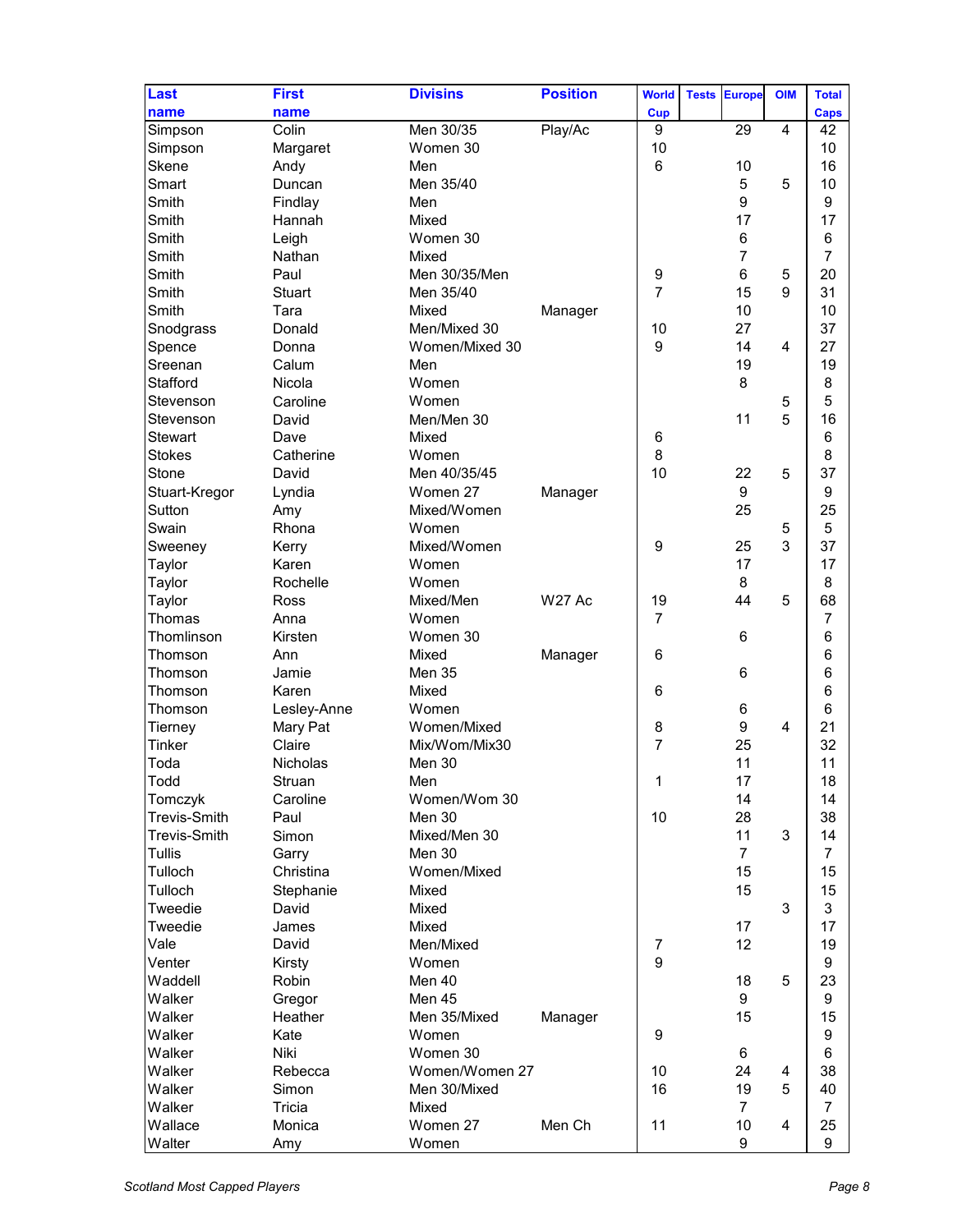| Last       | <b>First</b> | <b>Divisins</b>     | <b>Position</b> | <b>World</b> |   | <b>Tests Europe</b> | <b>OIM</b> | <b>Total</b> |
|------------|--------------|---------------------|-----------------|--------------|---|---------------------|------------|--------------|
| name       | name         |                     |                 | <b>Cup</b>   |   |                     |            | Caps         |
| Ward       | Alexandra    | Women               |                 |              |   | 9                   |            | 9            |
| Wardrobe   | Kylie        | Mixed               |                 | 6            |   |                     |            | 6            |
| Watson     | Alex         | Women               |                 |              |   | 8                   |            | 8            |
| Watt       | Kelly        | Women/Wom 27        |                 | 5            |   | 27                  |            | 32           |
| Watters    | Keith        | Men                 |                 |              |   | 6                   |            | 6            |
| Webber     | Chris        | Men 30              |                 |              |   | $\overline{7}$      |            | 7            |
| Weir       | Catriona     | Women/Mixed 30      | Player/Mgr      | 20           |   | 9                   | 5          | 34           |
| Wellfare   | Lisa         | Women               |                 |              |   | 17                  |            | 17           |
| Wheeler    | Kirsty       | Men 35/40           | Manager         |              |   | 17                  |            | 17           |
| White      | John         | Men/Men 30/35       | Play/Coach      | 27           |   | 31                  | 9          | 67           |
| Wilde      | Dominic      | Men 30/35           |                 |              | 3 | 17                  |            | 20           |
| Williams   | Andy         | Men/Men 30/35       |                 |              | 3 | 17                  | 5          | 25           |
| Williamson | Robin        | Men 35/40           |                 | 5            |   | 15                  | 9          | 29           |
| Willis     | Elizabeth    | Women 27            |                 |              |   | 8                   | 4          | 12           |
| Wilson     | Jane         | Women/Women 27      |                 |              |   | 11                  |            | 11           |
| Wilson     | Lynn         | Women 30            |                 |              |   | 6                   |            | 6            |
| Wilson     | Rob          | Men 30              |                 |              |   | 10                  |            | 10           |
| Wilson     | Shane        | Mix/Mix30/Men30/35  | Player/Coach    | 16           |   | 27                  |            | 43           |
| Wishart    | Adrian       | Men                 | Play/Ch         | 8            |   | 6                   |            | 14           |
| Wood       | <b>Nick</b>  | Men/Men30/35/Mix 30 |                 |              | 3 | 34                  | 5          | 42           |
| Wood       | Paul         | Men 30              |                 |              |   | 6                   |            | 6            |
| Woodman    | Pam          | Women               |                 |              |   | 16                  |            | 16           |
| Wright     | Jennifer     | Women/Mixed         | Play Ac         | 20           |   | 17                  | 5          | 42           |
| Yarrow     | Simon        | Men/Men35/30        |                 | $\,6$        |   | 22                  |            | 28           |
| Young      | Dannielle    | Mixed 30/Wom30      | Player/Coach    | 7            |   | 6                   |            | 13           |
| Young      | Laurie       | Women 27/30/Mixed   |                 | 12           |   | 18                  | 4          | 34           |
|            |              |                     |                 |              |   |                     |            |              |

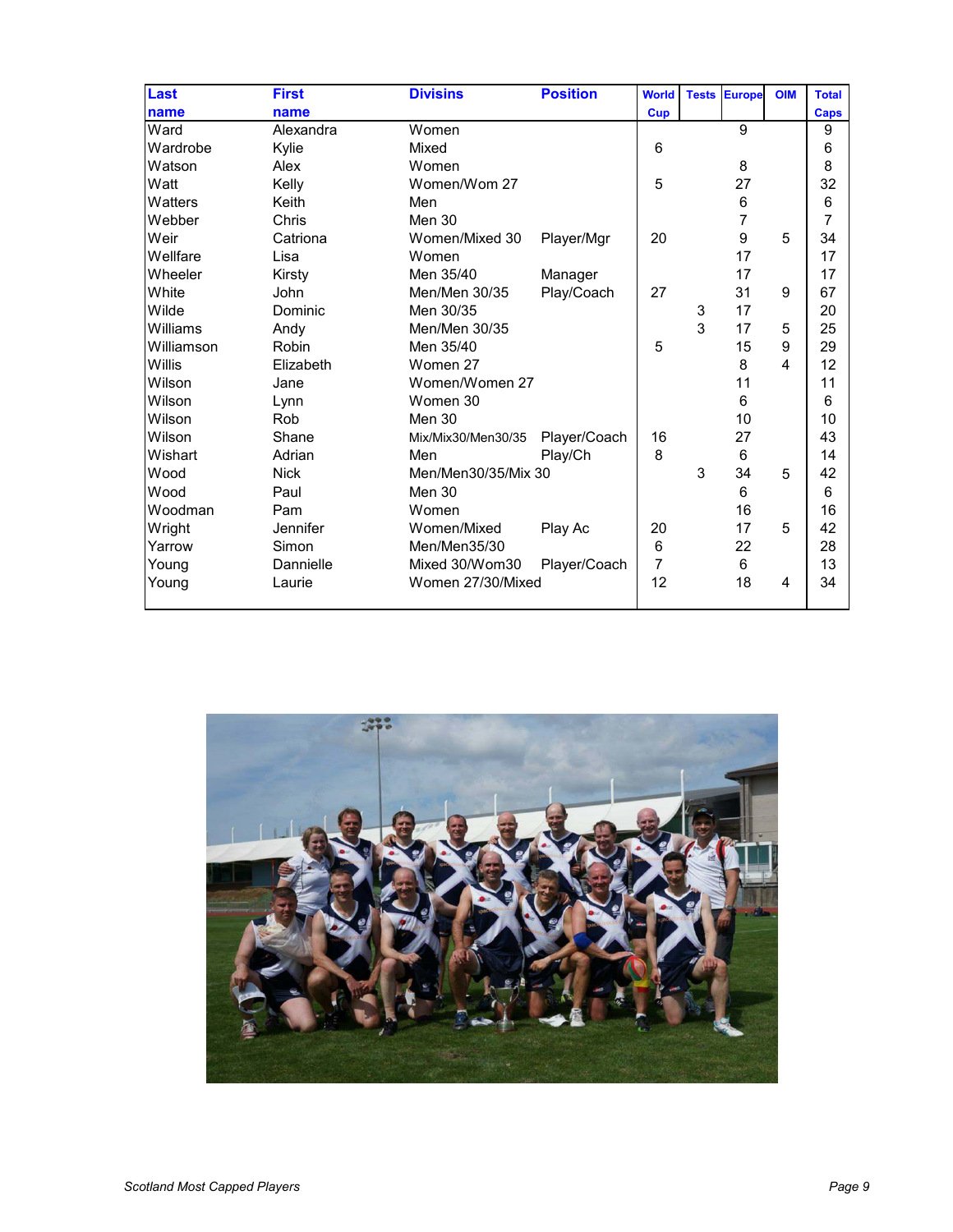#### **World Cup Caps**

- 1988 Australia Men, Women, Mixed, Masters
- 1991 New Zealand Men Women, Mixed, M30, W27, M35
- 1995 USA Men Women, Mixed, M30, W27, M35
- 1997 Australia Men30, Women30, Mixed 30, Men35, Men40
- 1999 Australia Men, Women, Mixed
- 1999 Australia Men30, Women30, Mixed 30, Men35, Men40
- 2003 Japan Men, Women, Mixed, Men30, Men35
- 2007 South Africa Men, Women, Mixed
- 2007 South Africa Men30, Mixed 30, Men35, Men40
- 2011 Scotland Men, Women, Mixed
- 2011 Scotland Men30, Mixed 30, Men35, Men40
- 2015 Coffs Harbour Men, Women, Mixed
- 2015 Coffs Harbour Women 27, Men30/35/40/50, Mixed 30

|                                                                                 | <b>Leading World Cup Representatives</b>                                     |                                                                                                         |                                                                                  |         | 03     | 07                         | 11                                        | 15                                      | #                                            |
|---------------------------------------------------------------------------------|------------------------------------------------------------------------------|---------------------------------------------------------------------------------------------------------|----------------------------------------------------------------------------------|---------|--------|----------------------------|-------------------------------------------|-----------------------------------------|----------------------------------------------|
| Sanjuan<br>Short<br>McEwen<br>McKenzie<br>White<br>Heslop<br>Fitzgerald<br>Weir | Edward<br>Michael<br>Gordon<br>Robbie<br>John<br>David<br>Daniel<br>Catriona | Men/Mixed<br>Men/Mixed<br>Mix/Men/Men35<br>Men/Mixed<br>Men/Men30/35<br>Men Mixed<br>Men/Mixed<br>Women | Wom-Ac<br>Wom-Ch<br>Play/Ch/W30ch<br>Play/Ac/Ch<br>Play/Ch<br>Wom-Ch<br>Play Mgr | 99<br>6 | 6<br>6 | 8<br>8<br>8<br>8<br>8<br>8 | 9<br>9<br>10<br>11<br>19<br>9<br>11<br>10 | 20<br>19<br>10<br>10 <sup>°</sup><br>10 | 37<br>36<br>30<br>29<br>27<br>23<br>21<br>20 |
| Alexander<br>Wright<br>Imrie                                                    | <b>Ross</b><br>Jennifer<br>Stuart                                            | Men 30/Men<br>Women/Mixed<br>Men/Mixed                                                                  | Play/Ac                                                                          |         |        |                            | 9<br>10<br>10                             | 11<br>10<br>10                          | 20<br>20<br>20                               |

| <b>Surname</b>  | <b>First Name</b> | <b>Division</b>    | <b>Position</b> | 99 | 03 | 07             | 11              | 15         | #              |
|-----------------|-------------------|--------------------|-----------------|----|----|----------------|-----------------|------------|----------------|
|                 |                   |                    |                 |    |    |                |                 |            |                |
| Agnew           | George            | Men 40             |                 |    |    |                | $\overline{7}$  |            | $\overline{7}$ |
| <b>Alcock</b>   | Frances           | Women              |                 |    |    |                |                 | 10         | 10             |
| Alexander       | <b>Ross</b>       | Men 30/Men         | Play/Ac         |    |    |                | 9               | 11         | 20             |
| Anderson        | Calum             | Men                |                 |    |    |                | 8               |            | 8              |
| Anderson        | Colin             | Men/Mixed          |                 |    |    | 8              |                 | 10         | 18             |
| Anderson        | Judy              | Women/Mixed        |                 |    |    | 8              | $\overline{7}$  |            | 15             |
| Arbuckle        | Margaret          | Mixed 30           |                 |    |    | $\overline{7}$ |                 |            | 7              |
| Armstrong       | Dunkan            | Men 40             |                 |    |    |                | 10              |            | 10             |
| Arundel         | Logan             | Men                |                 |    |    |                |                 | 10         | 10             |
| Austin          | Tracy             | Women 27           |                 |    |    |                |                 | 4          | 4              |
| Ballantyne      | Shona             | Mixed 30/Wom30     |                 |    |    | 7              | 10 <sup>°</sup> |            | 17             |
| Barclay         | Gillian           | Women              |                 |    |    | 8              |                 |            | 8              |
| <b>Bartlett</b> | David             | Men 30             | W27-Ac          |    |    |                | 7               | $\sqrt{5}$ | 12             |
| <b>Bond</b>     | Gillian           | <b>Women 30/27</b> |                 |    |    |                | 9               | 5          | 14             |
| <b>Bottom</b>   | Michael           | Men                | Manager         |    |    |                |                 | 11         | 11             |
| <b>Brownie</b>  | Suzanne           | Mixed              |                 |    |    |                |                 | 8          | 8              |
| <b>Burnett</b>  | Kristy            | Women              |                 |    |    |                | 10              |            | 10             |
| <b>Burns</b>    | <b>Stuart</b>     | Men 40             |                 |    |    |                | 10              |            | 10             |
| Callan          | Nikki             | Women              |                 |    |    |                |                 | 9          | 9              |
| Cameron         | Douglas           | Men 35             |                 |    |    |                | 9               |            | 9              |
| Cameron         | Ruth              | Women 30           |                 |    |    |                | 6               |            | 6              |
| Campbell        | Gemma             | Women 27           |                 |    |    |                |                 | 3          | 3              |
| Campbell        | Joanne            | Women 27           |                 |    |    |                |                 | 4          | 4              |
| Campbell        | Lianne            | Mixed              |                 |    |    |                | 8               | 10         | 18             |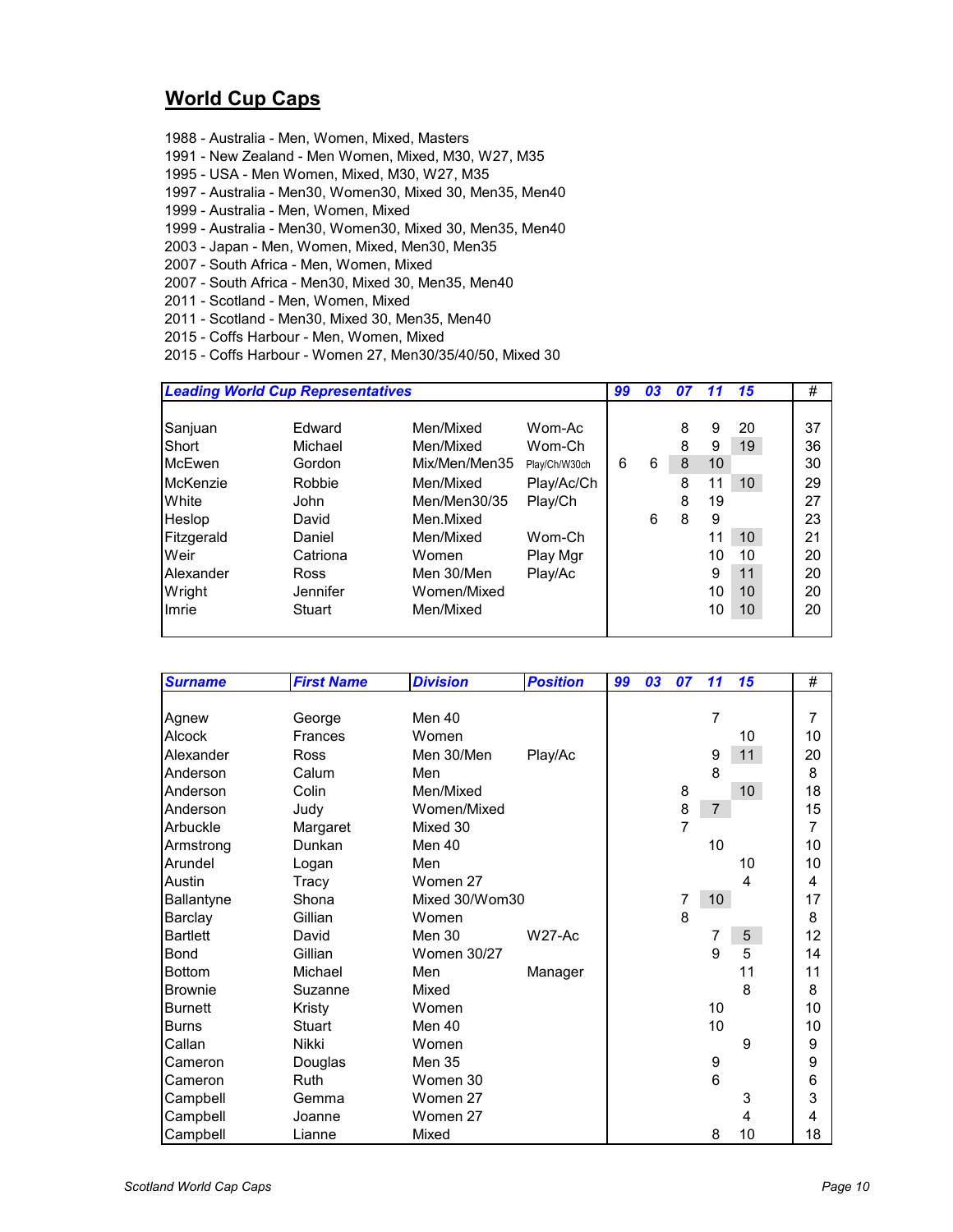| <b>Surname</b>   | <b>First Name</b> | <b>Division</b>        | <b>Position</b> | 99 | 03 | 07             | 11               | 15              | $\#$             |
|------------------|-------------------|------------------------|-----------------|----|----|----------------|------------------|-----------------|------------------|
| Carter           | Jonathan          | Men                    |                 |    |    |                |                  | 10              | 10               |
| Champion         | Simone            | Mixed                  |                 | 6  |    |                |                  |                 | 6                |
| Cheong           | Celestine         | Women                  | Play Mgr        |    |    |                |                  | 10              | 10               |
| Chillingworth    | Rowan             | Men                    |                 |    |    |                |                  | 11              | 11               |
| Chiverton        | Mark              | Men 30                 |                 |    |    |                | 9                |                 | $\boldsymbol{9}$ |
| Chrisp           | Hannah            | Mixed                  |                 |    |    |                |                  | $\overline{7}$  | $\overline{7}$   |
| Clark            | Elaine            | <b>Women 30/27</b>     |                 |    |    |                | $\overline{7}$   | 5               | 12               |
| Clarke           | Syla              | Women 27               |                 |    |    |                |                  | 5               | 5                |
| Clements         | Ru                | Mixed                  |                 |    |    |                | 9                |                 | 9                |
| Clingan          | Rebecca           | Women                  |                 |    |    |                |                  | 5               | 5                |
| Cochran          | Jenny             | Women                  |                 |    |    | 8              |                  |                 | 8                |
| Collier          | Barbara           | Men                    | Manager         |    |    | 8              |                  |                 | 8                |
| Coxhill          | Steven            | Men                    |                 |    |    |                |                  | 11              | 11               |
| Coyle            | Monica            | Women 30               |                 |    |    |                | 10               |                 | 10               |
| Craik            | lain              | Mixed 30/Men35         |                 |    |    | $\overline{7}$ | $\boldsymbol{9}$ |                 | 16               |
| Creasey          | Jon               | Men 35                 |                 |    |    |                | 9                |                 | 9                |
| Crozier          | Alistair          | Men 30                 |                 |    |    |                | 10               |                 | 10               |
| Crozier          | Nicola            | Women 30               |                 |    |    |                | $\overline{7}$   |                 | $\overline{7}$   |
| Day              | Cameron           | Men 35                 | <b>W27-Ch</b>   |    |    |                | $\boldsymbol{9}$ | $\overline{5}$  | 14               |
| Derrick          | Senga             | Women                  |                 |    |    |                | $\boldsymbol{9}$ | 10              | 19               |
| Eades            | <b>Briana</b>     | Women                  |                 |    |    | 8              | $\overline{7}$   |                 | 15               |
| Ebbett           | Simon             | Mixed 30/Men30 Play/Ch |                 |    |    | $\overline{7}$ | 10               |                 | 17               |
| Ebbett (Mears)   | Sara              | Women                  |                 |    |    | 8              | 10               |                 | 18               |
| Edwards          | Laurence          | Men 40                 |                 |    |    |                | 9                |                 | $\boldsymbol{9}$ |
| Elliott          | Judith            | Women                  |                 |    |    |                |                  | 9               | 9                |
| Fairweather      | Sharon            | Mixed                  |                 | 6  |    |                |                  |                 | 6                |
| Fassen De Heer   | Peter             | Men/Mix30              |                 |    | 6  | $\overline{7}$ |                  |                 | 13               |
| Fitzgerald       | Daniel            | Men/Mixed              | Wom-Ch          |    |    |                | 11               | 10 <sub>1</sub> | 21               |
| Fleming          | Kate              | Women 27               |                 |    |    |                |                  | 3               | 3                |
| Flintham         | Alison            | Women                  |                 |    |    | 8              |                  |                 | 8                |
| Flynn            | Gillian           | Women 30               | Play/Ac         |    |    |                | 10               |                 | 10               |
| Flynn            | Jarlath           | Men                    |                 |    |    | 8              |                  |                 | 8                |
| Forrest          | Sarah             | Mixed 30               | Manager         |    |    | $\overline{7}$ |                  |                 | $\overline{7}$   |
| Francis          | Tenae             | Women                  |                 |    |    | 8              |                  |                 | 8                |
| Francisco-Suarez | Victor            | Men 40                 | Play/Ch         |    |    |                | 10               |                 | 10               |
| Fraser           | Neil              | Men 35                 |                 |    |    |                | 9                |                 | 9                |
| Freshwater       | Alison            | <b>Women 30/27</b>     |                 |    |    |                | 10               | 5               | 15               |
| Glading          | Leia              | Women                  |                 |    |    |                |                  | 10              | 10               |
| Glass            | Sandra            | Men                    | Manager         |    | 6  |                |                  |                 | 6                |
| Gossip           | Alastair          | Men                    |                 |    |    |                |                  | 11              | 11               |
| Grady            | Chris             | Men 30                 |                 |    |    |                | 10               |                 | 10               |
| Gray             | Fiona             | Women                  |                 |    |    |                | 10               |                 | 10               |
| Gray             | lain              | Men/Mixed              |                 |    |    |                | 11               | 2 <sup>1</sup>  | 13               |
| Gray             | Jennifer          | Women 27               |                 |    |    |                |                  | 5               | 5                |
|                  |                   | Women                  | Manager         |    |    |                |                  | 5               | 5                |
| Green<br>Guild   | Alicia<br>David   | Men 35                 |                 |    |    |                |                  |                 |                  |
|                  | Gillian           | Mixed 30/Women30       |                 |    |    | $\overline{7}$ | 9                |                 | 9<br>17          |
| Guild (Kidd)     |                   |                        |                 |    |    |                | 10 <sup>°</sup>  |                 |                  |
| Harden           | Jo                | Women 30               | Manager         |    |    |                | 10               |                 | 10               |
| Hay              | Mhairi            | Mixed                  |                 | 6  |    |                |                  |                 | 6                |
| Hazlett          | Craig             | Men                    |                 |    |    |                |                  | 9               | 9                |
| Heneaghan        | Susan             | Women                  |                 |    |    | 8              |                  |                 | 8                |
| Herd             | Graham            | Men                    |                 |    | 6  |                |                  |                 | 6                |
| Heritage         | Louise            | Men                    | Manager         |    |    |                | 11               |                 | 11               |
| Heslop           | David             | Men.Mixed              |                 |    | 6  | 8              | 9                |                 | 23               |
| Hogarth          | Gavin             | Men                    |                 |    |    |                | 11               |                 | 11               |
| Hole             | Claire            | Mixed                  |                 |    |    |                | 9                |                 | 9                |
| Hollis           | Catherine         | Women                  |                 |    |    | 8              | 10               |                 | 18               |
| Hollis           | Tim               | Mixed 30/Men30 Play/Ac |                 |    |    | $\overline{7}$ | 10               |                 | 17               |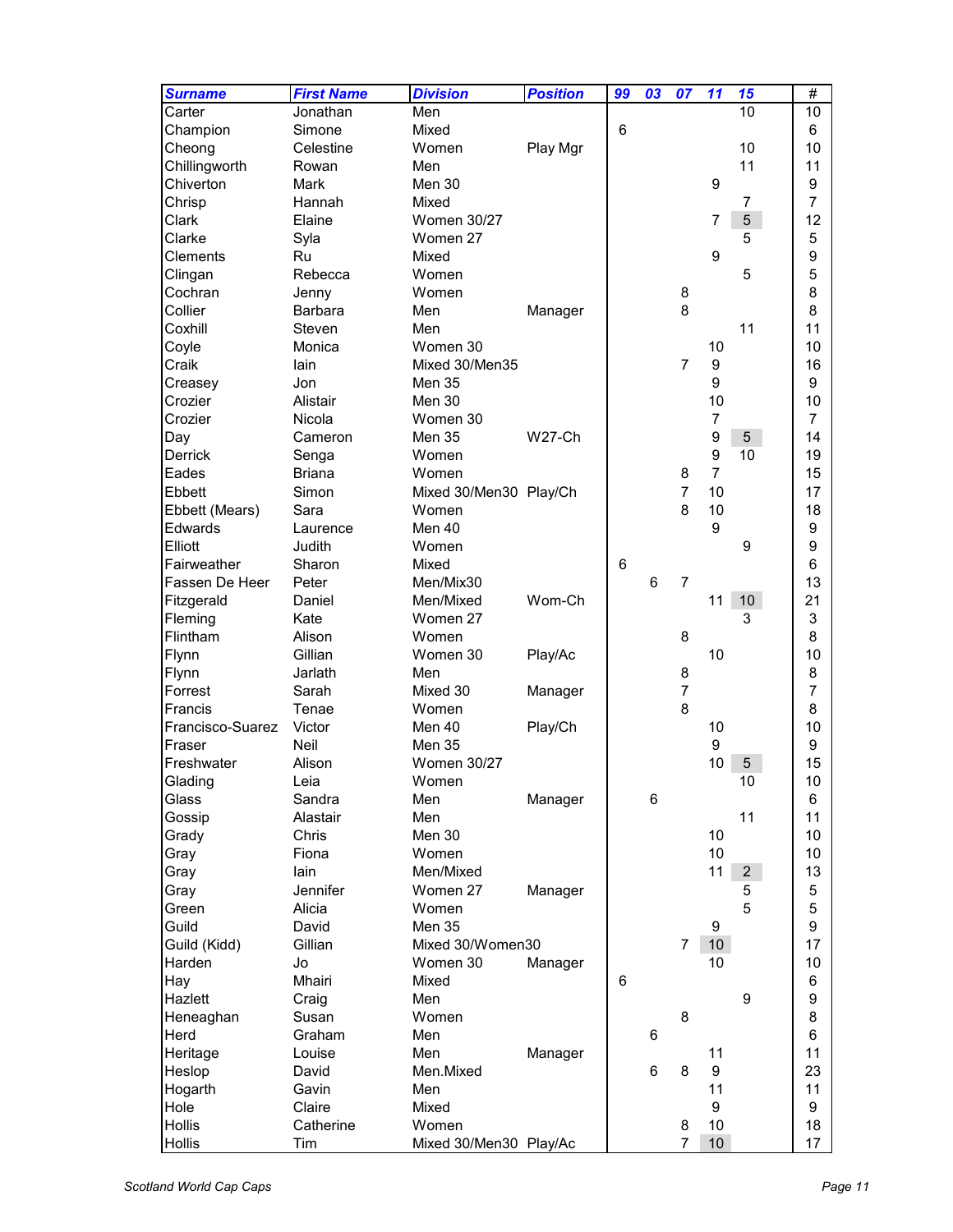| <b>Surname</b>     | <b>First Name</b> | <b>Division</b> | <b>Position</b> | 99 | 03 | 07             | 11               | 15               | #                |
|--------------------|-------------------|-----------------|-----------------|----|----|----------------|------------------|------------------|------------------|
| Hourcastagné       | Philippe          | Men 35          |                 |    |    |                | 9                |                  | 9                |
| Hunter             | Darren            | Men             |                 |    | 6  |                |                  |                  | 6                |
| Imrie              | Louise            | Women 27        |                 |    |    |                |                  | 5                | 5                |
| Imrie              | <b>Stuart</b>     | Men/Mixed       |                 |    |    |                | 10               | $10$             | 20               |
| Irvine             | Elaine            | Women 27        |                 |    |    |                |                  | 5                | 5                |
|                    |                   |                 |                 |    |    |                |                  |                  |                  |
| Irwin              | Larry             | Men             |                 |    |    | 8              | 11               |                  | 19               |
| James              | Gareth            | Mixed 30        |                 |    |    | $\overline{7}$ |                  |                  | $\overline{7}$   |
| James              | Sidney            | Mixed           | Manager         |    |    |                | 9                |                  | 9                |
| Jamieson           | Laura             | Women 27        |                 |    |    |                |                  | 5                | 5                |
| Jardine            | Colin             | Men 30          |                 |    |    |                | 10               |                  | 10               |
| Jardine            | Yvonne            | Women 30        |                 |    |    |                | 9                |                  | 9                |
| Jobson             | Nicola            | Women           |                 |    |    |                | 10               |                  | 10               |
| Johnson            | Douglas           | Mixed           |                 |    |    |                | 9                |                  | 9                |
| Johnson            | Karen             | Mixed           |                 |    |    |                | 6                |                  | 6                |
| Johnson            | Robin             | Men             |                 |    |    |                |                  | 11               | 11               |
| Joly               | Pierre            | Women/Mixed     | Mgr/Ac          |    |    | 8              | $\boldsymbol{9}$ |                  | 17               |
| Kelly              | Trevor            | Men 40          |                 |    |    |                | 1                |                  | 1                |
| Kerr               | Euan              | Men 35          |                 |    |    |                | 7                |                  | 7                |
| Kirby              | <b>Bradley</b>    | Mixed 30/Men30  |                 |    |    | $\overline{7}$ | $\,8\,$          |                  | 15               |
| Laing (Hall)       | Anita             | Women 27        |                 |    |    |                | 8                |                  | 8                |
| Laird              | Audrey            | Mixed           |                 | 6  |    |                |                  |                  | 6                |
| Lawrence           | Jamie             | Men 30          |                 |    |    |                | 10               |                  | 10               |
| Lawson             |                   | Women           |                 |    |    |                | 3                |                  | 3                |
|                    | Kirsty            |                 |                 |    |    |                | 9                |                  |                  |
| Lee                | Rob               | Mixed           |                 |    |    |                |                  |                  | 9                |
| Lees               | Alister           | Mixed 30        |                 |    |    | $\overline{7}$ |                  |                  | 7                |
| Lees               | Tracry            | Mixed 30        |                 |    |    | $\overline{7}$ |                  |                  | $\overline{7}$   |
| Lewis              | Craig             | Men 40          |                 |    |    |                | 10               |                  | 10               |
| Liddell            | <b>Nick</b>       | Mixed           |                 | 6  |    |                |                  |                  | 6                |
| Lilly              | Allan             | Men 40          |                 |    |    |                | 10               |                  | 10               |
| Lippstreu          | Leslie            | Women           | Ass Coach       |    |    |                | 10               |                  | 10               |
| Lippstreu-Holmes   | Liesel            | Women           |                 |    |    | 8              | 10               |                  | 18               |
| Livingstone        | Cameron           | Mixed           |                 |    |    |                |                  | 10               | 10               |
| Lunney             | David             | Men 40          |                 |    |    |                | 10               |                  | 10               |
| Lynam              | Alicia            | Mixed           | Manager         |    |    |                |                  | 10               | 10               |
| Macari             | Martin            | Men 40          |                 |    |    |                | 10               |                  | 10               |
| Macdonald          | lain              | Men/Men 30      |                 |    |    | 8              | 9                |                  | 17               |
| Macdonald          | Jonathan          | Men             |                 |    |    |                |                  | 9                | 9                |
| Macdonald          | Tania             | Women 30        |                 |    |    |                | 7                |                  | $\overline{7}$   |
| Mackiewica         | Romi              | Mixed           | Ass Coach       |    |    |                |                  | 10               | 10               |
| MacKinnon          | Euan              | Men             |                 |    |    | 8              |                  |                  | 8                |
| MacKinnon (Morton) | Fionna            | Women           |                 |    |    | 8              |                  |                  | 8                |
| Macleod            | Marshall          | Mixed           |                 |    |    |                |                  | 10               | 10               |
| MacRae             |                   | Mixed           |                 |    |    |                | 9                |                  | 9                |
|                    | Doug              |                 |                 |    |    |                |                  |                  |                  |
| Madeley            | Chloe             | Mixed           |                 |    |    |                |                  | 9                | 9                |
| Malaguti           | Mattias           | Men             |                 |    |    |                |                  | 11               | 11               |
| <b>Mannix</b>      | Doug              | Men             |                 |    |    |                | 11               |                  | 11               |
| Martin             | Amy               | Women           |                 |    |    |                |                  | 9                | 9                |
| Matheson           | Alasdair          | Men 35          |                 |    |    |                | 8                |                  | 8                |
| Matthew            | Anna              | Women           |                 |    |    |                |                  | 9                | 9                |
| <b>Matthews</b>    | David             | Men 40          |                 |    |    |                | 10               |                  | 10               |
| McCleod            | Samantha          | Mixed           |                 | 6  |    |                |                  |                  | 6                |
| McEwen             | Gordon            | Mix/Men/Men35   | Play/Ch/W30ch   | 6  | 6  | 8              | 10               |                  | 30               |
| McGinlay           | Christie-Lee      | Mixed           |                 |    |    |                |                  | $\boldsymbol{9}$ | $\boldsymbol{9}$ |
| McGuigan           | Tenie             | Mixed           |                 |    |    |                | 5                |                  | 5                |
| McKenzie           | Ewan              | Men 30          |                 |    |    |                | 9                |                  | $\boldsymbol{9}$ |
| McKenzie           | Robbie            | Men/Mixed       | Play/Ac/Ch      |    |    | 8              | 11               | 10 <sup>°</sup>  | 29               |
| McLaren            | Douglas           | Men 35          | Manager         |    |    |                | 9                |                  | $\boldsymbol{9}$ |
| McLeod             | Alison            | Women           |                 |    |    | 8              |                  |                  | 8                |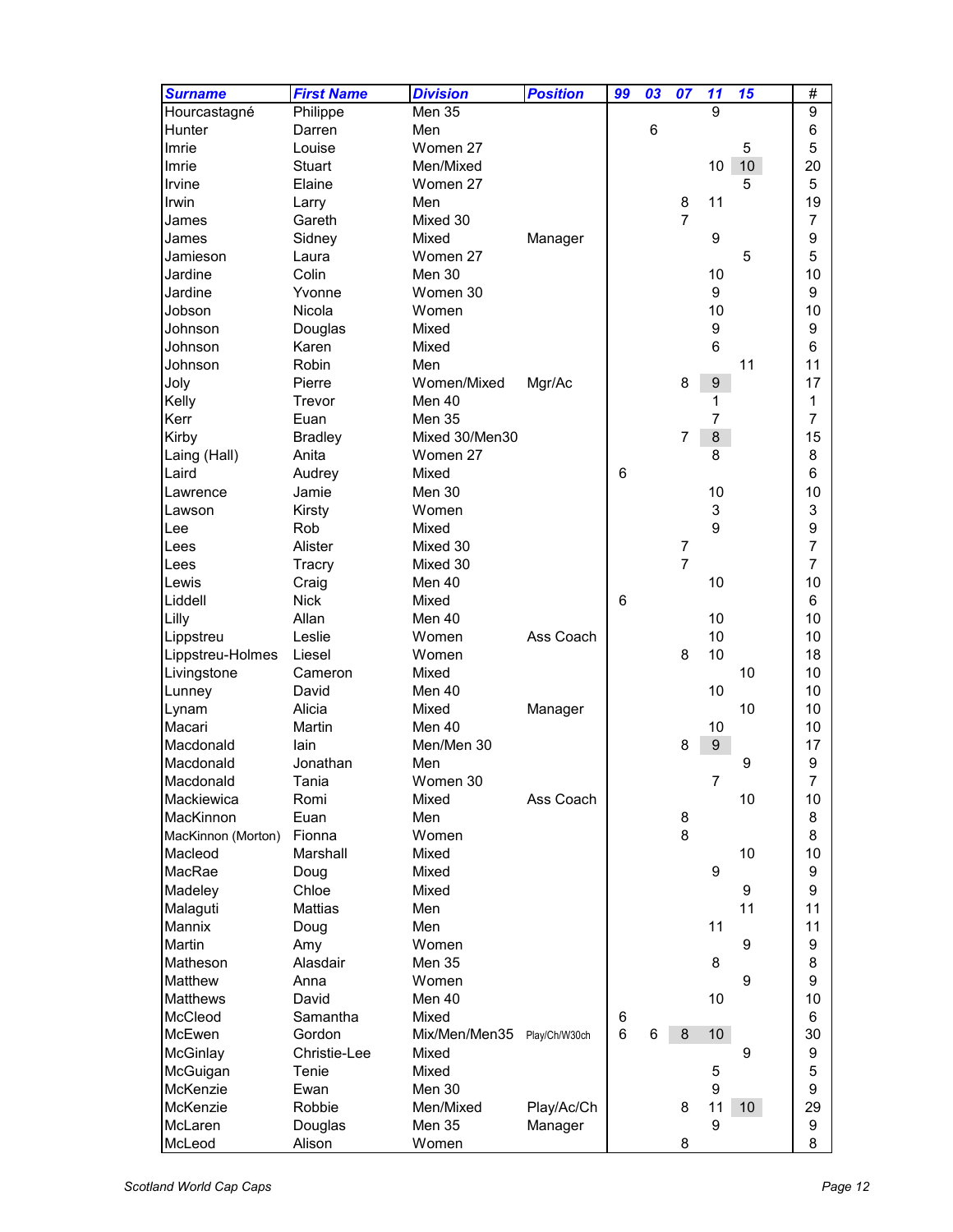| <b>Surname</b>   | <b>First Name</b>   | <b>Division</b> | <b>Position</b> | 99 | 03 | 07                  | 11               | 15              | #                   |
|------------------|---------------------|-----------------|-----------------|----|----|---------------------|------------------|-----------------|---------------------|
| McLeod           | Scott               | Men             |                 | 6  | 6  |                     |                  |                 | 12                  |
| McMichael        | Hugh                | Men             |                 |    |    |                     | 11               |                 | 11                  |
| McNabb           | Dennis              | Men 30          |                 |    |    |                     | 9                |                 | 9                   |
| McNamara         | Joseph              | Men             |                 |    |    |                     | 11               |                 | 11                  |
| <b>McPherson</b> | Kyle                | Mixed           |                 |    |    |                     | $\overline{4}$   |                 | 4                   |
| <b>McWaters</b>  | <b>Terri-Claire</b> | Women           |                 |    |    |                     |                  | 10              | 10                  |
| McWilliam        | Carl                | Mixed           |                 |    |    |                     | 9                |                 | 9                   |
| Mercer           | David               | Women           | Ass Coach       |    |    |                     |                  | 10              | 10                  |
| Milne            | Duncan              | <b>Men 35</b>   |                 |    |    |                     | $\mathbf 5$      |                 | $\mathbf 5$         |
| Moore            | Daniel              | Men/Mixed       |                 |    |    |                     | $\overline{7}$   | $6\overline{6}$ | 13                  |
| <b>Morris</b>    | Alison              | Women 30        |                 |    |    |                     | 8                |                 | 8                   |
| Morton           | Kenneth             | Men             |                 |    |    |                     |                  | 11              | 11                  |
| <b>Murdoch</b>   | Lindsay             | Mixed           |                 |    |    |                     | 6                |                 | 6                   |
| <b>Murdoch</b>   | Val                 | Men 30          | Manager         |    |    |                     | 10               |                 | 10                  |
| Murphy           | Audrey              | Men 40          | Manager         |    |    |                     | 10               |                 | 10                  |
| Murphy           | Caroline            | Women 27        |                 |    |    |                     |                  | 5               | $\mathbf 5$         |
| Murphy           | Dean                | Mixed           |                 | 6  |    |                     |                  |                 | 6                   |
| Murray           | Callum              | Men             |                 |    |    |                     |                  | 8               | 8                   |
| Neill            | Ronan               | Men             |                 |    |    |                     |                  | 11              | 11                  |
| Niccol           | Katy                | Women           |                 |    |    |                     | 8                |                 | 8                   |
| O'Hagan          | Michele             | Women 27        |                 |    |    |                     |                  | 5               | 5                   |
| O'Reilly         | Laura               | Women           |                 |    |    |                     |                  | 10              | 10                  |
| Paterson         | Chris               | Men/Men 40      |                 |    | 6  |                     | 10               |                 | 16                  |
| Paton            | Doug                | Men 40          |                 |    |    |                     | 10               |                 | 10                  |
| Petrie           | Anna                | Women           |                 |    |    |                     | 9                |                 | 9                   |
| Pinkerton        | James               | Men             |                 |    |    |                     |                  | 9               | 9                   |
| Plummer          | Ben                 | Mixed           |                 | 6  |    |                     |                  |                 | 6                   |
| Quinn            | Nollaig             | Women           |                 |    |    |                     |                  | 10              | 10                  |
| Raith            | Janet               | Mixed 30        |                 |    |    | 7                   |                  |                 | $\overline{7}$      |
| Rattray          | Anna                | Women           |                 |    |    | 8                   |                  |                 | 8                   |
| Reid             | Colin               | Men 40          | Play/Ac         |    |    |                     | 10               |                 | 10                  |
| Reid             | Kenny               | Men             |                 |    | 6  |                     |                  |                 | 6                   |
| Reynolds         | Gary                | Men             | Coach           |    |    |                     | 11               |                 | 11                  |
| <b>Ross</b>      | Emma                | Women 27        |                 |    |    |                     |                  | 3               | 3                   |
| <b>Ross</b>      | Stuart              | Mixed           |                 | 6  |    |                     |                  |                 | 6                   |
| Rossouw          | Danny               | Men 35          |                 |    |    |                     | 9                |                 | 9                   |
| Sanjuan          | Edward              | Men/Mixed       | Wom-Ac          |    |    | 8                   | $\boldsymbol{9}$ | 20              | 37                  |
|                  | Campbell            | Men             |                 |    |    |                     | 7                |                 | $\overline{7}$      |
| Scott            |                     |                 |                 |    |    |                     |                  |                 |                     |
| Shand<br>Sheldon | Jenni<br>Chris      | Women 30        |                 |    |    |                     | 10               |                 | 10                  |
|                  | Julian              | Men             |                 |    |    | 8<br>$\overline{7}$ |                  |                 | 8<br>$\overline{7}$ |
| Shepherd         |                     | Mixed 30        |                 |    |    | 8                   |                  |                 | 8                   |
| Short            | David               | Men             |                 |    |    |                     |                  |                 | 10                  |
| Short            | Jen                 | Women 30        | Wom-Ch          |    |    | 8                   | 10<br>9          |                 |                     |
| Short            | Michael             | Men/Mixed       |                 |    |    |                     |                  | 19              | 36                  |
| Sim              | Finlay              | Men             |                 |    |    |                     |                  | 11              | 11                  |
| Simpson          | Colin               | <b>Men 35</b>   | Play/Ac         |    |    |                     | 9                |                 | 9                   |
| Simpson          | Margaret            | Women 30        |                 |    |    |                     | 10               |                 | 10                  |
| Skene            | Andy                | Men             |                 |    | 6  |                     |                  |                 | 6                   |
| Smith            | Paul                | <b>Men 35</b>   |                 |    |    |                     | 9                |                 | 9                   |
| Smith            | Stuart              | Men 40          |                 |    |    |                     | $\overline{7}$   |                 | $\overline{7}$      |
| Snodgrass        | Donald              | Men             |                 |    |    |                     | 10               |                 | 10                  |
| Spence           | Donna               | Women           |                 |    |    |                     | 9                |                 | $\boldsymbol{9}$    |
| Stewart          | Dave                | Mixed           |                 | 6  |    |                     |                  |                 | 6                   |
| <b>Stokes</b>    | Catherine           | Women           |                 |    |    |                     | 8                |                 | 8                   |
| Stone            | David               | Men 40          |                 |    |    |                     | 10               |                 | 10                  |
| Sweeney          | Kerry               | Mixed           |                 |    |    |                     | 9                |                 | 9                   |
| Taylor           | Ross                | Mixed/Men       |                 |    |    |                     | $\boldsymbol{9}$ | 10 <sub>1</sub> | 19                  |
| Thomas           | Anna                | Women           |                 |    |    |                     | $\overline{7}$   |                 | $\overline{7}$      |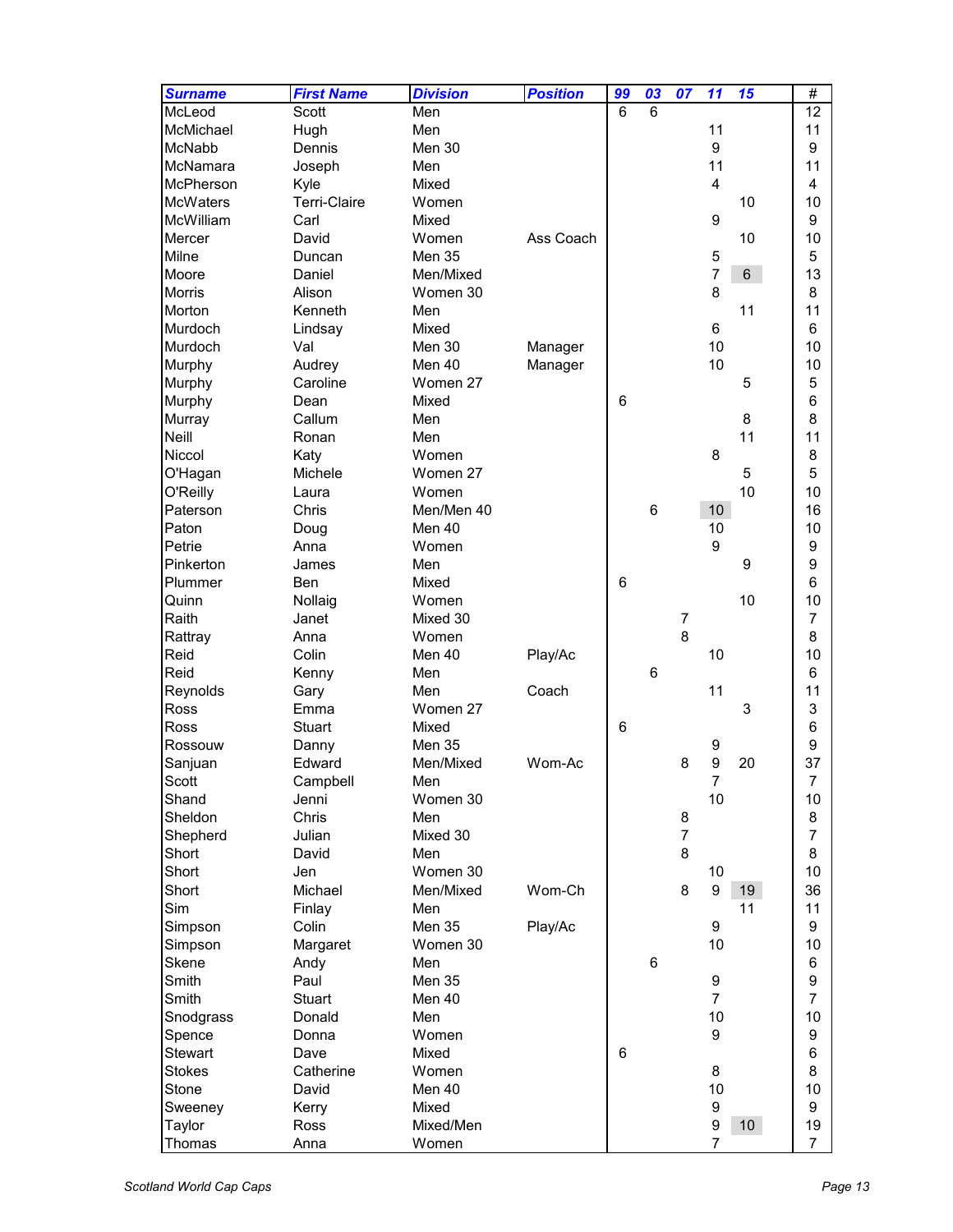| <b>Surname</b> | <b>First Name</b> | <b>Division</b>        | <b>Position</b> | 99 | 03 | 07 | 11              | 15              | $\#$ |
|----------------|-------------------|------------------------|-----------------|----|----|----|-----------------|-----------------|------|
| Thomson        | Ann               | Mixed                  | Manager         | 6  |    |    |                 |                 | 6    |
| Thomson        | Karen             | Mixed                  |                 | 6  |    |    |                 |                 | 6    |
| Tierney        | Mary Pat          | Women                  |                 |    |    | 8  |                 |                 | 8    |
| Tinker         | Claire            | Mixed 30               |                 |    |    | 7  |                 |                 |      |
| Todd           | Struan            | Men                    |                 |    |    |    |                 | 1               |      |
| Trevis-Smith   | Paul              | Men 30                 |                 |    |    |    | 10              |                 | 10   |
| Vale           | Dave              | Men                    |                 |    |    |    | $\overline{7}$  |                 | 7    |
| Venter         | Kirsty            | Women                  |                 |    |    |    |                 | 9               | 9    |
| Walker         | Kate              | Women                  |                 |    |    |    |                 | 9               | 9    |
| Walker         | Rebecca           | Women                  |                 |    |    |    | 10              |                 | 10   |
| Walker         | Simon             | Men 30/Mixed           |                 |    |    |    | 6               | 10 <sup>°</sup> | 16   |
| Wallace        | Monica            | Men                    | Coach           |    |    |    |                 | 11              | 11   |
| Wardrobe       | Kylie             | Mixed                  |                 | 6  |    |    |                 |                 | 6    |
| Watt           | Kelly             | Women 27               |                 |    |    |    |                 | 5               | 5    |
| Weir           | Catriona          | Women                  | Play Mgr        |    |    |    | 10              | 10              | 20   |
| White          | John              | Men/Men30/35           | Play/Ch         |    |    | 8  | 19              |                 | 27   |
| Williamson     | Robin             | Men 35                 |                 |    |    |    | 5               |                 | 5    |
| Wilson         | Shane             | Mixed 30/Men35 Play/Ch |                 |    |    | 7  | 9               |                 | 16   |
| Wishart        | Adrian            | Men                    | Play/Ch         |    |    | 8  |                 |                 | 8    |
| Wright         | Jennifer          | Women/Mixed            |                 |    |    |    | 10 <sup>1</sup> | 10 <sup>°</sup> | 20   |
| Yarrow         | Simon             | Men                    |                 |    | 6  |    |                 |                 | 6    |
| Young          | Danielle          | Mixed 30               |                 |    |    | 7  |                 |                 | 7    |
| Young          | Laurie            | <b>Women 30/27</b>     |                 |    |    |    | 7               | 5               | 12   |
|                |                   |                        |                 |    |    |    |                 |                 |      |

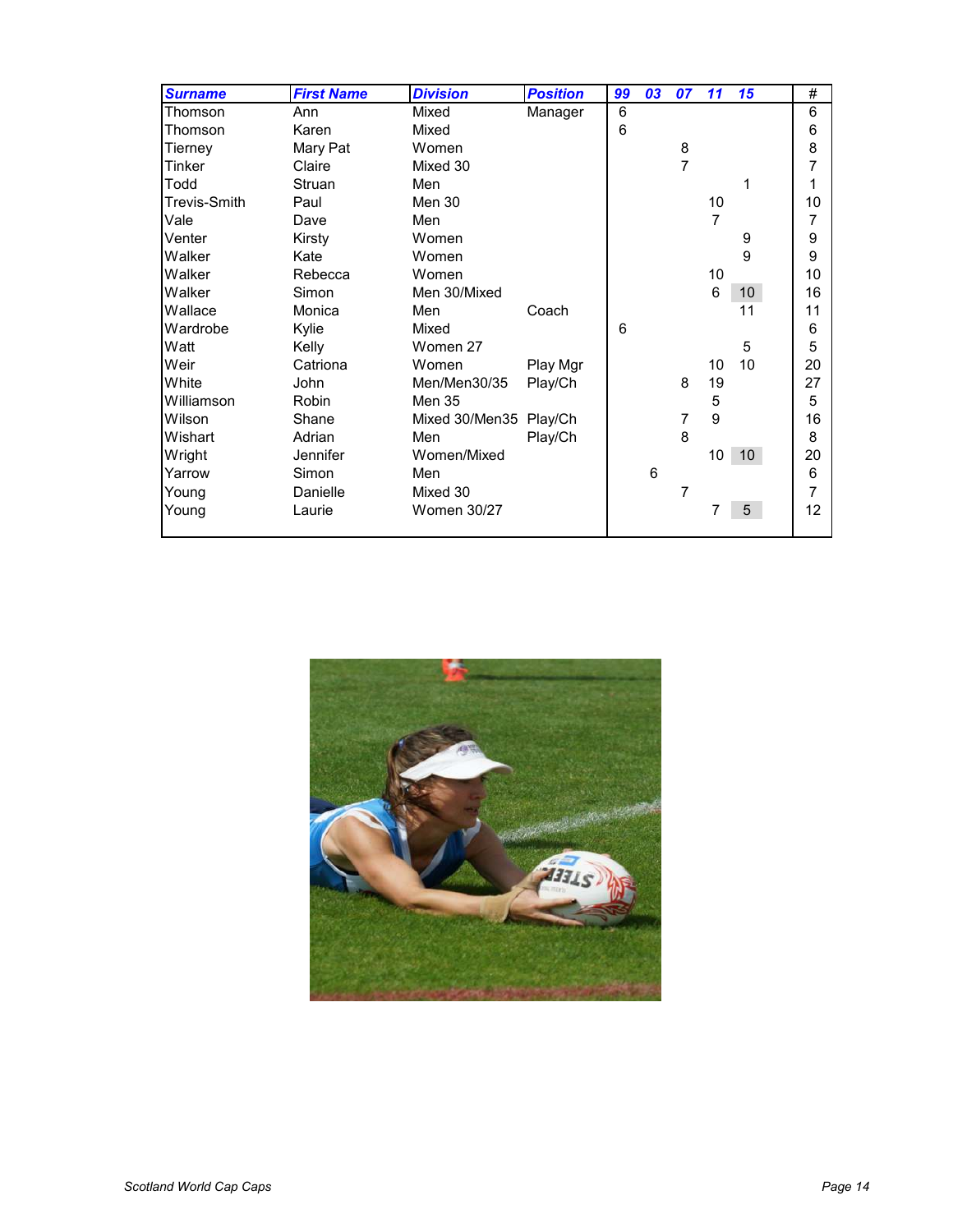# **Scotland Test Caps**

2018 - England

| <b>Surname</b>          | <b>First Name</b> | <b>Division</b> | <b>Position</b> | 2018          |  | <b>Total</b>      |
|-------------------------|-------------------|-----------------|-----------------|---------------|--|-------------------|
|                         |                   |                 |                 |               |  |                   |
| Amis                    | Jo                | Women 35        |                 | 3             |  | 3                 |
| <b>Bond</b>             | Gillian           | Women 35        |                 | 3             |  |                   |
| <b>Bromley</b>          | Chris             | <b>Men 35</b>   |                 | 3             |  | 3333333333        |
| Clarkson                | Kenny             | Men 35          |                 | $\frac{3}{3}$ |  |                   |
| Craik                   | lain              | <b>Men 35</b>   |                 |               |  |                   |
| Craik                   | Rowan             | Women 35        |                 | 3             |  |                   |
| Dillon                  | John              | <b>Men 35</b>   |                 | 3             |  |                   |
| Donaldson               | Alan              | <b>Men 35</b>   |                 | 3             |  |                   |
| Eades                   | <b>Briana</b>     | Women 35        |                 | 3             |  |                   |
| Ebbett (Mears)          | Sara              | Women 35        | Play/Ch         | 3             |  |                   |
| Falconer                | Ailsa             | Women 35        |                 | 3<br>3        |  |                   |
| Fleming                 | Kate              | Women 35        |                 |               |  |                   |
| Francis                 | Tenae             | Women 35        |                 | 3             |  |                   |
| Guild                   | Gill              | Women 35        |                 | 3             |  |                   |
| Jacobs                  | Donna             | Women 35        |                 | $\frac{3}{3}$ |  |                   |
| Johnson                 | Nicola            | Women 35        |                 |               |  |                   |
| Laing (Hall)            | Anita             | Women 35        |                 | 3             |  |                   |
| Leslie                  | David             | Men 35          | Play/Ch         | 3             |  |                   |
| Lippstreu-Holmes Liesel |                   | Women 35        |                 | 3             |  |                   |
| Logan                   | lain              | <b>Men 35</b>   |                 | 3             |  |                   |
| MacDonald               | laian             | Women 35        | Ass Coach       | 3             |  |                   |
| Main                    | Freddie           | Men 35          |                 | 3             |  |                   |
| <b>Morris</b>           | Ali               | Women 35        |                 | 3             |  |                   |
| Nderira                 | Peter             | <b>Men 35</b>   | Coach           | 3             |  |                   |
| Osborne                 | David             | <b>Men 35</b>   |                 | 3             |  |                   |
| Reid                    | Callum            | <b>Men 35</b>   |                 | $\frac{3}{2}$ |  |                   |
| Robison                 | <b>Stewart</b>    | Men 35          |                 |               |  |                   |
| Wilde                   | Dominic           | Men 35          |                 | 3             |  | $333233$<br>$333$ |
| Williams                | Andy              | Men 35          |                 | $\frac{3}{3}$ |  |                   |
| Wood                    | <b>Nick</b>       | Men 35          |                 |               |  |                   |
|                         |                   |                 |                 |               |  |                   |

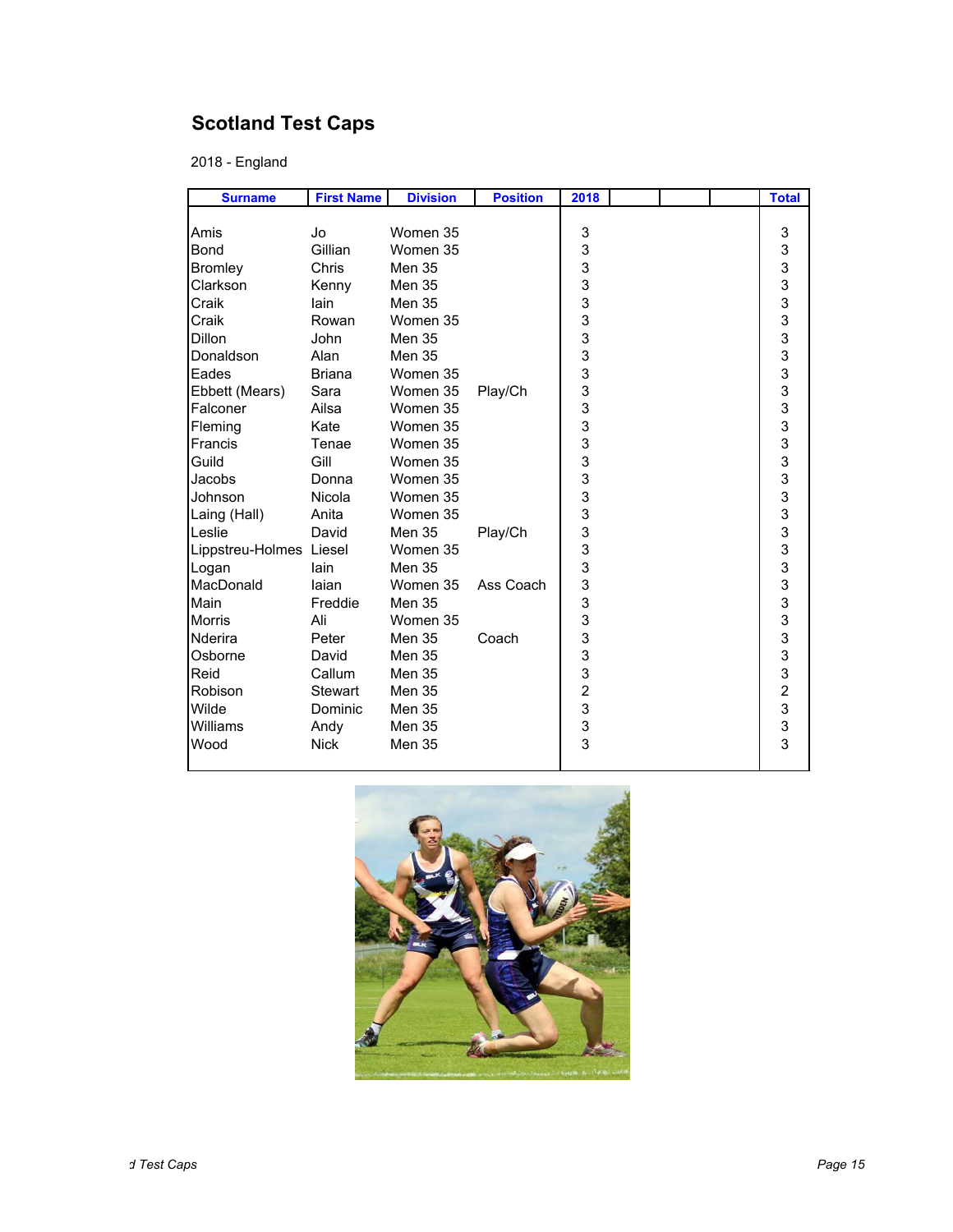#### **Scotland European Caps**

- 1996 Halifax Rugby League Park, England 2008 Paris, France 1998 - Nottingham, England2000 - Edinburgh, Scotland2002 - Cardiff, Wales2004 - Jersey, Channel Islands 2006 - Edinburgh, Scotland
	- 2010 Bristol, England 2012 - Treviso, Italy 2014 - Swansea, Wales 2018 - Nottingham, England

| <b>Most Capped Players</b> |             |                    | <b>Position</b> | 04 | 06 | 08 | 10 | 12 | 14             | 16 | 18              | #  |
|----------------------------|-------------|--------------------|-----------------|----|----|----|----|----|----------------|----|-----------------|----|
|                            |             |                    |                 |    |    |    |    |    |                |    |                 |    |
| Sanjuan                    | Edward      | Men/Mixed*/Wom Ch  | Play/Ch         | 10 | 6  | 9  | 10 | 18 | 8              | 17 | 10 <sup>°</sup> | 88 |
| Short                      | Michael     | Mixed/Men*         | Player/Ac       |    |    | 9  | 10 | 16 | $\overline{4}$ | 8  | 8               | 62 |
| Fitzgerald                 | Daniel      | Mixed/Men*/Men30** |                 |    |    | 9  | 10 | 9  | 9              | 10 | 10              | 57 |
| McKenzie                   | Robbie      | Mixed/Men*         | Play Ch         |    |    | 9  | 10 | 9  |                | 10 | 10              | 55 |
| Ebbett (Mears)             | Sara        | Wom/Mix*/W35(P/C)  | Men-Mar         | 8  |    | 9  |    | 10 |                |    | 10              | 51 |
| Anderson                   | Colin       | Men/Mixed          | Plav/Ac         |    | 6  | 9  |    | 6  | 9              | 10 | 10              | 50 |
| Alexander                  | <b>Ross</b> | Mixed/Men*/Men30*  | Player/Ac       |    |    | 6  |    | 10 |                | 10 | 10              | 50 |
| Macari                     | Martin      | Men 35/40          | Play/Ch         |    | 6  |    | 8  |    | 8              | 10 |                 | 46 |
| Johnson                    | Douglas     | Men/Mix/Mix30/M30  |                 |    |    | 6  | 10 | 9  | 8              |    | 11              | 44 |
| Taylor                     | <b>Ross</b> | Men                | <b>W27 Ac</b>   |    |    |    |    | 8  | 8              | 19 | 9               | 44 |
| Craik                      | lain        | Men/Men 30/40/35   | Play/Ac         | 10 |    |    |    |    | 8              | 10 | 8               | 43 |
| Ebbett                     | Simon       | Men 30/W27-Ch      | Play/Ch         |    |    | 6  | 9  | 10 |                |    | 11              | 43 |
|                            |             |                    |                 |    |    |    |    |    |                |    |                 |    |

| <b>Surname</b>  | <b>First Name</b> | <b>Division</b>   | <b>Position</b> | 04 | 06 | 08 | 10 | 12 | 14 | 16 | 18 | #  |
|-----------------|-------------------|-------------------|-----------------|----|----|----|----|----|----|----|----|----|
|                 |                   |                   |                 |    |    |    |    |    |    |    |    |    |
| Adams           | Gabriela          | Women             |                 |    |    |    |    |    |    |    | 10 | 10 |
| Agnew           | Dod               | Men 35            |                 |    |    |    | 8  |    |    |    |    |    |
| Ahl             | Alexander         | Men               |                 |    |    |    |    |    |    | 10 |    | 10 |
| Alcock          | Frankie           | Mixed/Wom/W27     |                 |    |    |    |    | 8  | 10 |    | 11 | 29 |
| Alexander       | Ross              | Mixed/Men*/Men30* | Player/Ac       |    |    | 6  |    | 10 |    | 10 | 10 | 50 |
| Amis            | Jo                | Women 27/35       |                 |    |    |    |    |    |    | 9  | 8  | 17 |
| Anderson        | Calum             | Men/Mixed         |                 |    |    |    |    | 9  | 9  | 10 | 10 | 38 |
| Anderson        | Colin             | Men/Mixed         | Play/Ac         |    | 6  | 9  |    | 6  | 9  | 10 | 10 | 50 |
| <b>Anderson</b> | David             | Men 30            |                 |    |    |    |    |    |    | 4  |    |    |
| Anderson        | Judy              | Mixed/Women       |                 |    |    | 9  |    |    |    |    |    | 16 |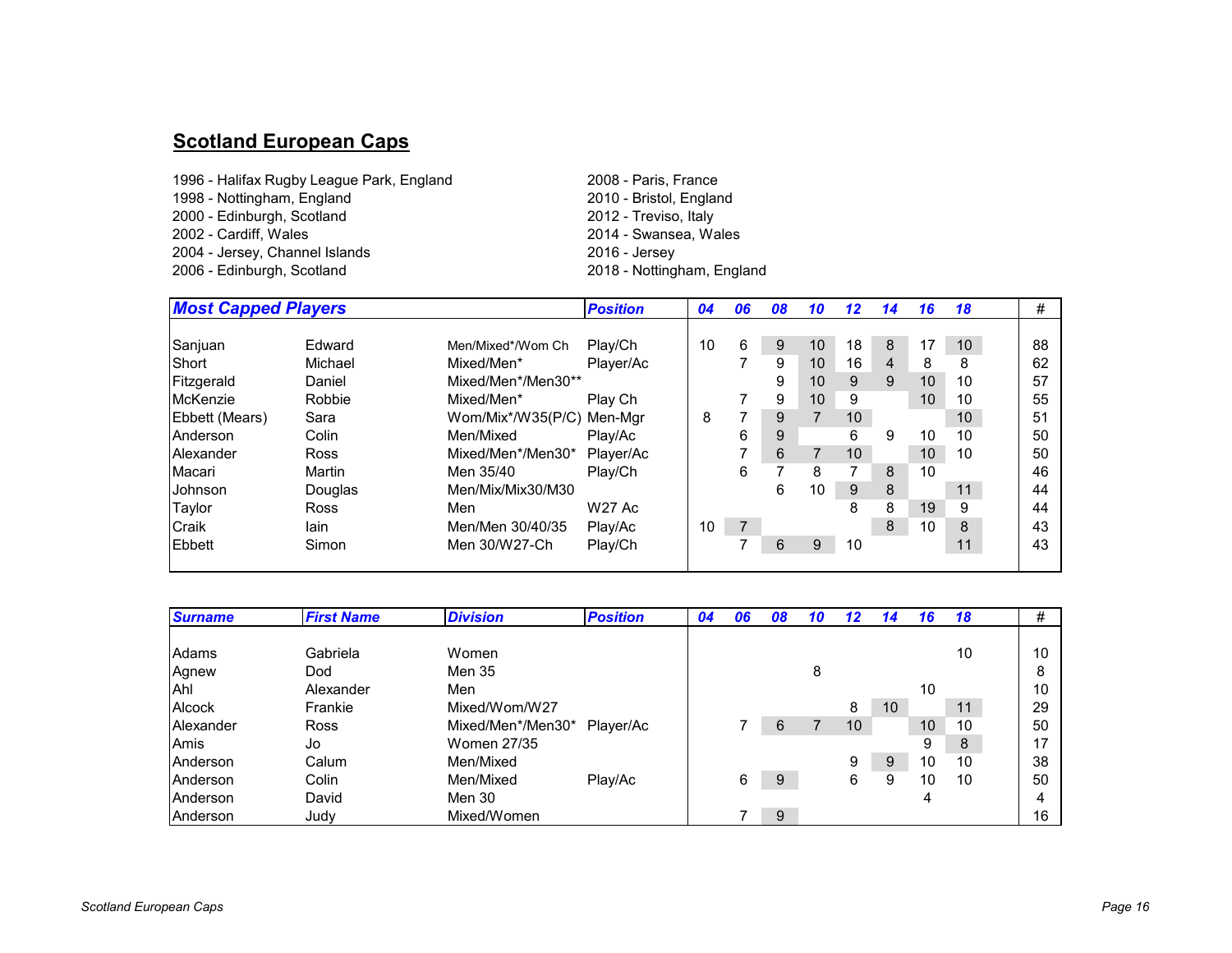| <b>Surname</b>    | <b>First Name</b> | <b>Division</b>    | <b>Position</b> | 04 | 06 | 08               | 10             | 12 | 14             | 16      | 18             | #              |
|-------------------|-------------------|--------------------|-----------------|----|----|------------------|----------------|----|----------------|---------|----------------|----------------|
| Angus             | Fiona             | Men 30             | Manager         |    |    |                  |                |    |                | 9       |                | 9              |
| Arbuckle          | Marg              | Women              |                 | 8  |    | 9                |                |    |                |         |                | 17             |
| Armstrong         | Andrew            | Mixed              |                 |    |    |                  | $\overline{7}$ |    |                |         |                | $\overline{7}$ |
| Armstrong         | Dunkan            | Men 35             |                 |    | 6  | $\overline{7}$   | 8              |    |                |         |                | 21             |
| Armstrong         | Tiggi             | Women              |                 |    |    |                  |                |    |                |         | 5              | 5              |
| Arundel           | Logan             | Men/Mixed          |                 |    |    |                  |                |    | 9              | $\bf 8$ |                | 17             |
| Au                | Paul              | Men 45             |                 |    |    |                  |                |    |                |         | 9              | 9              |
| Austin            | Tracy             | <b>Women 27/35</b> |                 |    |    |                  |                |    | $\overline{7}$ |         | 8              | 15             |
| Ballantyne        | Shona             | Women/Mixed        |                 |    | 8  | 9                | $\overline{7}$ |    |                |         |                | 24             |
| <b>Bandle</b>     | James             | Men                |                 |    |    |                  |                |    | 8              |         |                | 8              |
| <b>Baptie</b>     | David             | Men 45             |                 |    |    |                  |                |    |                |         | 9              | 9              |
| Barclay           | Gillian           | Women              |                 |    | 8  | 9                |                |    |                |         |                | 17             |
| Barclay           | Hilary            | Women              |                 | 8  |    |                  |                |    |                |         |                | 8              |
| <b>Bartlett</b>   | David             | Men 30/35          | W27-Ch/AC       |    |    |                  |                | 4  | $\overline{7}$ | 9       | 11             | 31             |
| Bashford          | Simon             | Men                |                 |    | 6  |                  |                |    |                |         |                | 6              |
| Bauld             | Terry             | Women 30           |                 |    |    |                  | 6              |    |                |         |                | 6              |
| Behjat            | Hamasseh Emma     | Women 27           |                 |    |    |                  |                |    |                | 8       | 9              | 17             |
| Bell              | Grant             | Men 35/40/45       |                 |    |    |                  |                | 7  | 8              | 8       |                | 23             |
| Bennett           | Stephen           | Men/Mixed 30       |                 |    |    |                  |                | 4  | 8              |         |                | 12             |
| Bentley           | James             | Men 30             |                 |    |    |                  |                |    |                | 8       |                | 8              |
| <b>Black</b>      | Paul              | Men 45             |                 |    |    |                  |                |    |                |         | 9              | 9              |
| Blanc             | Julien            | Men 30/Mixed 30    |                 |    |    |                  |                | 10 | $\bf 8$        |         |                | 18             |
| <b>Blanc</b>      | Karen             | Women 27           |                 |    |    |                  |                |    | 8              |         |                | 8              |
| Bloomer           | Craig             | Mixed              |                 |    |    |                  | $\overline{7}$ |    |                |         |                | 7              |
| Bolger            | Claire            | Mixed              |                 |    |    | $\boldsymbol{9}$ |                |    |                |         |                | 9              |
| <b>Bolt</b>       | Roisin            | Women              |                 |    |    |                  |                |    |                |         | 9              | 9              |
| <b>Bond</b>       | Gillian           | Women 30/27/35     |                 |    |    |                  | 6              |    | $\overline{7}$ | 8       | $\overline{5}$ | 26             |
| <b>Brett</b>      | Charlie           | Mixed              |                 |    |    |                  |                |    |                |         | 9              | 9              |
| <b>Briana</b>     | Eades             | Women              | Coach           |    |    | $\,6$            |                |    |                |         |                | 6              |
| <b>Britton</b>    | Emma              | Women 27           |                 |    |    |                  |                |    |                |         | 10             | 10             |
| <b>Bromley</b>    | Chris             | Men 40/35          |                 |    |    |                  |                |    |                | 8       | $\bf 8$        | 16             |
| <b>Broomfield</b> | Finlay            | Men                |                 |    |    |                  |                |    |                |         | 9              | 9              |
| <b>Brown</b>      | Adam              | Men                |                 |    |    |                  |                |    |                |         | 4              | 4              |
| <b>Brown</b>      | Jennifer          | Women 27           |                 |    |    |                  |                |    |                |         | 11             | 11             |
| <b>Brownie</b>    | Suzanne           | Mixed/Women        |                 |    |    |                  |                |    | $\overline{7}$ | 9       | 10             | 26             |
| <b>Bryce</b>      | Carolyn           | Women 27           |                 |    |    |                  |                |    |                |         | 11             | 11             |
| Buchanan          | Sheena            | Women 30           |                 |    |    | 6                | 6              |    |                |         |                | 12             |
| <b>Burns</b>      | Lewis             | Men                |                 |    |    |                  |                |    |                |         | 9              | 9              |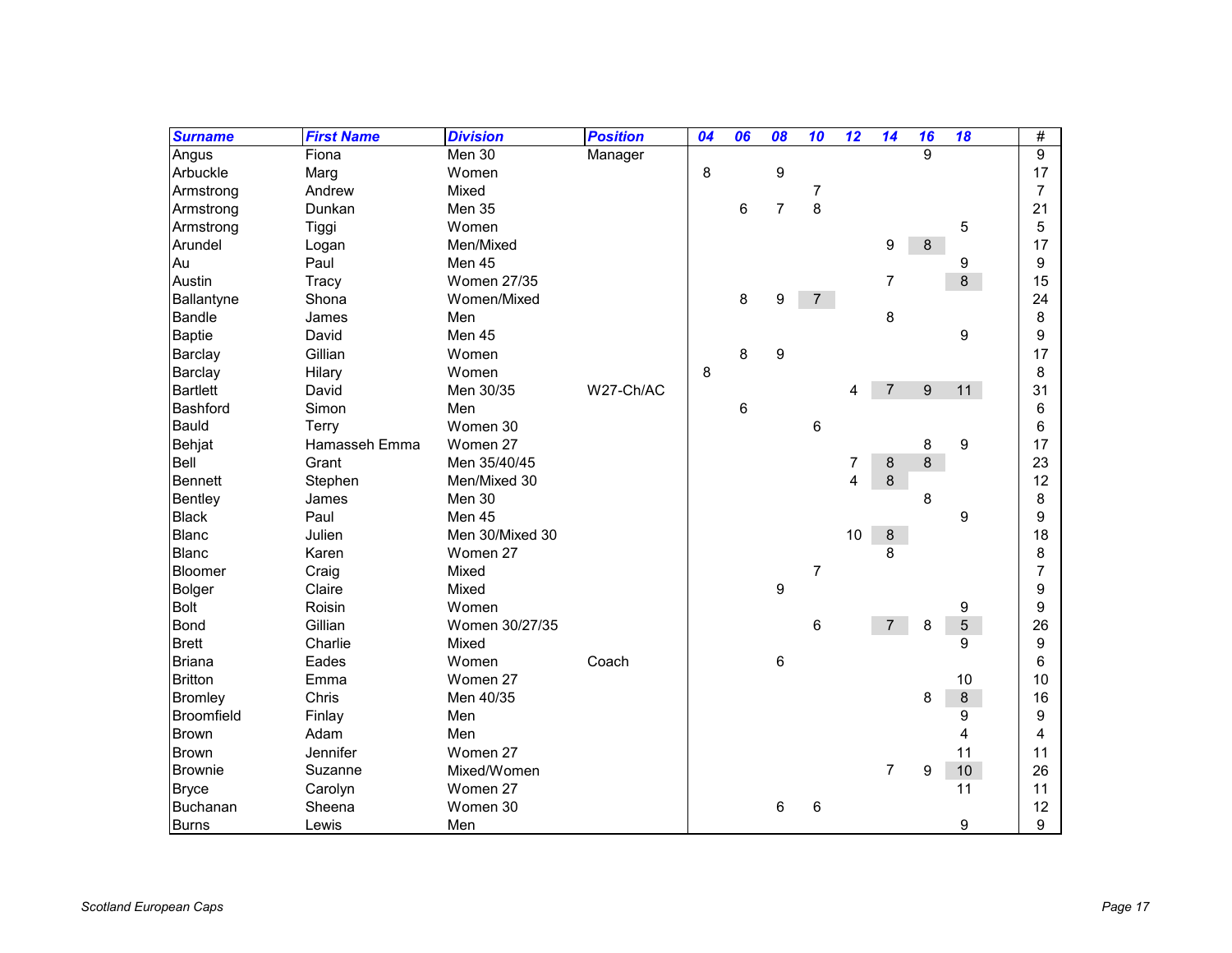| <b>Surname</b> | <b>First Name</b> | <b>Division</b>     | <b>Position</b> | 04   | 06             | 08             | 10             | 12             | 14             | 16               | 18             | #  |
|----------------|-------------------|---------------------|-----------------|------|----------------|----------------|----------------|----------------|----------------|------------------|----------------|----|
| <b>Burns</b>   | Stuart            | Men 35/45           |                 |      | 6              | $\overline{7}$ | 8              |                | 9              |                  | 5              | 35 |
| <b>Burton</b>  | Grace             | Women               |                 |      |                |                |                |                |                |                  | 9              | 9  |
| <b>Bush</b>    | Lizi              | Women               |                 |      |                |                |                |                | 9              |                  |                | 9  |
| <b>Butler</b>  | Sarah             | Women               |                 |      |                | 9              |                |                |                |                  |                | 9  |
| <b>Byers</b>   | Gavin             | Men/Men 30          |                 |      |                |                |                |                |                | 8                | 10             | 18 |
| Cairns         | Michael           | Men 35/40/45        |                 |      |                |                |                | 3              | 8              | $\overline{7}$   |                | 18 |
| Callan         | Nikki             | Women               |                 |      |                |                |                |                |                | 8                |                | 8  |
| Cameron        | Douglas           | Men 35/40/45        | Player/Ch       |      |                |                | 8              |                | 9              | $\boldsymbol{9}$ | 9 <sup>°</sup> | 35 |
| Cameron        | Ruth              | <b>Women 30/27</b>  |                 |      |                |                | $6\phantom{1}$ |                | 9              | 8                |                | 23 |
| Cameron        | Sandy             | Men 45              |                 |      |                |                |                |                |                | 8                |                | 8  |
| Campbell       | Gemma             | Women 27            |                 |      |                |                |                |                |                | 8                | 11             | 19 |
| Campbell       | Joanne            | Women 27            |                 |      |                |                |                |                | 8              | 9                | 11             | 28 |
| Campbell       | Lianne            | Mixed/Women         |                 |      |                |                |                | 9              | 8              | 8                |                | 25 |
| Campbell       | Shona             | Mixed               |                 |      |                |                |                |                |                |                  | 8              | 8  |
| Carter         | Jonathan          | Men                 |                 |      |                |                |                |                | 9              | 8                |                | 17 |
| Casadio        | Angela            | Women 27            |                 |      |                |                |                |                |                | 6                |                | 6  |
| Cheong         | Celestine         | Mixed               |                 | 8    |                |                |                |                |                |                  |                | 8  |
| Chillingworth  | Rowan             | Men                 |                 |      |                |                |                |                |                |                  | 10             | 10 |
| Chiverton      | Mark              | Men 30              |                 |      |                |                |                | 10             |                |                  |                | 10 |
| Chrisp         | Hannah            | Mixed/Women         | Mgr/Play        |      |                |                |                | 9              | $\overline{7}$ | 9                | 10             | 35 |
| Clarke         | Syla              | Wom/Wom30/Mix30     |                 |      |                | 9              | 6              |                | $\sqrt{7}$     |                  |                | 22 |
| Clarkson       | Kenny             | Men 35/30*          |                 |      |                |                |                |                | 9              | $\boldsymbol{9}$ | $\,8\,$        | 26 |
| Clements       | Ruth              | Mixed/Women         |                 |      |                |                | 7              | $\overline{7}$ |                | 8                |                | 22 |
| Clephane       | Alan              | Men 30              |                 |      |                |                |                |                |                |                  | 10             | 10 |
| Clingan        | Rebecca           | Women               |                 |      |                |                |                |                |                |                  | 9              | 9  |
| Cochran        | Jennifer          | Women               |                 | 8    | 8              |                |                |                |                |                  |                | 16 |
| Collier        | Barbara           | Women 30            |                 |      | 6              |                |                |                |                |                  |                | 6  |
| Colwill        | Cath              | Mixed               |                 | 8    |                |                |                |                |                |                  |                | 8  |
| Conlan         | Bryan             | Men 45              |                 |      |                |                |                |                |                | 8                |                | 8  |
| Cooke          | Leanne            | Women 35            |                 |      |                |                |                |                |                |                  | $\overline{7}$ | 7  |
| Cordin         | Olivier           | Men 35              | Manager         |      |                | 6              |                |                |                |                  |                | 6  |
| Coxhill        | Steven            | Men                 | Mgr/Play        |      |                |                |                | 9              | 10             | 9                | 10             | 38 |
| Coyle          | Monica            | Wom30/Mix/Men35/Men | Play/Ch         |      |                | 6              | $\overline{7}$ | $\overline{7}$ |                |                  | 10             | 30 |
| Craig          | Fiona             | Women               |                 |      |                |                |                |                |                |                  | 10             | 10 |
| Craik          | lain              | Men/Men 30/40/35    | Play/Ac         | $10$ | $\overline{7}$ |                |                |                | $\bf 8$        | 10               | $\bf 8$        | 43 |
| Craik          | Rowan             | Wom-mgr/Wom35       |                 |      |                |                |                |                |                | 9                | $\overline{7}$ | 16 |
| Creasey        | Jon               | Men 35/40           |                 |      |                |                | 8              |                | 8              |                  |                | 16 |
| Cree           | Carmen            | Women               |                 |      |                |                |                |                |                | 6                | 9              | 15 |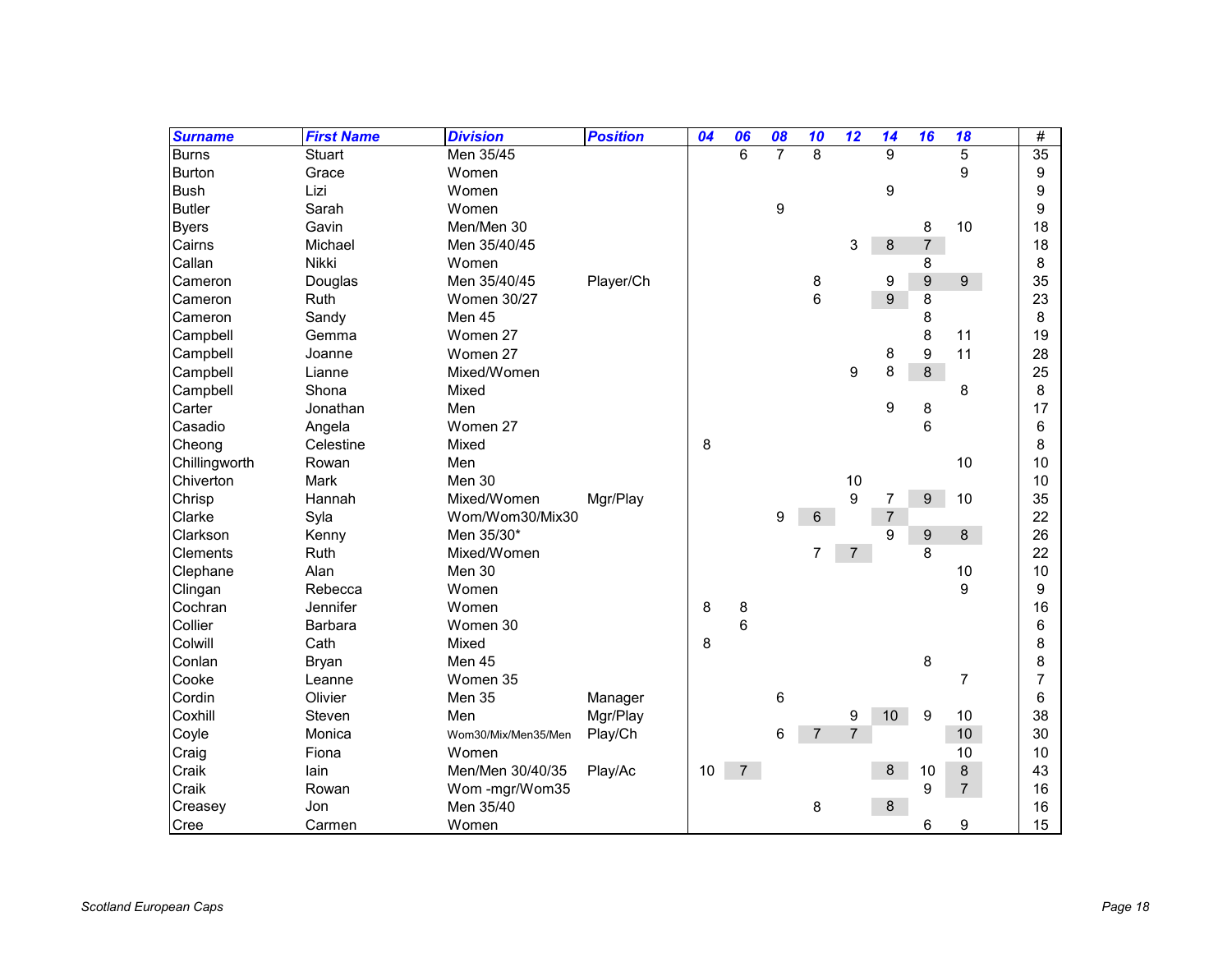| <b>Surname</b>   | <b>First Name</b> | <b>Division</b>           | <b>Position</b> | 04 | 06             | 08             | 10               | 12 | 14               | 16               | 18             | #              |
|------------------|-------------------|---------------------------|-----------------|----|----------------|----------------|------------------|----|------------------|------------------|----------------|----------------|
| Crowley          | Jane              | Women                     |                 |    |                |                |                  |    | 9                |                  |                | 9              |
| Crozier          | Alistair          | Men 30/40/45              | Play/Ch         |    |                |                |                  | 10 | $\bf 8$          | 10               | 9              | 37             |
| Crozier          | Nicola            | Mixed/Mixed 30            |                 |    |                |                |                  | 4  | $\boldsymbol{9}$ |                  |                | 13             |
| Dagher           | Zayne             | Mixed                     |                 | 8  |                |                |                  |    |                  |                  |                | 8              |
| Dallas           | Trent             | Men                       |                 |    | 6              |                |                  |    |                  |                  |                | 6              |
| Darbishire       | Giles             | Men 30                    |                 |    |                |                | 9                |    |                  |                  |                | 9              |
| Davidson         | Emily             | Women 30                  |                 |    | 6              | 6              |                  |    |                  |                  |                | 12             |
| Davidson         | Jenny             | Women/Wom 30              |                 | 8  |                | 6              | 6                |    |                  |                  |                | 20             |
| Day              | Cameron           | Men 35/40/45              |                 |    |                |                |                  | 6  | 9                | 9                | $9\,$          | 33             |
| Dearden          | Emma              | Women                     |                 |    |                |                |                  |    |                  | 8                |                | 8              |
| <b>Derrick</b>   | Senga             | Women/Wom 27              |                 |    |                |                |                  | 8  | 9                | $\boldsymbol{9}$ |                | 26             |
| Dewar            | Colin             | Men 45                    |                 |    |                |                |                  |    |                  |                  | 9              | 9              |
| Dillon           | John              | Men 30/35                 |                 |    |                |                |                  |    |                  | $\overline{7}$   | $\bf 8$        | 15             |
| Donaldson        | Alan              | Men 35                    |                 |    |                |                |                  |    |                  |                  | $\overline{7}$ | 7              |
| Dundas           | Helen             | Women                     |                 |    | 8              |                |                  |    |                  |                  |                | 8              |
| Eades            | <b>Briana</b>     | Women/Wom 35              |                 |    |                |                | 7                |    |                  |                  | 6              | 13             |
| Ebbett           | Simon             | Men 30/W27-Ch             | Play/Ch         |    | 7              | 6              | $\boldsymbol{9}$ | 10 |                  |                  | 11             | 43             |
| Ebbett (Mears)   | Sara              | Wom/Mix*/W35(P/C) Men-Mgr |                 | 8  | $\overline{7}$ | 9              | $\overline{7}$   | 10 |                  |                  | 10             | 51             |
| Elliott          | Judith            | Women                     |                 |    |                |                |                  |    | 10               |                  |                | 10             |
| Esslemont        | Sarah             | Mixed/Women 27            |                 | 8  |                |                |                  |    | 8                |                  |                | 16             |
| Faassen de Heer  | Peter             | Men/Men 30                |                 | 10 |                | $\,6$          |                  |    |                  |                  |                | 16             |
| Falconer         | Ailsa             | Women 30/27/35            |                 |    |                | 6              | 6                |    |                  | 6                | 7 <sup>7</sup> | 25             |
| Fallon           | William           | Men 40                    |                 |    |                |                |                  |    |                  | 9                |                | 9              |
| Fawcett          | Grant             | Men 45                    |                 |    |                |                |                  |    |                  | 8                | 9              | 17             |
| Fawcett          | Kate              | Women                     |                 |    |                |                |                  |    |                  | 6                |                | 6              |
| Fawkner          | Sam               | Women                     |                 |    |                | 9              |                  |    |                  |                  |                | 9              |
| Fitzgerald       | Daniel            | Mixed/Men*/Men30**        |                 |    |                | 9              | 10               | 9  | $\boldsymbol{9}$ | 10               | 10             | 57             |
| Fleming          | Kate              | Women 35                  |                 |    |                |                |                  |    |                  |                  | 8              | 8              |
| Fletcher         | <b>Blair</b>      | Men                       |                 |    |                |                |                  |    |                  |                  | 6              | 6              |
| Flett            | Morven            | Mixed                     |                 | 8  |                |                |                  |    |                  |                  |                | 8              |
| Flintham         | Alison            | Women/Wom 30              |                 | 8  | 8              | 6              |                  |    |                  |                  |                | 22             |
| Flynn            | Gill              | Women                     |                 |    |                |                | 7                |    |                  |                  |                | $\overline{7}$ |
| Flynn            | Jarlath           | Mixed/Men                 |                 | 8  | 7              | 6              |                  |    |                  |                  |                | 21             |
| Forrest          | Sarah             | Men                       | Manager         |    |                |                |                  |    |                  | 10               |                | 10             |
| Francis          | Tanae             | Wom/Mix/W35               |                 | 8  | 8              | 9              |                  |    |                  |                  | 7 <sup>7</sup> | 32             |
| Francisco-Suarez | Victor            | Men 35                    |                 |    |                | $\overline{7}$ | 8                |    |                  |                  |                | 15             |
| Fraser           | Antonia           | Women 30                  |                 |    | 6              |                |                  |    |                  |                  |                | 6              |
| Fraser           | Neil              | Men 30/35/40              | Play/Ch         |    |                | 6              | 8                | 7  | 8                | 10               |                | 39             |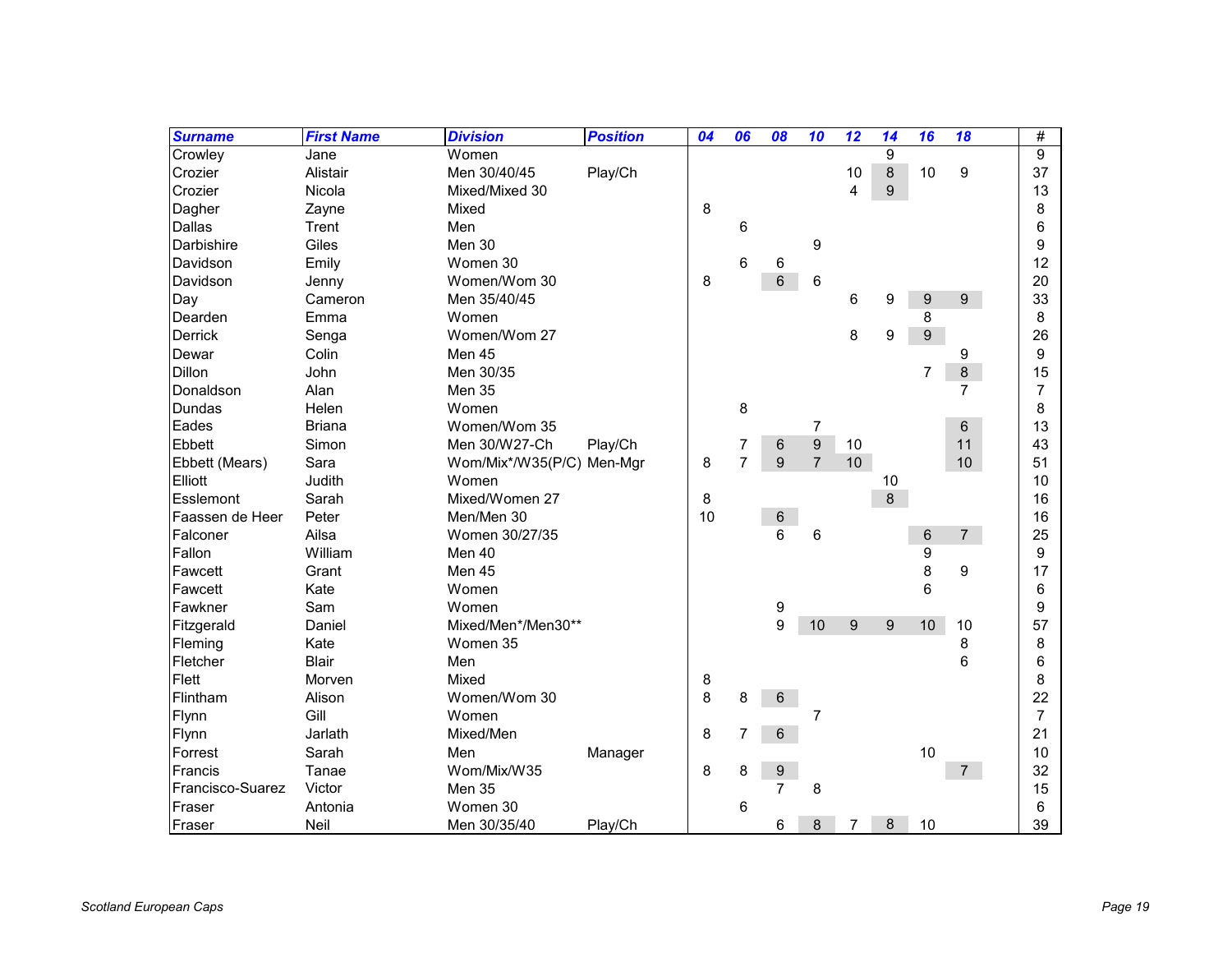| <b>Surname</b> | <b>First Name</b> | <b>Division</b>    | <b>Position</b> | 04 | 06             | 08 | 10               | 12               | 14               | 16 | 18             | #  |
|----------------|-------------------|--------------------|-----------------|----|----------------|----|------------------|------------------|------------------|----|----------------|----|
| Freshwater     | Alison            | Mixed              |                 |    |                |    | $\overline{7}$   | $\overline{7}$   |                  |    |                | 14 |
| Galloway       | Lynne             | Women              | Manager         | 8  | 8              |    |                  |                  |                  |    |                | 16 |
| Garsed         | Riet              | Men                | Manager         |    | 6              |    |                  |                  |                  |    |                | 6  |
| Gibson         | <b>Stuart</b>     | Men                |                 |    |                |    |                  |                  |                  |    | 10             | 10 |
| Gilbert        | Julie             | Women 30           |                 |    | 6              |    |                  |                  |                  |    |                | 6  |
| Gillespie      | Pamela            | Women 27           |                 |    |                |    |                  |                  |                  | 5  | $\overline{2}$ | 7  |
| Glading        | Leia              | Women/Mixed        |                 |    |                |    |                  |                  | 8                | 8  | 10             | 26 |
| Gossip         | Alastair          | Men                |                 |    |                |    |                  |                  | 10               | 9  | 10             | 29 |
| Grady          | Chris             | Men 30/Mixed 30    |                 |    |                |    | 9                |                  | 9                |    |                | 18 |
| Gray           | Fiona             | Women              |                 |    |                |    | $\overline{7}$   |                  |                  |    |                | 7  |
| Gray           | lain              | Men                |                 |    |                | 6  | 10               | 9                |                  |    |                | 25 |
| Green          | Alicia            | Women/Mixed        |                 |    |                |    |                  |                  | 9                | 8  | 9              | 26 |
| Green          | Katy              | Mixed/Women        |                 |    |                |    |                  |                  |                  | 9  | $\,8\,$        | 17 |
| Guild          | David             | Men 30/35/40       | Mgr/Play        |    |                | 6  | $\boldsymbol{9}$ |                  | 9                | 8  |                | 32 |
| Guils (Kidd)   | Gill              | <b>Women 30/35</b> |                 |    | 6              | 6  |                  |                  |                  |    | 7 <sup>7</sup> | 19 |
| Hammond        | Clare             | Women 27           |                 |    |                |    |                  |                  |                  |    | 11             | 11 |
| Harden         | Joanna            | Women              |                 |    |                |    |                  | 5                |                  |    |                | 5  |
| Harding        | Sam               | Mixed              |                 |    |                |    |                  | $\boldsymbol{9}$ |                  |    |                | 9  |
| Hardy          | James             | Mixed              |                 | 8  |                |    |                  |                  |                  |    |                | 8  |
| Harper         | Duncan            | Men 30             |                 |    |                |    |                  |                  |                  |    | 11             | 11 |
| Harris         | Olivia            | Women              |                 |    |                |    |                  |                  |                  |    | 9              | 9  |
| Hart           | Cameron           | Men                |                 |    |                |    |                  |                  |                  |    | $\overline{7}$ | 7  |
| Harton         | Claire            | Mixed              | Ass Coach       |    |                |    |                  | 9                |                  |    |                | 9  |
| Haslett        | Andrew            | Men 30             |                 |    |                |    |                  |                  |                  | 9  | 11             | 20 |
| Hassan         | Laila             | Women 27           |                 |    |                |    |                  |                  |                  |    | 11             | 11 |
| Hazlett        | Craig             | Men                |                 |    |                |    |                  |                  | 9                |    |                | 9  |
| Heggie         | Euan              | Men                |                 |    |                |    |                  |                  |                  | 8  |                | 8  |
| Heneaghan      | Susan             | Mixed              |                 |    | $\overline{7}$ |    |                  |                  |                  |    |                | 7  |
| Herd           | Graham            | Men                |                 | 10 |                | 6  |                  |                  |                  |    |                | 16 |
| Heslop         | David             | Men/Mix/Mix30      |                 | 10 | 6              |    |                  | 9                | $\boldsymbol{9}$ |    |                | 34 |
| Hogarth        | Gavin             | Men                |                 |    |                |    | 10               | 9                |                  |    |                | 19 |
| Hole           | Claire            | Women/Mixed        |                 |    |                |    | $\overline{7}$   | 6                | 8                |    |                | 21 |
| Holligan       | Jenny             | Women 30           |                 |    | 6              |    |                  |                  |                  |    |                | 6  |
| Hollis         | Catherine         | Mixed/Women        |                 |    | $\overline{7}$ | 9  | $\boldsymbol{7}$ |                  |                  |    |                | 23 |
| Hollis         | Tim               | Men 30             |                 |    | $\overline{7}$ | 6  | $\boldsymbol{9}$ | 10               |                  |    |                | 32 |
| Holmes         | Giles             | Men 30             |                 |    |                |    | 9                |                  |                  |    |                | 9  |
| Hourcastagne   | Philippe          | Men 35/40/45       | Play/Ch         |    |                |    | 8                | 7                |                  | 10 | 9 <sup>°</sup> | 41 |
| Hunter         | Darren            | Men                |                 | 10 |                | 6  |                  |                  |                  |    |                | 16 |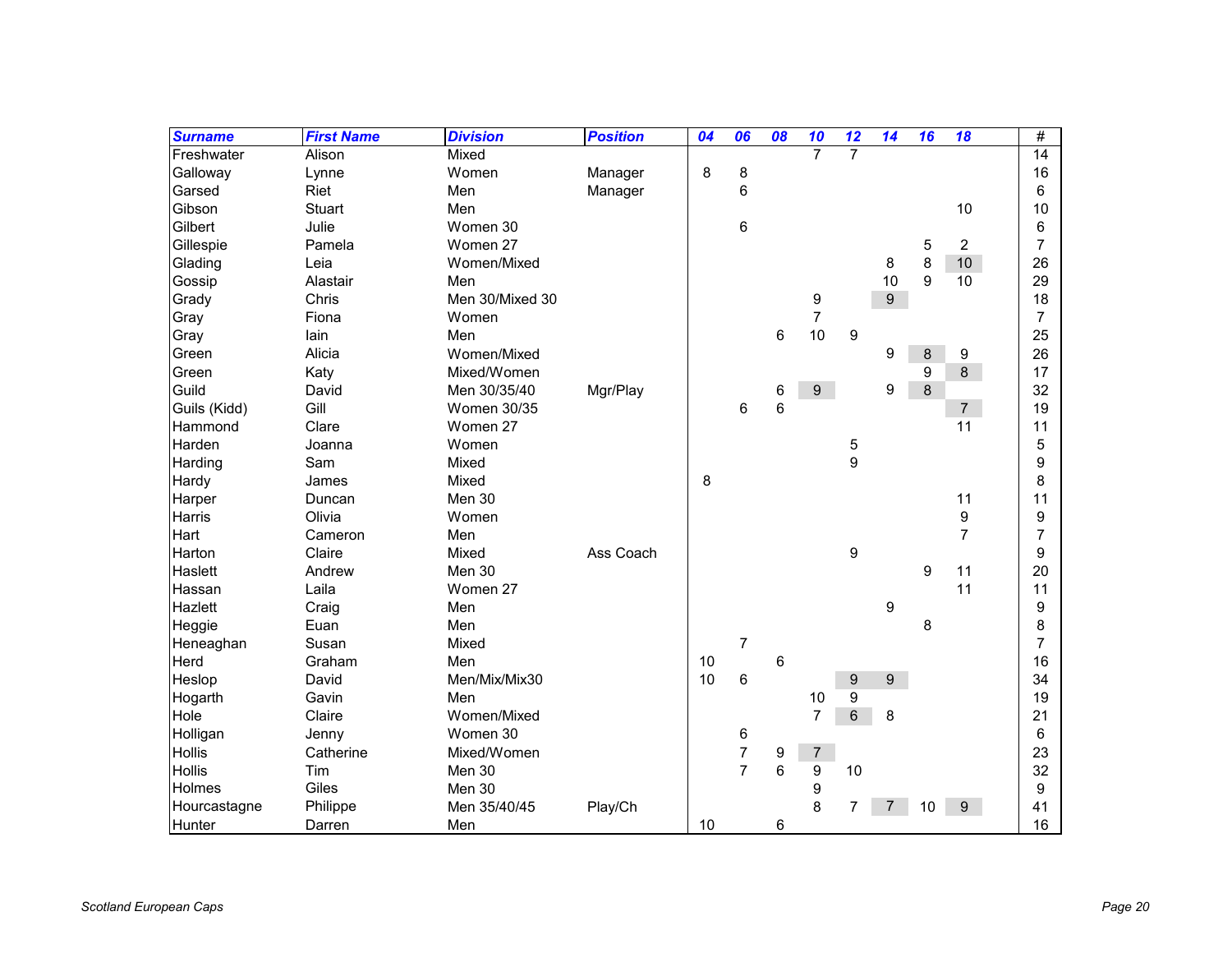| <b>Surname</b> | <b>First Name</b> | <b>Division</b>    | <b>Position</b> | 04 | 06             | 08             | 10             | 12               | 14               | 16 | 18             | #              |
|----------------|-------------------|--------------------|-----------------|----|----------------|----------------|----------------|------------------|------------------|----|----------------|----------------|
| Hunter         | Rory              | Women              | Acc Coach       |    |                |                |                |                  |                  | 9  |                | 9              |
| Imrie          | Louise            | Women              |                 |    |                |                |                |                  | 10               |    |                | 10             |
| Imrie          | Stuart            | Men/Mixed          |                 |    |                |                | 10             | $\boldsymbol{9}$ | $\overline{7}$   |    |                | 26             |
| Irvine         | Elaine            | Women              |                 |    |                |                |                | 8                |                  |    |                | 8              |
| Irwin          | Larry             | Men/Mixed          |                 |    | 6              | 6              | 10             | 9                | $\boldsymbol{9}$ |    |                | 40             |
| Jacobs         | Donna             | Women 35           |                 |    |                |                |                |                  |                  |    | 7              | 7              |
| James          | Gareth            | Men 30             |                 |    | $\overline{7}$ | 6              |                |                  |                  |    |                | 13             |
| James          | Ryan              | Men                | Wom-AC          |    |                |                |                |                  |                  | 6  | 10             | 16             |
| James          | Sidney            | Men 30             |                 |    |                |                |                |                  |                  | 8  |                | 8              |
| Jamieson       | Laura             | Women/Mixed 30     |                 |    |                |                |                | 5                | $7^{\circ}$      |    |                | 12             |
| Jardine        | Colin             | Men 30             |                 |    |                | 6              | 9              |                  |                  |    |                | 15             |
| Jardine        | Yvonne            | Women 30/Mixed     |                 |    |                | 6              | $\sqrt{7}$     |                  |                  |    |                | 13             |
| Jobson         | Nicola            | Women              |                 |    |                | 9              | $\overline{7}$ | 8                |                  |    |                | 24             |
| Johnson        | Douglas           | Men/Mix/Mix30/M30  |                 |    |                | 6              | 10             | $9\,$            | 8                |    | 11             | 44             |
| Johnson        | Karen             | Mixed              |                 |    |                |                | $\overline{7}$ |                  |                  |    |                | $\overline{7}$ |
| Johnson        | Nicola            | Mixed 30/Wom 35    |                 |    |                |                |                |                  | 6                |    | $\overline{7}$ | 13             |
| Johnson        | Robin             | Men                |                 |    |                |                |                | 9                | 9                |    | 9              | 27             |
| Joly           | Pierre            | Mixed/Mixed 30     |                 |    |                |                | $\overline{7}$ | 9                | $\boldsymbol{9}$ |    |                | 25             |
| Kane           | Philip            | Men 35             |                 |    | 6              | 7              |                |                  |                  |    |                | 13             |
| Kelly          | Trevor            | Men 35/40          |                 |    | 6              | $\overline{7}$ | 8              | 6                | $\bf 8$          |    |                | 35             |
| Kerbalai       | Syed              | Men 45             | Manager         |    |                |                |                |                  |                  | 8  |                | 8              |
| Kerr           | Euan              | Men 30/35/40       |                 |    |                | 6              |                | 6                | 9                | 10 |                | 31             |
| Kerr           | Gordon            | Men 35             |                 |    |                |                |                |                  | 8                |    |                | 8              |
| Kerr           | Ruth              | Women 27           |                 |    |                |                |                |                  | 9                | 9  |                | 18             |
| Kieran         | Jennifer          | Women              |                 |    |                |                |                |                  | 8                |    |                | 8              |
| Kirby          | <b>Brad</b>       | Mixed/Men*/Men30   |                 |    | 7              | $\,6$          | $\overline{7}$ | 8                |                  |    |                | 28             |
| Kirisome       | Donna             | Mixed              |                 |    |                | 9              |                |                  |                  |    |                | 9              |
| Knott          | Mel               | Women              | Acc Coach       |    |                |                |                |                  |                  | 9  |                | 9              |
| Laing (Hall)   | Anita             | <b>Women 27/35</b> |                 |    |                |                |                |                  | 8                |    | 7 <sup>7</sup> | 15             |
| Lajus          | Marc              | Men 35             |                 |    |                |                |                |                  | 9                |    |                | 9              |
| Lawrence       | Jamie             | Men 30             |                 |    |                |                | 9              |                  |                  |    |                | 9              |
| Lee            | Kelly             | Women              |                 |    |                |                |                |                  |                  | 6  |                | 6              |
| Lee            | Robert            | Mix/Men/Men 30     | Play/Ch         |    |                |                | $\overline{7}$ | 9                | 10               |    | 11             | 37             |
| Lees           | Alister           | Men 30/Men         |                 |    | 7              | 6              |                |                  |                  |    |                | 13             |
| Lees           | Tracey            | Women 30           |                 |    | 6              | 6              |                |                  |                  |    |                | 12             |
| Leslie         | David             | Men 35/30*         | Play/Ch         |    |                |                |                |                  | 9                | 9  | $8\phantom{1}$ | 26             |
| Leslie         | Lynda             | Women 27           |                 |    |                |                |                |                  | 9                | 6  |                | 15             |
| Lewis          | Craig             | Men 35/40/45       |                 |    |                |                |                | 7                | 8                | 8  | 9              | 32             |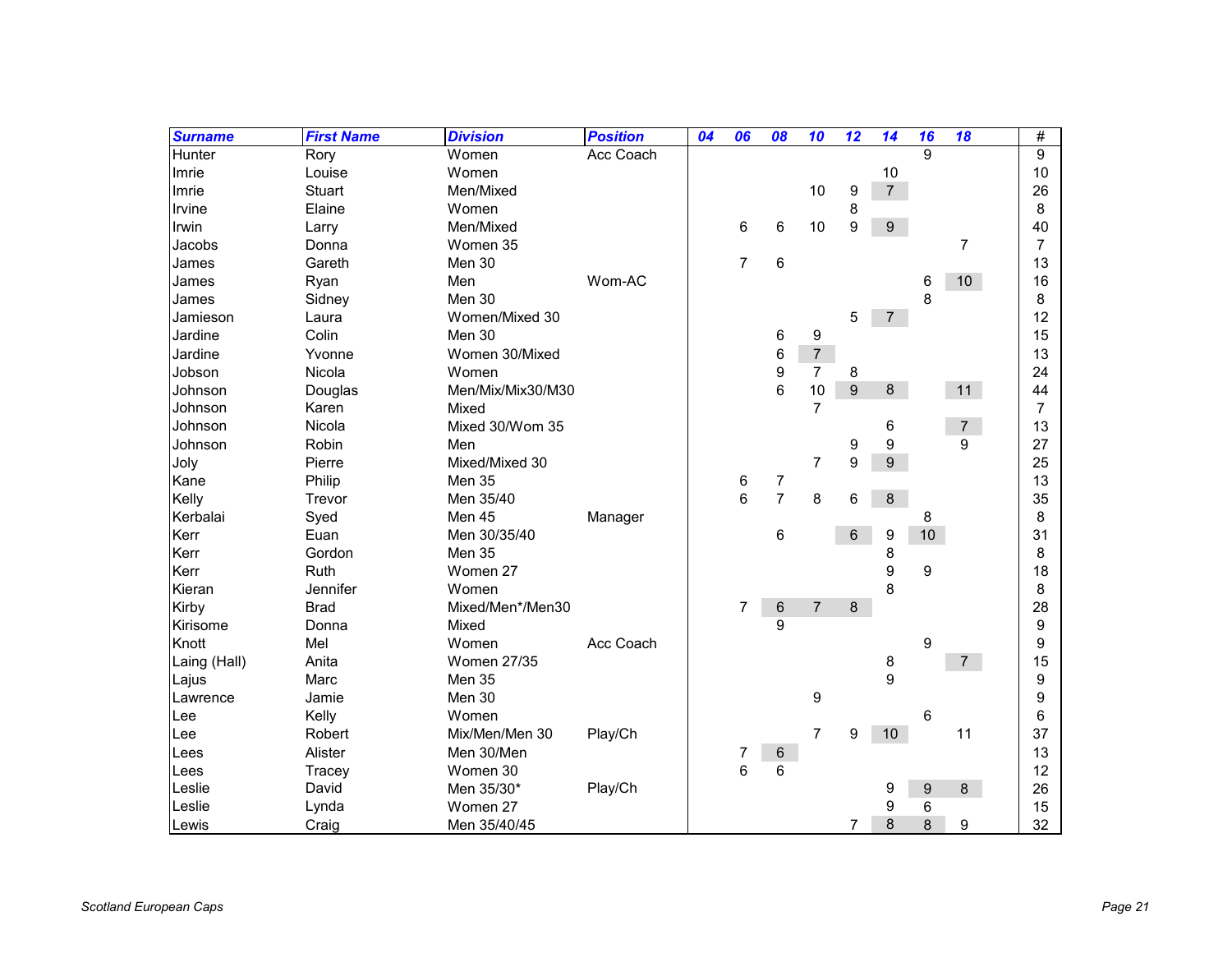| <b>Surname</b>            | <b>First Name</b> | <b>Division</b>    | <b>Position</b> | 04 | 06             | 08    | 10 | 12             | 14               | 16             | 18               | #              |
|---------------------------|-------------------|--------------------|-----------------|----|----------------|-------|----|----------------|------------------|----------------|------------------|----------------|
| Lewis                     | Sean              | Men                |                 |    |                |       |    |                | 8                |                |                  | 8              |
| Liddell                   | <b>Nick</b>       | Mixed/Men 30       |                 | 8  | 7              |       |    |                |                  |                |                  | 15             |
| Lilly                     | Allan             | Men 35/45          |                 |    | 6              | 7     | 8  |                |                  | $\overline{7}$ |                  | 28             |
| Lippstreu-Holmes          | Liesel            | Women/Wom 35       |                 |    | 8              | 9     |    |                |                  |                | $\overline{7}$   | 24             |
| Livingstone               | Cameron           | Mixed              |                 |    |                |       |    |                |                  |                | 10               | 10             |
| Lockhart                  | Finlay            | Men/Mixed          |                 |    |                |       |    |                |                  | 9              | 8                | 17             |
| Logan                     | lain              | Men 35             |                 |    |                |       |    |                |                  |                | 8                | 8              |
| Lunney                    | David             | Men 45             |                 |    |                |       |    |                |                  | 8              | 9                | 17             |
| Lynam                     | Alicia            | Men                | Manager         |    |                |       |    | 9              |                  |                |                  | 9              |
| Macari                    | Martin            | Men 35/40          | Play/Ch         |    | 6              | 7     | 8  | $\overline{7}$ | 8                | 10             |                  | 46             |
| MacDonald                 | lain              | Men/Men 30         | <b>W35-AC</b>   |    | 6              | 6     |    | 10             |                  |                | 10               | 32             |
| MacDonald                 | Niall             | Men                |                 |    | 6              |       |    |                |                  |                |                  | 6              |
| MacKay                    | Duncan            | Men 30             |                 |    |                |       |    | 10             |                  | 9              |                  | 19             |
| MacKenzie                 | lain              | Men 30             |                 |    |                |       |    |                |                  | $\overline{7}$ |                  | $\overline{7}$ |
| MacKinnon                 | Evan              | Men                |                 | 10 | 6              |       |    |                |                  |                |                  | 16             |
| MacKinnon (Morton) Fionna |                   | Women              |                 | 8  | 8              | 9     |    |                |                  |                |                  | 25             |
| MacLean                   | Linsay            | Women 30           | Manager         |    | 6              |       |    |                |                  |                |                  | 6              |
| MacLeod                   | Marshall          | Mixed              |                 |    |                |       |    |                | 8                | 10             | 6                | 24             |
| MacRae                    | Douglas           | Mixed/Mixed 30     |                 |    |                |       | 7  | 4              | $\boldsymbol{9}$ |                |                  | 20             |
| Madeley (Lane)            | Chloe             | Women/Mixed        |                 |    |                |       |    | $\overline{7}$ | $\boldsymbol{9}$ |                |                  | 16             |
| Main                      | Freddie           | Men 35             |                 |    |                |       |    |                |                  |                | 8                | 8              |
| Malaguti                  | Amy               | Women/Wom 27       |                 |    |                |       |    |                |                  | 9              | $\boldsymbol{9}$ | 18             |
| Malaguti                  | <b>Mattias</b>    | Men                |                 |    |                |       |    |                | 10               | 9              |                  | 19             |
| Mannix                    | Doug              | Men                |                 |    |                |       | 10 |                |                  |                |                  | 10             |
| <b>Martin</b>             | Amy               | Women              |                 |    |                |       |    |                | 8                | 9              | 10               | 27             |
| Matheson                  | Alasdair          | Men 35/40          |                 |    |                |       |    | 7              | 9                | 9              |                  | 25             |
| Matthew                   | Anna              | Women              |                 |    |                |       |    | 8              |                  |                |                  | 8              |
| <b>Matthews</b>           | David             | Men 35             |                 |    | 6              | 7     | 8  |                |                  |                |                  | 21             |
| <b>Matthews</b>           | Tania             | Women 30           | Mix Mgr         |    | $\overline{7}$ | $\,6$ |    |                |                  |                |                  | 13             |
| Maxwell                   | Marie-Claire      | Women 27           |                 |    |                |       |    |                |                  |                | 11               | 11             |
| McAdam                    | Morag             | Women 30           |                 |    | 6              |       |    |                |                  |                |                  | 6              |
| McCluskey                 | <b>Brian</b>      | Men 30             |                 |    |                |       |    |                |                  | 9              | 8                | 17             |
| McDonald                  | Alan              | Men 45             |                 |    |                |       |    |                |                  | 8              | 8                | 16             |
| McDonald                  | John              | Mixed              |                 |    |                |       |    | 7              |                  |                |                  | $\overline{7}$ |
| McDougall                 | James             | Men 35             |                 |    | 6              |       |    |                |                  |                |                  | 6              |
| McEwen                    | Gordon            | Mixed/Men/Men35/40 |                 | 8  | $\overline{7}$ | 6     | 8  |                | 1                |                |                  | 30             |
| McGillivray               | Kristy            | Women              |                 |    |                |       |    | 8              | 10               |                |                  | 18             |
| McKenzie                  | Ewan              | Men 30             |                 |    |                |       | 9  |                |                  |                |                  | 9              |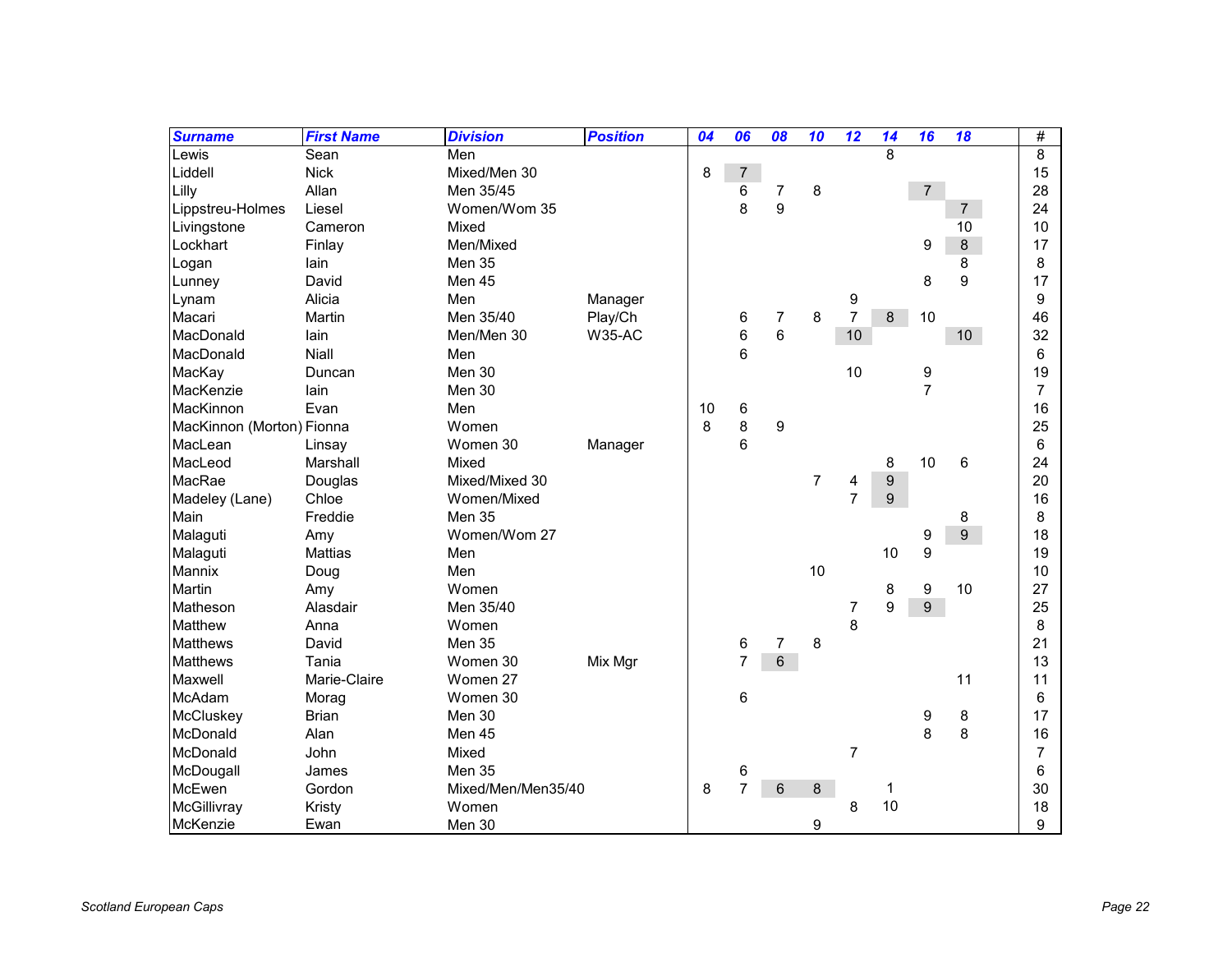| <b>Surname</b>  | <b>First Name</b> | <b>Division</b> | <b>Position</b> | 04 | 06             | 08             | 10             | 12             | 14               | 16             | 18 | #              |
|-----------------|-------------------|-----------------|-----------------|----|----------------|----------------|----------------|----------------|------------------|----------------|----|----------------|
| McKenzie        | Robbie            | Mixed/Men*      | Play Ch         |    | $\overline{7}$ | 9              | 10             | 9              |                  | 10             | 10 | 55             |
| McLaughlin      | Maureen           | Women 27        |                 |    |                |                |                |                | $\overline{7}$   | 8              |    | 15             |
| McLeod          | Alison            | Women           |                 |    | 8              |                |                |                |                  |                |    | 8              |
| McLoughney      | Paraic            | Men             |                 |    |                |                | 10             |                |                  |                |    | 10             |
| McMichael       | Hugh              | Men             |                 |    |                | 6              | 10             |                |                  |                |    | 16             |
| McNamara        | Joseph            | Men/Mixed 30    | Wom Ch          |    |                |                |                | 9              | $\overline{4}$   | 9              |    | 22             |
| McPherson       | Kyle              | Men             |                 |    |                |                |                | 6              |                  |                |    | 6              |
| <b>McWaters</b> | Terri             | Women/Wom 27    |                 |    |                |                |                |                |                  | 8              | 10 | 18             |
| Milford         | Elissa            | Men 30          | Manager         |    | $\overline{7}$ |                |                |                |                  |                |    | $\overline{7}$ |
| Milne           | Duncan            | Men 35/40       |                 |    |                |                |                | 5              | 7                | 8              |    | 20             |
| Moffat          | Richard           | Men             |                 | 10 |                |                |                |                |                  |                |    | 10             |
| Moore           | Dan               | Men             |                 |    |                |                | 10             |                |                  |                |    | 10             |
| <b>Morris</b>   | Alison            | Women 30/27/35  |                 |    |                |                | 6              |                | 8                |                | 7  | 21             |
| Morton          | Kenneth           | Men             |                 |    |                |                |                |                | 6                |                | 10 | 16             |
| Mulgrew         | Lesley            | Women 27        |                 |    |                |                |                |                |                  | 9              |    | 9              |
| Munro           | Ailsa             | Women           |                 |    |                |                |                |                | 8                |                |    | 8              |
| Munro           | Cameron           | Men/Mixed       |                 |    | 6              |                |                | 8              |                  |                |    | 14             |
| Murdoch         | Lindsay           | Women           |                 |    |                | 9              |                |                |                  |                |    | 9              |
| Murdoch         | Val               | Men             | Manager         |    |                | 6              |                |                |                  |                |    | 6              |
| Murray          | Clare             | Mixed/Women     |                 |    |                | 9              | $\overline{7}$ |                |                  |                |    | 16             |
| Nderira         | Peter             | Men 35          | Coach           |    |                |                |                |                |                  |                | 8  | 8              |
| Nelson          | <b>Bryony</b>     | Women           |                 |    |                |                |                |                |                  | 8              |    | 8              |
| Norman          | Oliver            | Men 30          |                 |    |                |                |                |                |                  |                | 11 | 11             |
| Norwood         | Alison            | Women 30        | Manager         |    |                | 6              |                |                |                  |                |    | 6              |
| O'Hagan         | Michele           | Women/Wom27     | Mgr/Play        |    |                |                |                | 8              | $\boldsymbol{9}$ |                |    | 17             |
| O'Reilly        | Laura             | Women           |                 |    |                |                |                |                | 10               |                |    | 10             |
| Osborne         | David             | Men 30/35       |                 |    |                |                |                |                |                  | 8              | 8  | 16             |
| O'Sullivan      | Adrian            | Men 35/30       |                 |    |                |                |                | 6              | 9                | $\overline{7}$ |    | 22             |
| Owen            | Neill             | Men 30          |                 |    |                |                |                | 10             |                  |                |    | 10             |
| Park            | Leah              | Women           | Manager         |    |                | 9              |                |                |                  |                |    | 9              |
| Parkin          | Kirsty            | Mixed           |                 | 8  |                |                |                |                |                  |                |    | 8              |
| Parry           | Kirsty            | Women 30        |                 |    | 6              |                |                |                |                  |                |    | 6              |
| Paterson        | Chris             | Mixed/Men 30/35 |                 | 8  | $\overline{7}$ | $\overline{7}$ |                |                |                  |                |    | 22             |
| Paton           | Doug              | Men 35/45       | Play Ch         |    |                |                | 8              | $\overline{7}$ |                  | 8              |    | 23             |
| Petrie          | Anna              | Women           |                 |    |                |                | $\overline{7}$ |                |                  |                |    | $\overline{7}$ |
| Peveril (Jones) | Emma              | Women           |                 |    |                |                |                | 5              | 4                |                |    | 9              |
| Philpott        | Audrey            | Women 30        |                 |    |                |                | 6              |                |                  |                |    | 6              |
| Pickard         | Barry             | Men 35/40       |                 |    |                |                |                |                | 7                | $\overline{7}$ |    | 14             |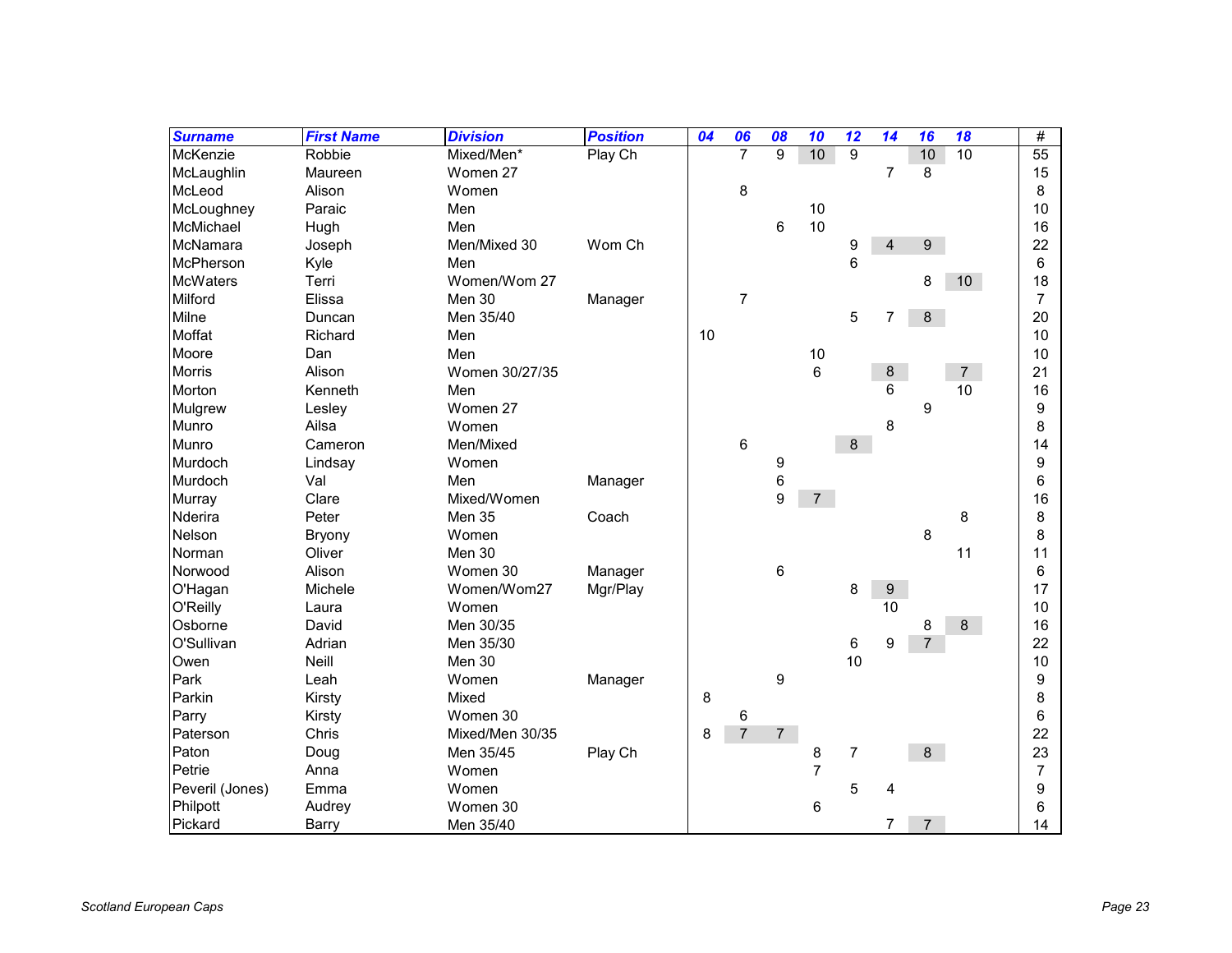| <b>Surname</b> | <b>First Name</b> | <b>Division</b>    | <b>Position</b> | 04 | 06             | 08             | 10               | 12             | 14      | 16               | 18             | $\#$           |
|----------------|-------------------|--------------------|-----------------|----|----------------|----------------|------------------|----------------|---------|------------------|----------------|----------------|
| Pinkerton      | James             | Men                |                 |    |                |                |                  |                |         |                  | 9              | 9              |
| Pratt          | Alex              | Mixed              |                 |    | $\overline{7}$ |                |                  |                |         |                  |                | $\overline{7}$ |
| Quinn          | Nollaig           | Mixed 30           |                 |    |                |                |                  |                | 9       |                  |                | 9              |
| Quiohilag      | Jerome            | Men/Men 30         | Play/Ch         |    |                |                |                  |                | 9       | $\boldsymbol{9}$ | 11             | 29             |
| Ragg           | Christopher       | Mixed              |                 |    |                |                |                  |                | 9       | 10               | 10             | 29             |
| Raith          | Janet             | Women 30           |                 |    | 6              |                |                  |                |         |                  |                | 6              |
| Ralfe          | Jonathon          | Men 40             |                 |    |                |                |                  |                |         | $\overline{7}$   |                | $\overline{7}$ |
| Rattray        | Anna              | Women              |                 | 8  | 8              |                |                  |                |         |                  |                | 16             |
| Regan          | Paula             | Women 30           |                 |    | 6              |                |                  |                |         |                  |                | 6              |
| Reid           | Callum            | Men 35             |                 |    |                |                |                  |                |         |                  | 8              | 8              |
| Reid           | Colin             | Men 35/30*         |                 |    | 6              | 6              | 8                |                |         |                  |                | 20             |
| Reilly         | Rossa             | Men 30             |                 |    |                |                |                  |                |         |                  | 11             | 11             |
| Reynolds       | Gary              | Men 30             |                 |    |                |                | 9                |                |         |                  |                | 9              |
| Richardson     | Damien            | Mixed              |                 |    |                | 9              |                  |                |         |                  |                | 9              |
| <b>Roberts</b> | Douglas           | Men 30             |                 |    | $\overline{7}$ |                |                  |                |         |                  |                | 7              |
| <b>Roberts</b> | Mel               | Women 30           |                 |    |                | 6              |                  |                |         |                  |                | 6              |
| <b>Roberts</b> | Peter             | Men 45             |                 |    |                |                |                  |                |         | 8                |                | 8              |
| Robertson      | Peter             | Men 35             | Play/Ch         |    | 6              | $\overline{7}$ |                  |                |         |                  |                | 13             |
| Robison        | Stewart           | Men 35             |                 |    |                |                |                  |                |         |                  | 7              | 7              |
| Robson         | Emma              | Women              |                 |    |                |                |                  |                |         |                  | 5              | 5              |
| Ronald         | Sarah             | Women              |                 |    | 8              |                |                  |                |         |                  |                | 8              |
| Ross           | Emma              | <b>Women 30/27</b> |                 |    |                |                | 6                |                | 8       |                  |                | 14             |
| Ross           | <b>Stuart</b>     | Mixed              |                 | 8  |                |                |                  |                |         |                  |                | 8              |
| Rossouw        | Danny             | Men 30             |                 |    |                | 6              | 9                |                |         |                  |                | 15             |
| Roszynski      | Katrina           | Women 27           |                 |    |                |                |                  |                |         | 9                | 11             | 20             |
| Roy            | Susie             | Women/Wom 27       |                 |    |                |                |                  |                |         | 8                | $\overline{4}$ | 12             |
| Sanjuan        | Edward            | Men/Mixed*/Wom Ch  | Play/Ch         | 10 | 6              | 9              | 10               | 18             | $\bf 8$ | 17               | 10             | 88             |
| Schooling      | <b>Bryan</b>      | Men 30             |                 |    |                |                | 9                |                |         |                  |                | 9              |
| Scott          | Campbell          | Men 30/Men         |                 |    |                | 6              | $\boldsymbol{9}$ | 5              |         |                  |                | 20             |
| Seenan         | <b>Brendan</b>    | Men                |                 |    |                |                |                  |                |         | $\boldsymbol{9}$ |                | 9              |
| Shand          | Jenni             | Women              |                 |    |                |                | $\overline{7}$   | $\overline{7}$ |         |                  |                | 14             |
| Shaw           | Andrew            | Men                |                 |    |                |                |                  |                |         | 9                |                | 9              |
| Shaw           | Matt              | Men                |                 |    | 6              |                |                  |                |         |                  |                | 6              |
| Sheehan        | Dave              | Women              | Coach           |    |                |                |                  | 8              |         |                  |                | 8              |
| Sheldon        | Chris             | Men                |                 | 10 | 6              |                |                  |                |         |                  |                | 16             |
| Shepherd       | <b>Brodie</b>     | Men 45             |                 |    |                |                |                  |                |         | 8                |                | 8              |
| Shepherd       | Julian            | Men 30             |                 |    | 7              |                |                  |                |         |                  |                | 7              |
| Short          | David             | Mixed              | Play/Ch         |    | $\overline{7}$ | 9              |                  |                |         |                  |                | 16             |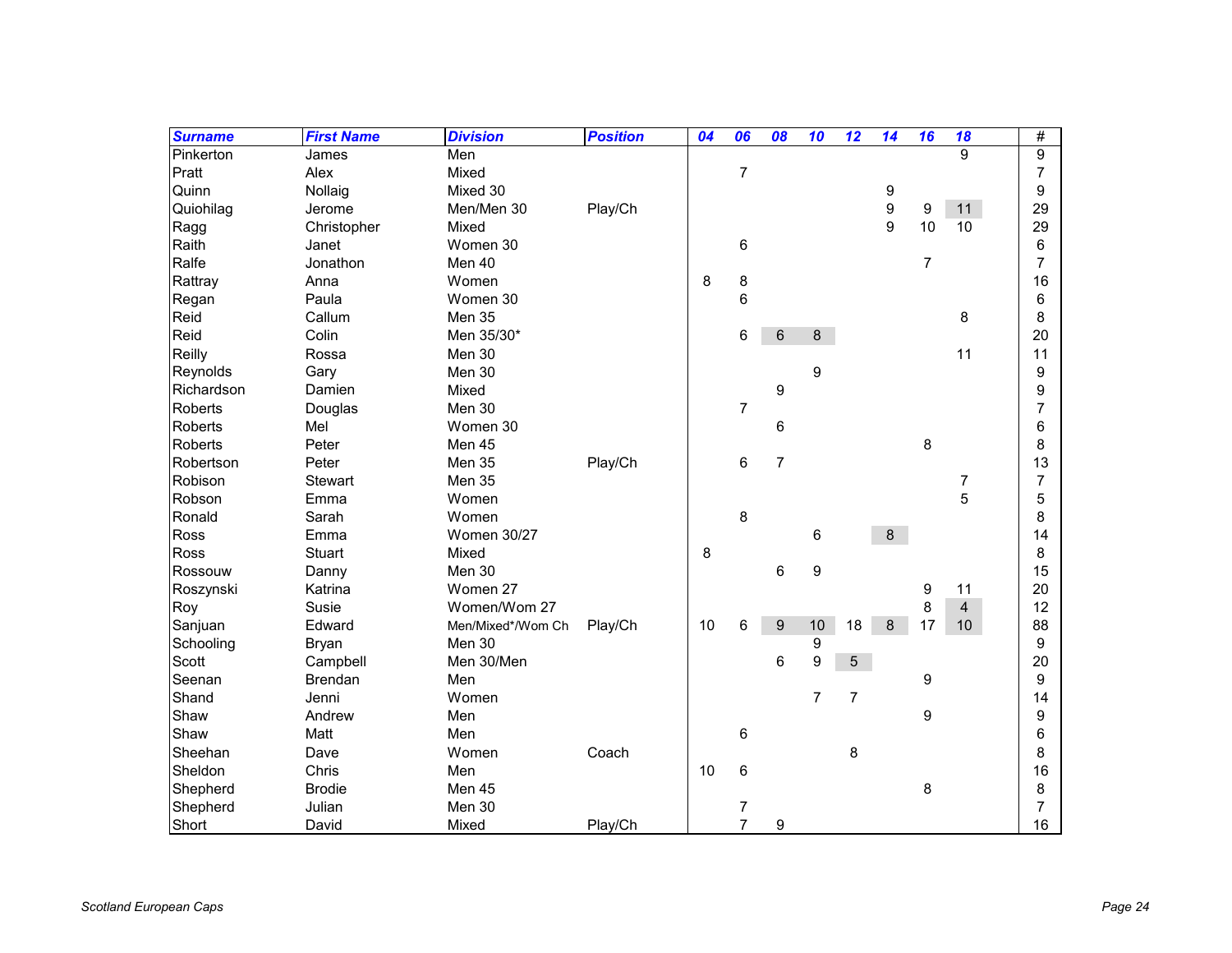| <b>Surname</b>      | <b>First Name</b> | <b>Division</b> | <b>Position</b> | 04 | 06             | 08             | 10             | 12             | 14             | 16             | 18               | #  |
|---------------------|-------------------|-----------------|-----------------|----|----------------|----------------|----------------|----------------|----------------|----------------|------------------|----|
| Short               | Jennifer          | Women/Wom 30    |                 |    |                | 9              | $\,6$          |                |                |                |                  | 15 |
| Short               | Michael           | Mixed/Men*      | Player/Ac       |    | 7              | 9              | 10             | 16             | $\overline{4}$ | 8              | 8                | 62 |
| Sicely              | James             | Men 30          |                 |    |                |                |                |                |                |                | 11               | 11 |
| Sim                 | Finlay            | Men             |                 |    |                |                |                |                | 9              | 10             | $\boldsymbol{9}$ | 28 |
| Simpson             | Colin             | Men 30          |                 |    | $\overline{7}$ | 6              | 9              | $\overline{7}$ |                |                |                  | 29 |
| Skene               | Andy              | Men             |                 | 10 |                |                |                |                |                |                |                  | 10 |
| Smart               | Duncan            | Men 35          |                 |    |                |                |                | 5              |                |                |                  | 5  |
| Smith               | Findlay           | Men             |                 |    |                |                |                |                |                |                | 9                | 9  |
| Smith               | Hannah            | Mixed           |                 |    |                |                |                |                |                | 10             | $\overline{7}$   | 17 |
| Smith               | Leigh             | Women 30        |                 |    | 6              |                |                |                |                |                |                  | 6  |
| Smith               | Nathan            | Mixed           |                 |    |                |                |                |                |                | $\overline{7}$ |                  | 7  |
| Smith               | Paul              | Men 30          |                 |    |                | 6              |                |                |                |                |                  | 6  |
| Smith               | Stuart            | Men 35/40       |                 |    |                | $\overline{7}$ |                |                | $\,8\,$        |                |                  | 15 |
| Smith               | Tara              | Mixed           | Manager         |    |                |                |                |                |                | 10             |                  | 10 |
| Snodgrass           | Donald            | Men/Mixed 30    |                 |    |                |                | 10             | 9              | $\bf 8$        |                |                  | 27 |
| Spence              | Donna             | Women/Mixed 30  |                 |    |                |                | $\overline{7}$ |                | $\overline{7}$ |                |                  | 14 |
| Sreenan             | Calum             | Men             |                 |    |                |                |                |                |                | 9              | 10               | 19 |
| Stafford            | Nicola            | Women           |                 |    |                |                |                | 8              |                |                |                  | 8  |
| Stevenson           | David             | Men 30          |                 |    |                |                |                |                |                |                | 11               | 11 |
| Stone               | David             | Men 35/40       |                 |    |                |                |                | 6              | 8              | 8              |                  | 22 |
| Stuart-Kregor       | Lyndia            | Women 27        | Manager         |    |                |                |                |                |                | 9              |                  | 9  |
| Sutton              | Amy               | Mixed/Women     |                 |    |                |                |                | 9              | 6              |                | 10 <sup>°</sup>  | 25 |
| Sweeney             | Kerry             | Women/Mixed     |                 |    |                | 9              | $\overline{7}$ | 9              |                |                |                  | 25 |
| Taylor              | Karen             | Women           |                 | 8  |                | 9              |                |                |                |                |                  | 17 |
| Taylor              | Rochelle          | Women           |                 | 8  |                |                |                |                |                |                |                  | 8  |
| Taylor              | <b>Ross</b>       | Men             | <b>W27 Ac</b>   |    |                |                |                | 8              | 8              | 19             | 9                | 44 |
| Thomlinson          | Kirsten           | Women 30        |                 |    |                | 6              |                |                |                |                |                  | 6  |
| Thomson             | Jamie             | Men 35          |                 |    | 6              |                |                |                |                |                |                  | 6  |
| Thomson             | Lesley-Anne       | Women           |                 |    |                |                |                | 6              |                |                |                  | 6  |
| <b>Tierney</b>      | Mary Pat          | Mixed           |                 |    |                | 9              |                |                |                |                |                  | 9  |
| Tinker              | Claire            | Mixed/Women     |                 | 8  | 8              | 9              |                |                |                |                |                  | 25 |
| Toda                | Nicholas          | Men 30          |                 |    |                |                |                |                |                |                | 11               | 11 |
| Todd                | Struan            | Men             |                 |    |                |                |                |                | 9              | 8              |                  | 17 |
| Tomczyk             | Caroline          | Women/Wom 30    |                 | 8  | 6              |                |                |                |                |                |                  | 14 |
| <b>Trevis-Smith</b> | Paul              | Men 30          |                 |    |                |                | 9              | 10             |                | 9              |                  | 28 |
| <b>Trevis-Smith</b> | Simon             | Men 30          |                 |    |                |                |                |                |                |                | 11               | 11 |
| Tullis              | Garry             | Men 30          |                 |    | 7              |                |                |                |                |                |                  | 7  |
| Tulloch             | Christina         | Women/Mixed     |                 |    |                |                |                |                |                | 8              | $\overline{7}$   | 15 |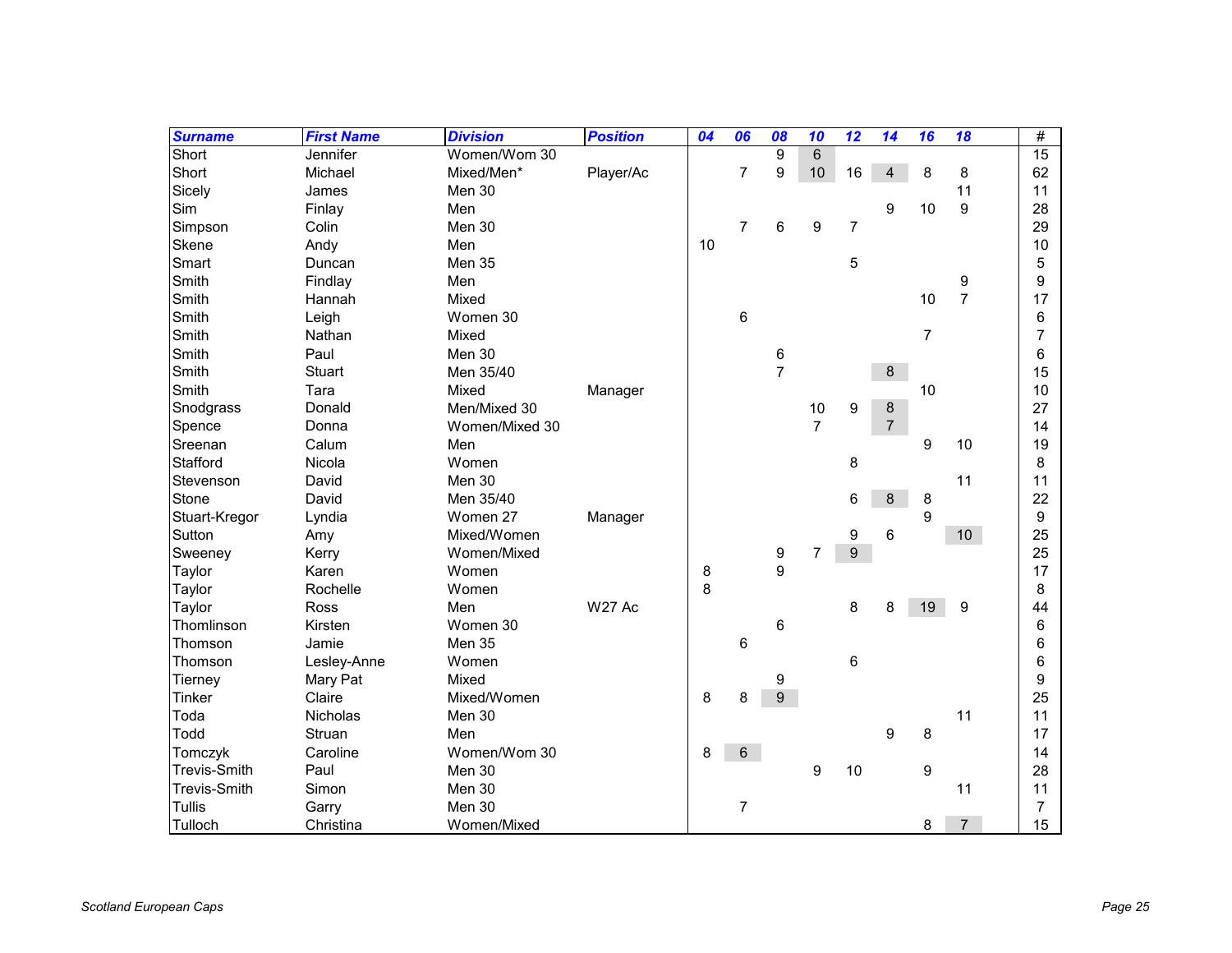| <b>Surname</b> | <b>First Name</b> | <b>Division</b> | <b>Position</b> | 04 | 06             | 08 | 10               | 12             | 14             | 16               | 18 | $\#$           |
|----------------|-------------------|-----------------|-----------------|----|----------------|----|------------------|----------------|----------------|------------------|----|----------------|
| Tulloch        | Stephanie         | Mixed           |                 |    |                |    |                  |                |                | $\overline{5}$   | 10 | 15             |
| Tweedie        | James             | Mixed           |                 |    |                |    |                  |                |                | 9                | 8  | 17             |
| Vale           | David             | Mixed/Men       |                 |    |                |    | $\overline{7}$   | 5              |                |                  |    | 12             |
| Waddell        | Robin             | Men 40          |                 |    |                |    |                  |                | 8              | 10               |    | 18             |
| Walker         | Gregor            | Men 45          |                 |    |                |    |                  |                |                |                  | 9  | 9              |
| Walker         | Heather           | Men 35/Mixed    | Manager         |    | 6              | 9  |                  |                |                |                  |    | 15             |
| Walker         | Niki              | Women 30        |                 |    |                | 6  |                  |                |                |                  |    | 6              |
| Walker         | Rebecca           | Women/Women 27  |                 |    |                |    | $\overline{7}$   | 8              | $9\,$          |                  |    | 24             |
| Walker         | Simon             | Men 30/Mixed    |                 |    |                |    |                  | 10             | 9              |                  |    | 19             |
| Walker         | Tricia            | Mixed           |                 |    | $\overline{7}$ |    |                  |                |                |                  |    | $\overline{7}$ |
| Wallace        | Monica            | Men             | Coach           |    |                |    |                  |                |                | 10               |    | 10             |
| Walter         | Amy               | Women           |                 |    |                |    |                  |                |                | 9                |    | 9              |
| Ward           | Alexandra         | Women           |                 |    |                |    |                  |                |                |                  | 9  | 9              |
| Watson         | Alex              | Women           |                 |    |                |    |                  |                |                |                  | 8  | 8              |
| Watt           | Kelly             | Women/Wom 27    |                 |    |                |    |                  |                | 8              | $\boldsymbol{9}$ | 10 | 27             |
| Watters        | Keith             | Men             |                 |    |                | 6  |                  |                |                |                  |    | 6              |
| Webber         | Chris             | Men 30          |                 |    | $\overline{7}$ |    |                  |                |                |                  |    | 7              |
| Weir           | Catriona          | Mixed 30        |                 |    |                |    |                  |                | 9              |                  |    | 9              |
| Wellfare       | Lisa              | Women           |                 |    | 8              | 9  |                  |                |                |                  |    | 17             |
| Wheeler        | Kirsty            | Men 35/40       | Manager         |    |                |    |                  | 7              |                | 10               |    | 17             |
| White          | John              | Men/Men 30      |                 | 10 | 6              | 6  | 9                |                |                |                  |    | 31             |
| Wilde          | Dominic           | Men 30/35       |                 |    |                |    |                  |                |                | 9                | 8  | 17             |
| Williams       | Andy              | Men 30/35       |                 |    |                |    |                  |                |                | 9                | 8  | 17             |
| Williamson     | Robin             | Men 35/40       |                 |    |                |    |                  |                | 7              | 8                |    | 15             |
| Willis         | Lizzie            | Women 27        |                 |    |                |    |                  |                | 8              |                  |    | 8              |
| Wilson         | Jane              | Women/Women 27  |                 |    |                |    | $\boldsymbol{7}$ |                | $\overline{4}$ |                  |    | 11             |
| Wilson         | Lynn              | Women 30        |                 |    |                |    | 6                |                |                |                  |    | 6              |
| Wilson         | Rob               | Men 30          |                 |    |                |    |                  | 10             |                |                  |    | 10             |
| Wilson         | Shane             | Mixed/Men 30/35 |                 | 8  | 7              | 6  |                  | 6              |                |                  |    | 27             |
| Wishart        | Adrian            | Men             | Play/Ch         |    | 6              |    |                  |                |                |                  |    | 6              |
| Wood           | <b>Nick</b>       | Men 30/Men*/35  |                 |    |                |    |                  | 10             | $\overline{7}$ | 9                | 8  | 34             |
| Wood           | Paul              | Men 30          |                 |    |                | 6  |                  |                |                |                  |    | 6              |
| Woodman        | Pam               | Women           |                 | 8  | 8              |    |                  |                |                |                  |    | 16             |
| Wright         | Jennifer          | Women/Mixed     | Play Ac         |    |                |    |                  | $\overline{7}$ |                | 10               |    | 17             |
| Yarrow         | Simon             | Men/Men 35/30   |                 | 10 | $\,6$          | 6  |                  |                |                |                  |    | 22             |
| Young          | Dannielle         | Women 30        | Coach           |    | $\,6$          |    |                  |                |                |                  |    | 6              |
| Young          | Laurie            | Mixed/Women     |                 |    |                |    |                  | 8              | 10             |                  |    | 18             |
|                |                   |                 |                 |    |                |    |                  |                |                |                  |    |                |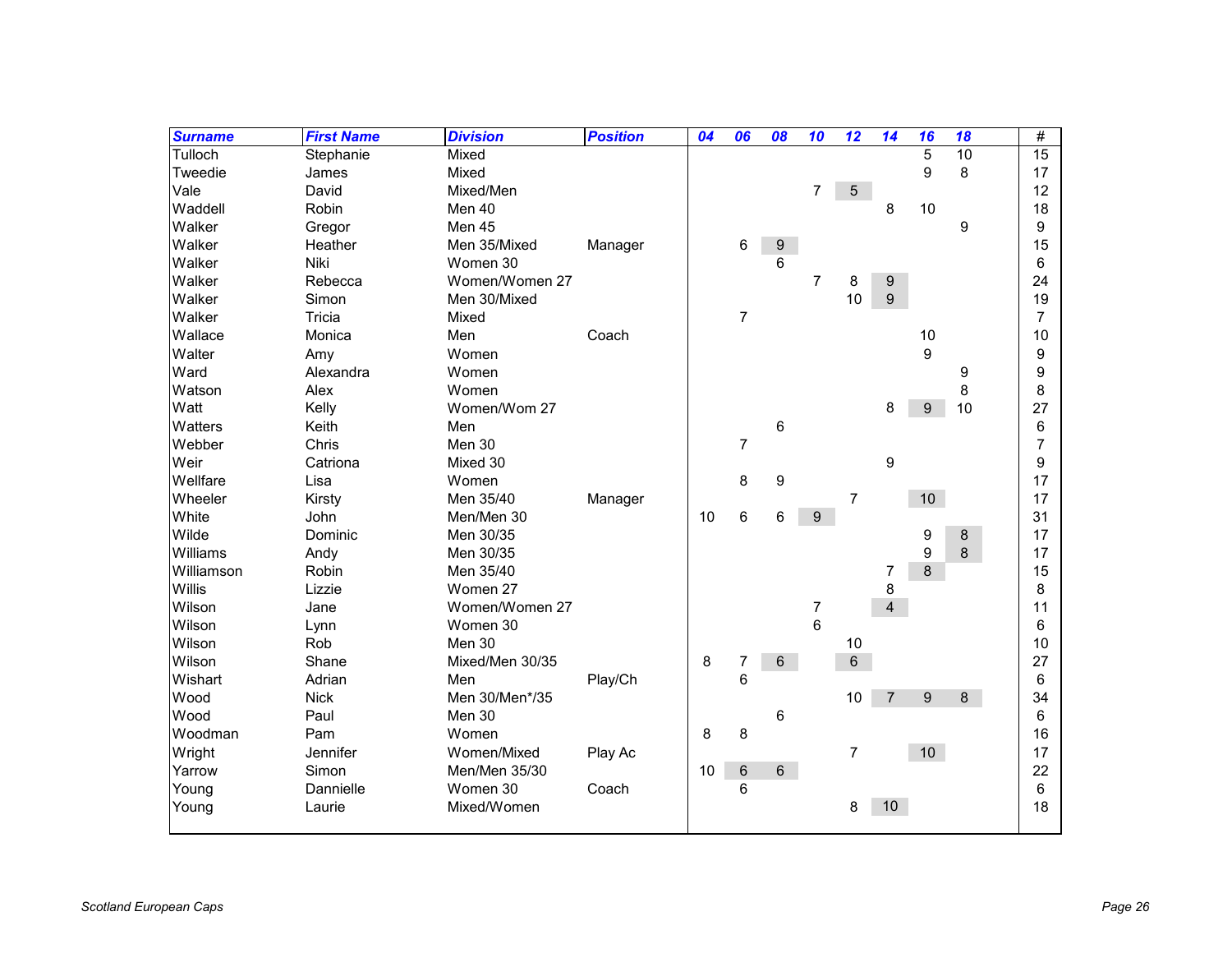## **HOME NATIONS CUP**

2009 - Glasgow, Scotland 2013 - Dublin Ireland

| <b>Most Capped Players</b> |         |               | <b>Position</b> | 2009 | 2013 | <b>Total</b> |
|----------------------------|---------|---------------|-----------------|------|------|--------------|
| Fitzgerald                 | Daniel  | Men/Mixed     |                 | 5    | 5    | 10           |
| Johnson                    | Douglas | Men/Mixed Snr |                 | 5    | 5    | 10           |
| Gray                       | lain    | Men/Mixed     |                 | 5    | 5    | 10           |
| Irwin                      | Larry   | Men           |                 | 5    | 5    | 10           |
| Imrie                      | Stuart  | Men           |                 | 5    | 5    | 10           |

| <b>Surname</b>  | <b>First Name</b> | <b>Division</b>  | <b>Position</b> | 2009                    | 2013                    | <b>Total</b>            |
|-----------------|-------------------|------------------|-----------------|-------------------------|-------------------------|-------------------------|
|                 |                   |                  |                 |                         |                         |                         |
| Agnew           | Dod               | <b>Men 35</b>    |                 | 4                       |                         | 4                       |
| Alcock          | Frankie           | Women            |                 |                         | 5                       | 5                       |
| Alexander       | Ross              | Men              |                 | 5                       |                         | 5                       |
| Anderson        | Calum             | Mixed            |                 |                         | 5                       | 5                       |
| Anderson        | Colin             | Mixed            |                 |                         | 5                       | 5                       |
| Armstrong       | Dunkan            | <b>Men 35</b>    |                 | 4                       | 3                       | $\overline{7}$          |
| Ballantyne      | Shona             | Women            |                 | $\overline{\mathbf{A}}$ |                         | $\overline{\mathbf{4}}$ |
| Bell            | Grant             | Men 40           |                 |                         | 5                       | 5                       |
| <b>Bennett</b>  | Stephen           | Men              |                 |                         | 5                       | 5                       |
| Blanc           | Julien            | <b>Mixed Snr</b> |                 |                         | 5                       | 5                       |
| <b>Bolger</b>   | Claire            | Women            |                 | 4                       |                         | 4                       |
| Bond            | Gillian           | Women 27         |                 |                         | 4                       | 4                       |
| <b>Brownie</b>  | Suzanne           | Women            |                 |                         | 5                       | 5                       |
| <b>Bruce</b>    | Wendy             | Women 27         |                 |                         | $\overline{4}$          | 4                       |
| Burns           | <b>Stuart</b>     | <b>Men 35</b>    |                 | 4                       | 5                       | 9                       |
| <b>Butler</b>   | Sarah             | Women            |                 | $\overline{4}$          |                         | $\overline{\mathbf{4}}$ |
| Cairns          | Michael           | Men 40           |                 |                         | 5                       | 5                       |
| Cameron         | Douglas           | Men 35/40        |                 | 4                       | 5                       | 9                       |
| Cameron         | Ruth              | Women 27         |                 |                         | 4                       | 4                       |
| Campbell        | Gemma             | Women            |                 |                         | 5                       | 5                       |
| Campbell        | Lianne            | Mixed            |                 |                         | $\overline{\mathbf{4}}$ | $\overline{\mathbf{4}}$ |
| Cheong          | Celestine         | Women 27         |                 |                         | $\overline{4}$          | $\overline{4}$          |
| Chiverton       | <b>Mark</b>       | Mixed Snr        |                 |                         | 5                       | 5                       |
| Chrisp          | Hannah            | Mixed            |                 |                         | 5                       | 5                       |
| Clark           | Elaine            | Women 27         |                 |                         | 4                       | 4                       |
| <b>Clements</b> | Ru                | Mixed            |                 |                         | 5                       | 5                       |
| Coxhill         | Steven            | Men              |                 |                         | 5                       | 5                       |
| Craik           | lain              | Men 30/35        |                 | 4                       | 3                       | $\overline{7}$          |
| Craik           | Rowan             | Women 27         |                 |                         | 4                       | $\overline{\mathbf{4}}$ |
| Creasey         | Jon               | Men 35/40        |                 | 4                       | 5                       | 9                       |
| Crowley         | Jane              | Women 27         |                 |                         | 4                       | 4                       |
| Crozier         | Alistair          | Men 35           |                 |                         | 5                       | 5                       |
| Crozier         | Nicola            | Mixed Snr        |                 |                         | 5                       | 5                       |
| Day             | Cameron           | Mixed Snr        |                 |                         | 5                       | 5                       |
| <b>Derrick</b>  | Senga             | Mixed/Women      |                 | 3                       | 5                       | 8                       |
| Ebbett (Mears)  | Sara              | Women            |                 | $\overline{\mathbf{4}}$ |                         | 4                       |
| Elder           | Douglas           | Men              |                 |                         | 5                       | 5                       |
| Fitzgerald      | Daniel            | Men/Mixed        |                 | 5                       | 5                       | 10                      |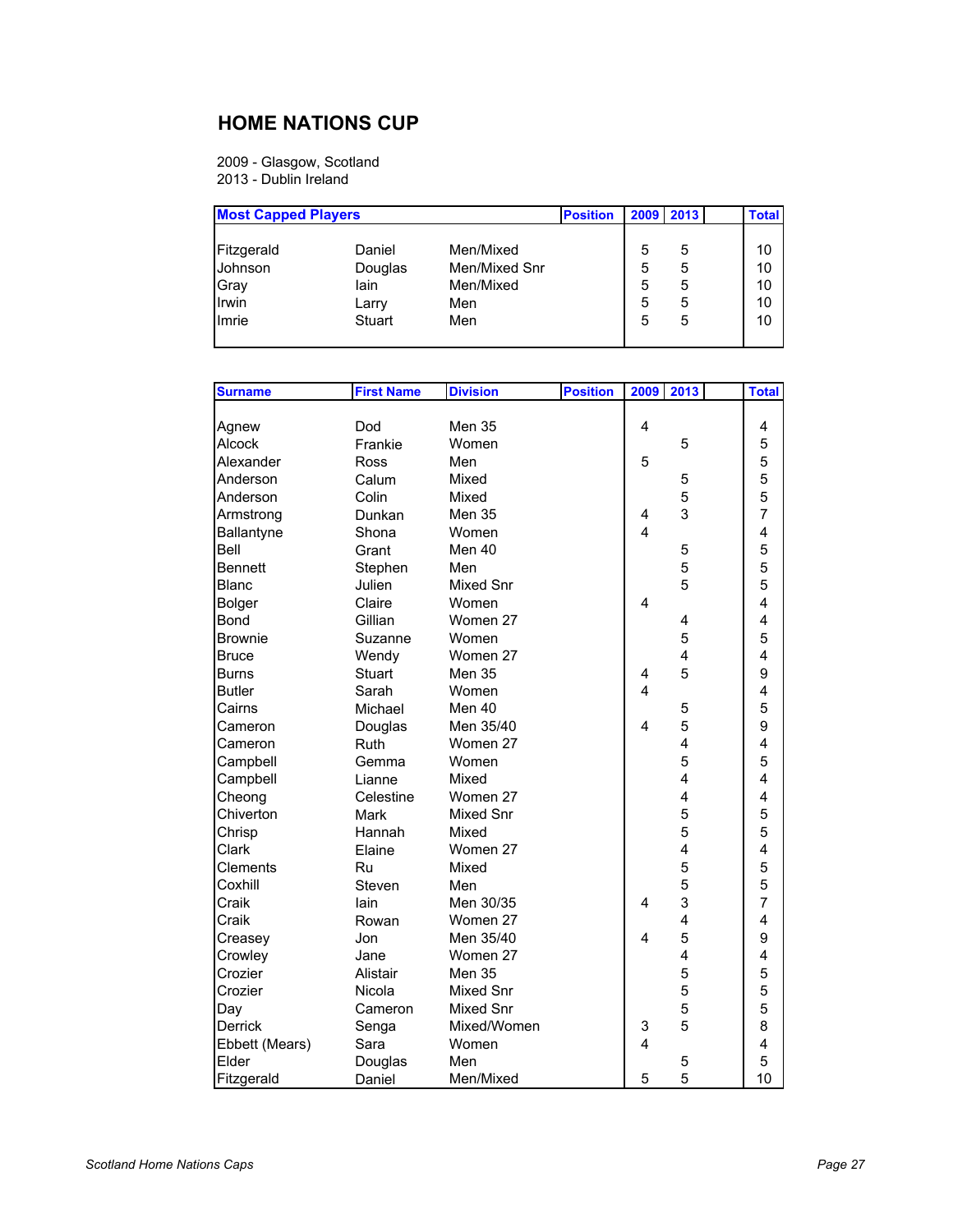| <b>Surname</b>   | <b>First Name</b> | <b>Division</b>  | <b>Position</b> | 2009                    | 2013                    | <b>Total</b>            |
|------------------|-------------------|------------------|-----------------|-------------------------|-------------------------|-------------------------|
| Flynn            | Gillian           | Women            |                 | 4                       |                         | 4                       |
| Flynn            | Jarlath           | Mixed            |                 | 3                       |                         | 3                       |
| Francisco-Suarez | Victor            | Men 35           |                 | $\overline{\mathbf{4}}$ |                         | $\overline{\mathbf{4}}$ |
| Fraser           | <b>Neil</b>       | Men 35/40        |                 | $\overline{4}$          | 5                       | 9                       |
| Freshwater       | Alison            | Women            |                 |                         | 5                       | 5                       |
| Gossip           | Ally              | Mixed            |                 |                         | 5                       | 5                       |
| Grady            | Chris             | <b>Mixed Snr</b> |                 |                         | 5                       | 5                       |
| Gray             | Fiona             | Women            |                 | 4                       |                         | $\overline{4}$          |
| Gray             | lain              | Men/Mixed        |                 | 5                       | 5                       | 10                      |
| Gray             | Jen               | Women 27         |                 |                         | $\overline{\mathbf{4}}$ | 4                       |
| Guild            | David             | Men 35           |                 |                         | 5                       | 5                       |
| Hagerty          | John              | Men 40           |                 |                         | 5                       | 5                       |
| Harden           | Joanna            | Women 27         |                 |                         | 4                       | 4                       |
| Harding          | Sam               | Men              |                 |                         | 5                       | 5                       |
| Hazlett          | Craig             | Men              |                 |                         | 5                       | 5                       |
| Herd             | Graham            | Men              |                 | 5                       |                         | 5                       |
| Heslop           | David             | Men30/Mixsnr     |                 | 4                       | 5                       | 9                       |
| Hole             | Claire            | Women/Mixed      |                 | $\overline{\mathbf{4}}$ | 5                       | 9                       |
| <b>Hollis</b>    | Tim               | Men 30           |                 | $\overline{4}$          |                         | $\overline{\mathbf{4}}$ |
| Hourcastagné     | Philippe          | Men 40           |                 |                         | 5                       | 5                       |
| Imrie            | <b>Stuart</b>     | Men              |                 | 5                       | 5                       | 10                      |
| Irwin            | Larry             | Men              |                 | 5                       | 5                       | 10                      |
| Jamieson         | Laura             | Mixed Snr        |                 |                         | 5                       | 5                       |
| Jardine          | Colin             | Men 30/40        |                 | 4                       | 5                       | 9                       |
| Jobson           | Nicola            | Mixed            |                 | 3                       |                         | 3                       |
| Johnson          | Douglas           | Men/Mixed Snr    |                 | 5                       | 5                       | 10                      |
| Johnson          | Karen             | Mixed            |                 | 3                       |                         | 3                       |
| Johnson          | Nicola            | <b>Mixed Snr</b> |                 |                         | 5                       | 5                       |
| Johnson          | Robin             | Men              |                 |                         | 5                       | 5                       |
| Joly             | Pierre            | Mixed Snr        |                 |                         | 5                       | 5                       |
| Jones            | Emma              | Women            |                 |                         | 5                       | 5                       |
| Kelly            | Trevor            | <b>Men 35</b>    |                 | 4                       |                         | $\overline{\mathbf{4}}$ |
| Kerr             | Euan              | Men 30/35        |                 | 4                       | 5                       | 9                       |
| Kerr             | Gordon            | Men 30/35        |                 | $\overline{4}$          | 5                       | 9                       |
| Kieran           | Jennifer          | Women            |                 |                         | 5                       | 5                       |
| Kirby            | <b>Brad</b>       | Men 30           |                 | 4                       |                         | $\overline{\mathbf{4}}$ |
| Laing (Hall)     | Anita             | Women 27         |                 |                         | 4                       | $\overline{\mathbf{4}}$ |
| Leeks            | Phil              | Men 30           |                 | 4                       |                         | $\overline{\mathbf{4}}$ |
| Lilly            | Allan             | Men 35           |                 | 4                       |                         | 4                       |
| Lippstreu-Holmes | Liesel            | Women            |                 | 4                       |                         | 4                       |
| Macari           | Martin            | Men 35/40        |                 | 4                       | 5                       | 9                       |
| MacDonald        | lain              | Men 30           |                 | 4                       |                         | 4                       |
| MacKinnon        | Fionna            | Women            |                 | 4                       |                         | 4                       |
| MacRae           | Doug              | Men              |                 |                         | 5                       | 5                       |
| Madeley (Lane)   | Chloe             | Women            |                 |                         | 5                       | 5                       |
| Martin           | Alison            | Mixed            |                 | 3                       |                         | 3                       |
| Matheson         | Alasdair          | Men 35           |                 |                         | 5                       | 5                       |
| Matthew          | Anna              | Women            |                 |                         | 5                       | 5                       |
| <b>Matthews</b>  | David             | Men 35           |                 | 4                       |                         | 4                       |
| McEwen           | Gordon            | Men 30           |                 | 4                       |                         | 4                       |
| McFarlane        | David             | Men 30           |                 | 4                       |                         | 4                       |
| McGregor         | Gregor            | Mixed            |                 | 3                       |                         | 3                       |
| McMichael        | Hugh              | Mixed            |                 | 3                       |                         | 3                       |
| McPherson        | Kyle              | Men              |                 |                         | 5                       | 5                       |
| Milne            | Duncan            | Men 35           |                 |                         | 5                       | 5                       |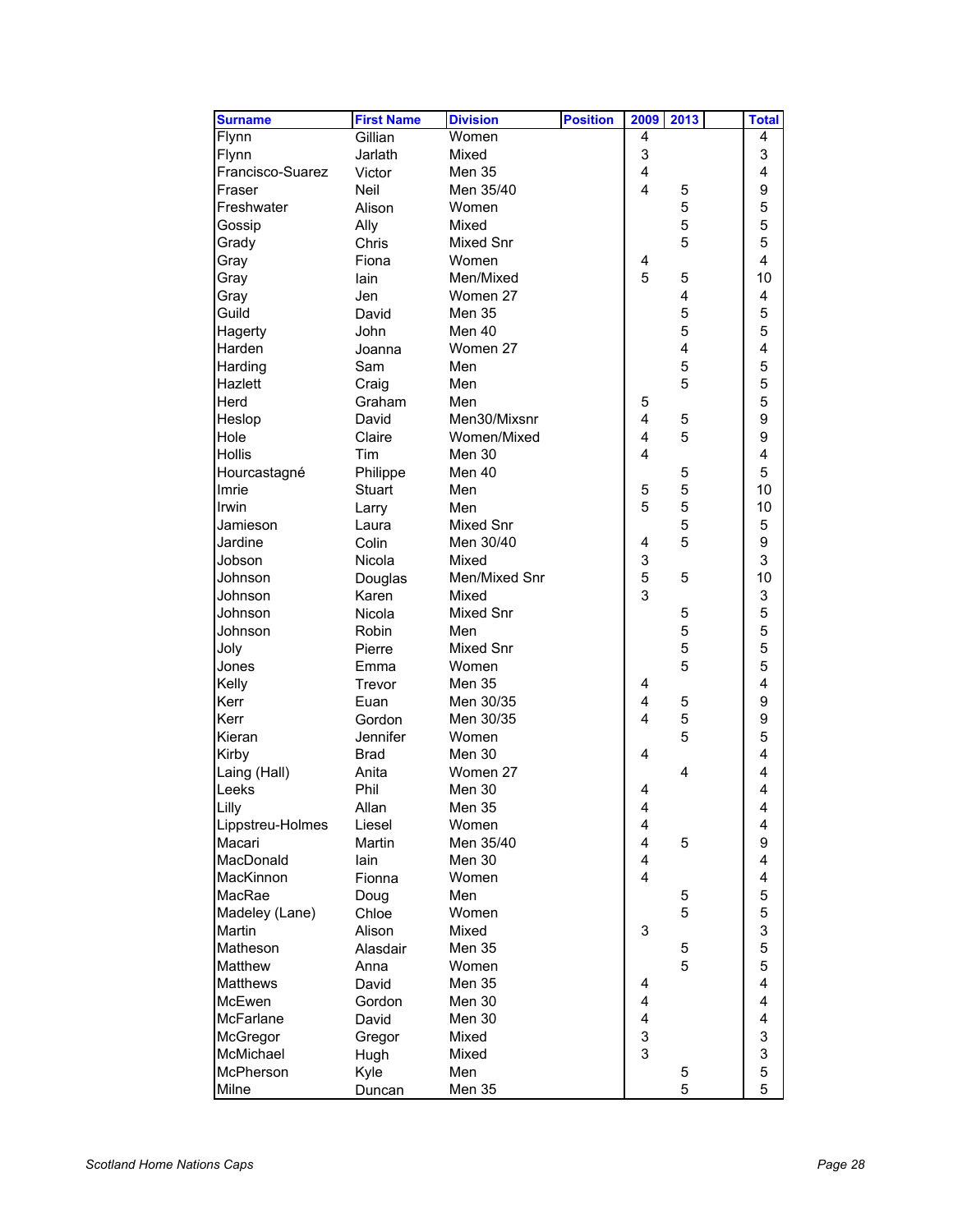| <b>Surname</b>      | <b>First Name</b> | <b>Division</b>  | <b>Position</b> | 2009                    | 2013                    | <b>Total</b>            |
|---------------------|-------------------|------------------|-----------------|-------------------------|-------------------------|-------------------------|
| <b>Morris</b>       | Alison            | Mixed Snr        |                 |                         | 5                       | 5                       |
| Munro               | Cameron           | Mixed            |                 |                         | 5                       | 5                       |
| Murray              | Clare             | Women            |                 | 4                       |                         | 4                       |
| Neill               | Ronan             | Men              |                 |                         | 5                       | 5                       |
| Newlove             | Denise            | Women 27         |                 |                         | $\boldsymbol{2}$        | $\overline{c}$          |
| O'Hagan             | Michele           | <b>Mixed Snr</b> |                 |                         | 5                       | 5                       |
| O'Loghlen           | Aisling           | Women            |                 |                         | 5                       | 5                       |
| O'Sullivan          | Adrian            | <b>Men 35</b>    |                 |                         | 5                       | 5                       |
| Paterson            | Christoper        | Men 35           |                 | 4                       |                         | $\overline{\mathbf{4}}$ |
| Paton               | Doug              | Men 40           |                 |                         | 5                       | 5                       |
| Petrie              | Anna              | Mixed            |                 | 3                       |                         | 3                       |
| Porteous            | Lewis             | Mixed            |                 | 3                       |                         | 3                       |
| Porteous            | Michael           | Men              |                 | 5                       |                         | 5                       |
| Reid                | Colin             | Men 40           |                 |                         | 5                       | 5                       |
| Richardson          | Damian            | Men              |                 | 5                       |                         | 5                       |
| Sanjuan             | Eddie             | Men              |                 | 5                       |                         | 5                       |
| Scott               | Campbell          | Mixed            |                 | 3                       |                         | 3                       |
| Shand               | Jenni             | Women            |                 |                         | 5                       | 5                       |
| Short               | Jennifer          | Mixed            |                 | 3                       |                         | 3                       |
| Short               | Michael           | Men/Mixed        |                 | 5                       | $\overline{\mathbf{4}}$ | 9                       |
| Sim                 | Finlay            | Mixed            |                 |                         | 3                       | 3                       |
| Simpson             | Colin             | Men 30           |                 | 4                       |                         | $\overline{\mathbf{4}}$ |
| Smart               | Duncan            | Men 40           |                 |                         | 5                       | 5                       |
| Smith               | Paul              | Men              |                 | 5                       |                         | 5                       |
| Smith               | Stuart            | Men 35/40        |                 | $\overline{\mathbf{4}}$ | 5                       | 9                       |
| Spence              | Donna             | Women            |                 | $\overline{4}$          |                         | $\overline{\mathbf{4}}$ |
| Stevenson           | Caroline          | Women            |                 |                         | 5                       | 5                       |
| Stevenson           | David             | Men              |                 |                         | 5                       | 5                       |
| Stone               | David             | Men 40           |                 |                         | 5                       | 5                       |
| Swain               | Rhona             | Women            |                 |                         | 5                       | 5                       |
| Sweeney             | Kerry             | Mixed            |                 | 3                       |                         | 3                       |
| Taylor              | <b>Ross</b>       | Men              |                 |                         | 5                       | 5                       |
| Tierney             | Mary-Pat          | Women            |                 | 4                       |                         | $\overline{\mathbf{4}}$ |
| <b>Trevis-Smith</b> | Simon             | Mixed            |                 | 3                       |                         | 3                       |
| Tweedie             | David             | Mixed            |                 | 3                       |                         | 3                       |
| Waddell             | Robin             | Men 40           |                 |                         | 5                       | 5                       |
| Walker              | Rebecca           | Women 27         |                 |                         | 4                       | $\overline{\mathbf{4}}$ |
| Walker              | Simon             | Mixed            |                 |                         | 5                       | 5                       |
| Wallace             | Monica            | Women 27         |                 |                         | $\overline{\mathbf{4}}$ | 4                       |
| Weir                | Catriona          | Mixed Snr        |                 |                         | 5                       | 5                       |
| White               | John              | Men 30/35        |                 | 4                       | 5                       | 9                       |
| Williams            | Andrew            | Men              |                 | 5                       |                         | 5                       |
| Williamson          | Robin             | Men 35           |                 | $\overline{4}$          | 5                       | 9                       |
| <b>Willis</b>       | Lizzie            | Women 27         |                 |                         | 4                       | $\overline{\mathbf{4}}$ |
| Wood                | <b>Nick</b>       | Mixed Snr        |                 |                         | 5                       | 5                       |
| Wright              | Jennifer          | Mixed            |                 |                         | 5                       | 5                       |
| Young               | Laurie            | Mixed            |                 |                         | $\overline{\mathbf{4}}$ | $\overline{4}$          |
|                     |                   |                  |                 |                         |                         |                         |